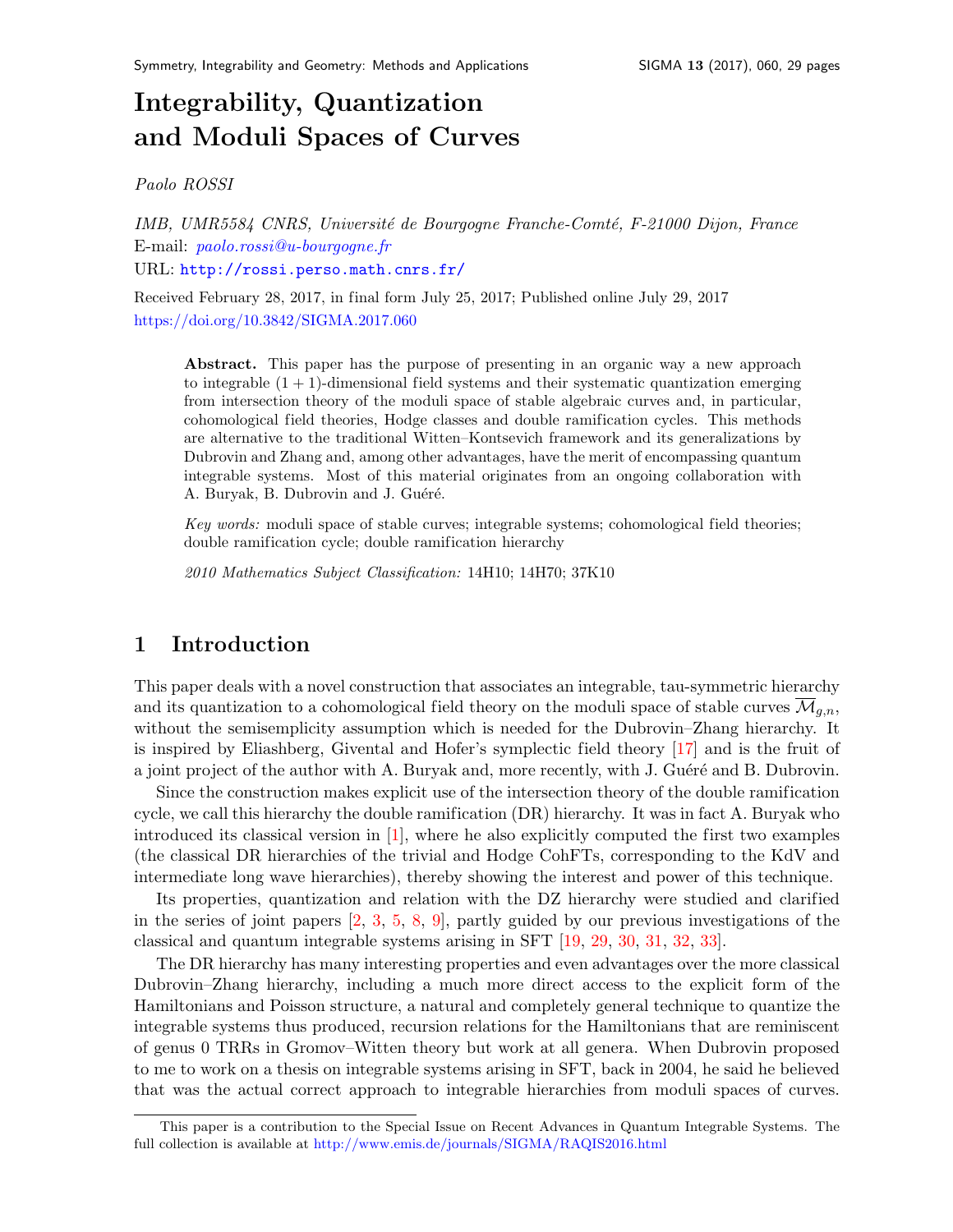I believe that prediction has found complete confirmation in the power of the DR hierarchy project.

Finally, one of the main parts of this project is the proof of the conjecture (originally proposed in a weaker form by A. Buryak) that the DZ and DR hierarchies for a semisimple CohFT are in fact equivalent under a change of coordinates that preserves their tau-symmetry property (a normal Miura transformation), and which we completely identified in [\[2\]](#page-27-1). While the general proof of such conjecture is the object of an ongoing work, we managed to show its validity in a number of examples and classes of interesting special cases. Our present approach to the general statement reduces it to proving a finite number of relations in the tautological ring of each  $\mathcal{M}_{q,n}$  with  $n \leq 2q$  [\[5\]](#page-27-3).

After a self contained introduction to the language of integrable systems in the formal loop space and the needed notions from the geometry of the moduli space of stable curves we will explain the double ramification hierarchy construction and present its main features, with an accent on the quantization procedure, concluding with a list of examples worked out in detail. This paper does not contain new results with respect to the series of papers [\[2,](#page-27-1) [3,](#page-27-2) [5,](#page-27-3) [8,](#page-27-4) [9\]](#page-27-5). It is however a complete reorganization and, in part, a rephrasing of those results with the aim of showcasing the power of our methods and making them more accessible to the mathematical physics community.

### 2 Integrable systems

In this section I will try to give, in a few pages, a precise idea of what an integrable system is, in the context of evolutionary Hamiltonian PDEs. We will introduce the minimal notions that will be used in what follows and assume a certain familiarity with the finite-dimensional theory of Poisson manifolds, to guide the reader in extending such notions to an infinite-dimensional context.

#### 2.1 Formal loop space

An evolutionary PDE is a system of differential equations of the form

$$
\partial_t u^{\alpha} = F^{\alpha}(u^*, u_1^*, u_2^*, \dots), \qquad \alpha = 1, \dots, N,
$$

where  $u_k^{\alpha} = \partial_x^k u^{\alpha}$  and, here and in what follows, we use the symbol  $*$  to indicate any value for the corresponding sub or superscripts.

Such a system can be heuristically interpreted as a vector field on the infinite-dimensional space of all loops  $u: S^1 \to V$ , where V is a N-dimensional vector space with a basis  $e_1, \ldots, e_N$ and x is the coordinate on  $S^1$ , so that  $u^{\alpha} = u^{\alpha}(x)$  is the component along  $e_{\alpha}$  of such loop. This is just a heuristic interpretation as we choose to work in a more formal algebraic setting by describing an appropriate ring of functions for the loop space of V as follows.

Consider the ring of differential polynomials  $\hat{\mathcal{A}} = \mathbb{C}[[u^*]][[u^*_{>0}][[\varepsilon]]$  and endow it with the grading  $\deg(u_k^{\alpha}) = k$ ,  $\deg(\varepsilon) = -1$ . We denote by  $\widehat{\mathcal{A}}^{[d]}$  the degree d part of  $\widehat{\mathcal{A}}$ . The role of the parameter  $\varepsilon$  and grading will become clear shortly. The operator  $\partial_x$  acts on  $\hat{\mathcal{A}}$  in the obvious way, i.e.,  $\partial_x = \sum$  $k\geq 0$  $u_{k+1}^{\alpha} \frac{\partial}{\partial u_k^{\alpha}}$  (we use the convention of sum over repeated Greek indices, but not roman indices).

We define the space of local functionals as the quotient  $\hat{\Lambda} = \hat{\mathcal{A}}/(\text{Im} \partial_x \oplus \mathbb{C}[[\varepsilon]])$  and denote by  $\widehat{\Lambda}^{[d]}$  its degree d part. The equivalence class of  $f(u^*_{*}; \varepsilon) \in \widehat{\mathcal{A}}$  in this quotient will be denoted suggestively as  $\overline{f} = \int f(u^*); \varepsilon) dx$  (hinting at the quotient with respect to Im  $\partial_x$  as the possibility of integrating by parts on the circle  $S^1$ ).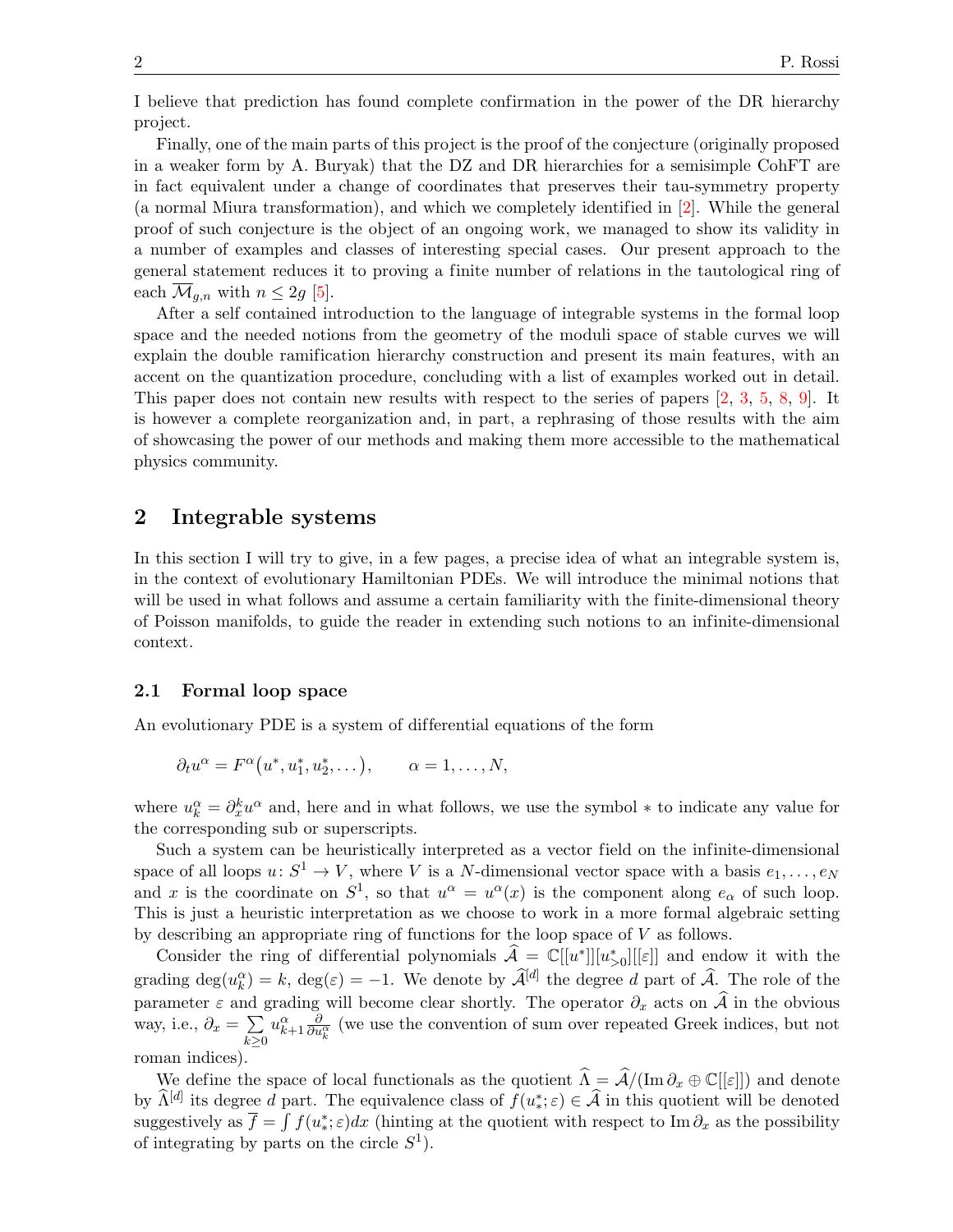Local functionals in  $\hat{\Lambda}$  can hence be interpreted as functions on our formal loop space of V whose value on a given loop  $u: S^1 \to V$  is the integral over  $S^1$  of some differential polynomial in its components  $u^{\alpha}(x)$ .

Changes of coordinates on the formal loop space will be described accordingly as

$$
\widetilde u^\alpha = \widetilde u^\alpha (u^*_*,\varepsilon) \in \widehat{\mathcal A}^{[0]}, \qquad \det \left( \frac{\partial \widetilde u^*|_{\varepsilon = 0}}{\partial u^*} \right) \neq 0.
$$

Notice here the importance of the parameter  $\varepsilon$ , whose exponent counts the number of x-derivatives appearing in  $\widetilde{u}^{\alpha}$ . Its importance lies in the fact that we can use the parameter  $\varepsilon$  to invert<br>guess observe of goordinates: for fixed  $\widetilde{u}^{\alpha}(x)$ , we just need to solve the ODE  $\widetilde{u}^{\alpha} - \widetilde{u}$ such change of coordinates: for fixed  $\tilde{u}^{\alpha}(x)$ , we just need to solve the ODE  $\tilde{u}^{\alpha} = \tilde{u}^{\alpha}(u^*, \varepsilon)$  for the functions  $u^{\alpha}(x)$  order by order in  $\varepsilon$  and we will obtain a differential polynomial  $u^{\alpha} = u$ functions  $u^{\alpha}(x)$  order by order in  $\varepsilon$  and we will obtain a differential polynomial  $u^{\alpha} = u^{\alpha}(\tilde{u}^*_{*}; \varepsilon)$ .<br>The resulting group is called the Miure group. The resulting group is called the Miura group.

Dif ferential polynomials and local functionals can also be described using another set of formal variables, corresponding heuristically to the Fourier components  $p_k^{\alpha}, k \in \mathbb{Z}$ , of the functions  $u^{\alpha} = u^{\alpha}(x)$ . Let us, hence, define a change of variables

$$
u_j^{\alpha} = \sum_{k \in \mathbb{Z}} (ik)^j p_k^{\alpha} e^{ikx},
$$

which is nothing but the j-th derivative of  $u^{\alpha} = \sum$  $\bar{k}$ ∈Z  $p_k^{\alpha}e^{ikx}$ .

This allows us to express a differential polynomial  $f(u; u_x, u_{xx}, \dots; \varepsilon) \in \widehat{\mathcal{A}}^{[d]}$  as a formal Fourier series  $f = \sum f_{\alpha_1,\dots,\alpha_n}^{k_1,\dots,k_n}$ ,  $\varepsilon^s p_{k_1}^{\alpha_1}$  $\frac{\alpha_1}{k_1} \ldots p_{k_n}^{\alpha_n} e$  $i\Big(\sum\limits_{j=1}^n k_j\Big)x$ where the coefficient  $f_{\alpha_1,\dots,\alpha_n;s}^{k_1,\dots,k_n}$  is a polynomial in the indices  $k_1, \ldots, k_n$  of degree  $s + d$ . Moreover, the local functional  $\overline{f}$  corresponds to the constant term of the Fourier series of  $f$ .

#### 2.2 Poisson structures

In what follows we will be interested in Hamiltonian systems of evolutionary PDEs. To this end we endow the space of local functionals with a Poisson structure of the form

$$
\left\{\overline{f},\overline{g}\right\}_K := \int \frac{\delta f}{\delta u^\mu} K^{\mu\nu} \frac{\delta \overline{g}}{\delta u^\nu} dx, \qquad K^{\mu\nu} = \sum_{j\geq 0} K^{\mu\nu}_j \partial_x^j, \qquad K^{\mu\nu}_j \in \widehat{\mathcal{A}}^{[-j+1]}.
$$

Given that the variational derivative  $\frac{\delta}{\delta u^{\alpha}} = \sum_{\alpha}$  $k\succeq0$  $(-\partial_x)^k \frac{\partial}{\partial u_k^{\alpha}}$  is the natural extension to local functionals of the finite-dimensional notion of partial derivative, the above formula seems quite natural. The differential operator  $K$  is called a Hamiltonian operator. Imposing antisymmetry

and the Jacobi identity for the Poisson brackets obviously imposes conditions on the differential operator  $K^{\mu\nu}$ . For instance

$$
K^{\alpha\beta}\big|_{\varepsilon=0} = g^{\alpha\beta}(u)\partial_x + b^{\alpha\beta}_\gamma(u)u_x^\gamma,
$$

and the matrix  $(g^{\alpha\beta})$  is symmetric (and, for simplicity, we will always assume it nondegenerate), the inverse matrix  $(g_{\alpha\beta})$  defines a flat metric and the functions  $\Gamma^{\gamma}_{\alpha\beta}(u) := -g_{\alpha\mu}(u)\overline{b^{\mu\gamma}}_{\beta}$  $_{\beta}^{\mu\gamma}(u)$  are the coefficients of the Levi-Civita connection corresponding to this metric (see  $[15]$ ).

We also define the Poisson bracket between a differential polynomial  $f \in \mathcal{A}$  and a local functional  $\overline{g} \in \Lambda$  as follows

$$
\{f,\overline{g}\}_K = \sum_{s\geq 0} \frac{\partial f}{\partial u_s^{\mu}} \partial_x^s \left( K^{\mu\nu} \frac{\delta \overline{g}}{\delta u^{\nu}} \right).
$$

Such formula, is compatible with the previous one in the sense that  $\int {\{f, \overline{g}\}}_K dx = {\{\overline{f}, \overline{g}\}}_K$ .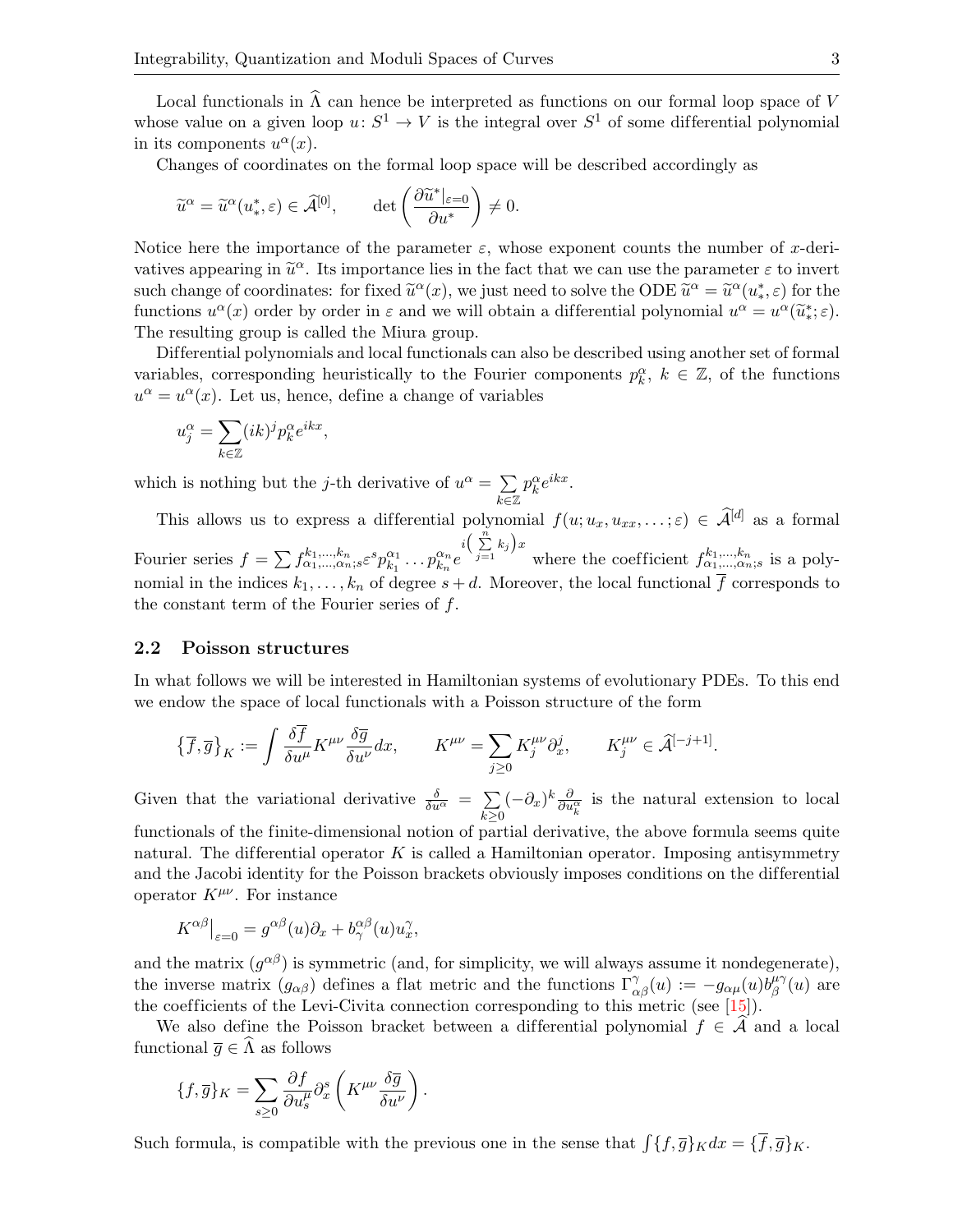The action of a Miura transformation on the Poisson structure is given in terms of Hamiltonian operators as follows

$$
K_{\widetilde{u}}^{\alpha\beta} = (L^*)^{\alpha}_{\mu} \circ K^{\mu\nu}_{u} \circ L^{\beta}_{\nu},
$$

where  $(L^*)^{\alpha}_{\mu} = \sum$  $s \geq 0$  $\frac{\partial \widetilde{u}^{\alpha}}{\partial u^{\mu}_{s}} \partial_{x}^{s}, L_{\nu}^{\beta} = \sum_{s \geq 0}$  $s \geq 0$  $(-\partial_x)^s \circ \frac{\partial \widetilde{u}^{\beta}}{\partial u^{\nu}}$  $\frac{\partial u^{\nu}}{\partial u^{\nu}_s}.$ 

The following Darboux-type theorem states that, up to change of coordinates, there exists but one Poisson structure on the formal loop space.

**Theorem 2.1** ([\[22\]](#page-28-7)). There exist a Miura transformation bringing any Poisson bracket to the standard form

 $K^{\mu\nu} = n^{\mu\nu} \partial_{\nu}$  $\eta^{\mu\nu}$  constant, symmetric and nondegenerate.

The standard Poisson bracket also has a nice expression in terms of the variables  $p_k^{\alpha}$ .

$$
\left\{p_k^{\alpha}, p_j^{\beta}\right\}_{\eta\partial_x} = ik\eta^{\alpha\beta}\delta_{k+j,0}.
$$

#### 2.3 Integrable hierarchies

A Hamiltonian system is an evolutionary PDE of the form

$$
\partial_t u^{\alpha} = \left\{ u^{\alpha}, \overline{h} \right\}_K = K^{\alpha\nu} \frac{\delta \overline{h}}{\delta u^{\nu}}, \qquad \overline{h} \in \widehat{\Lambda}^{[0]},
$$

where  $\overline{h}$  is called the Hamiltonian of the system.

An integrable system, or an integrable hierarchy, is an infinite system of Hamiltonian evolutionary PDEs

<span id="page-3-0"></span>
$$
\partial_{t_d^{\beta}} u^{\alpha} = \left\{ u^{\alpha}, \overline{h}_{\beta,d} \right\}_K = K^{\alpha \mu} \frac{\delta \overline{h}_{\beta,d}}{\delta u^{\mu}}, \qquad \overline{h}_{\beta,d} \in \widehat{\Lambda}^{[0]}, \tag{2.1}
$$

generated by Hamiltonians  $\overline{h}_{\alpha,d} \in \widehat{\Lambda}^{[0]}$ ,  $\alpha = 1, \ldots, N$ ,  $d \ge 0$  such that

$$
\left\{\overline{h}_{\alpha,i}, \overline{h}_{\beta,j}\right\}_K = 0.
$$

As in the finite-dimensional situation, the above Poisson-commutativity condition for the Hamiltonians is equivalent to the compatibility of the infinite system of PDEs they generate. A formal solution to the above integrable hierarchy is given by a formal power series  $u^{\alpha}(x, t^*); \varepsilon) \in$  $\mathbb{C}[[x,t^*,\varepsilon]]$  satisfying all the equations of the hierarchy simultaneously.

#### <span id="page-3-1"></span>2.4 Tau-functions

Consider the Hamiltonian system [\(2.1\)](#page-3-0). Let us assume that the Hamiltonian  $\bar{h}_{1,0}$  generates the spatial translations:

$$
\partial_{t_0^1} u^\alpha = K^{\alpha\mu} \frac{\delta \overline{h}_{1,0}}{\delta u^\mu} = u_x^\alpha.
$$

A tau-structure for the hierarchy [\(2.1\)](#page-3-0) is a collection of differential polynomials  $h_{\beta,q} \in \widehat{\mathcal{A}}_N^{[0]}$ ,  $1 \leq \beta \leq N, q \geq -1$ , such that the following conditions hold:

- 1)  $K^{\alpha\mu} \frac{\delta h_{\beta,-1}}{\delta u^{\mu}} = 0, \ \beta = 1, \ldots, N,$
- 2) the N functionals  $\overline{h}_{\beta,-1}$  are linearly independent,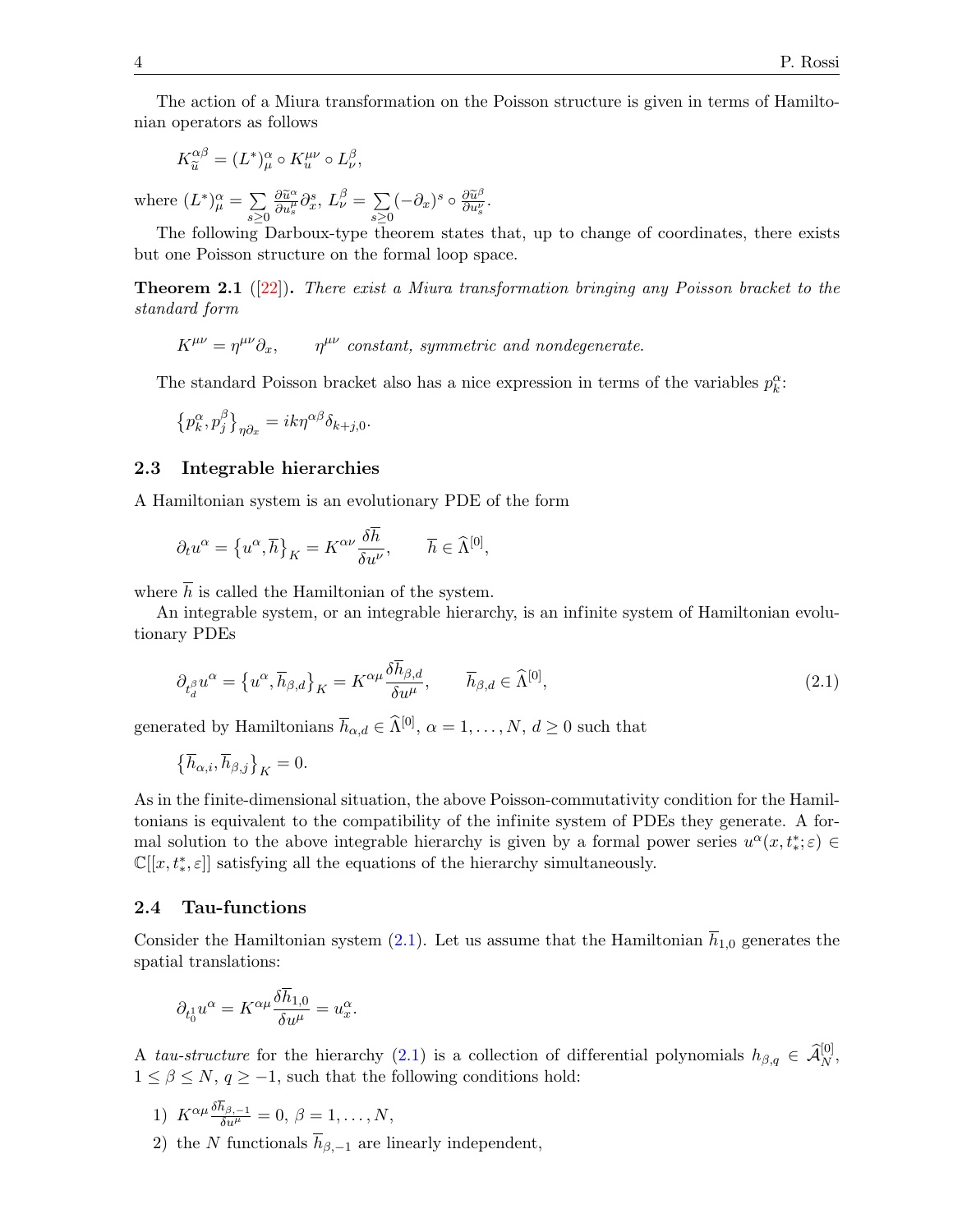- 3)  $\bar{h}_{\beta,q} = \int h_{\beta,q} dx, q \ge 0,$
- 4) tau-symmetry:  $\frac{\partial h_{\alpha,p-1}}{\partial t_q^\beta} = \frac{\partial h_{\beta,q-1}}{\partial t_p^\alpha}$  $\frac{\partial \beta, q-1}{\partial t^\alpha_p}, \ 1 \leq \alpha, \beta \leq N, \ p, q \geq 0.$

Existence of a tau-structure imposes non-trivial constraints on a Hamiltonian hierarchy. A Hamiltonian hierarchy with a fixed tau-structure will be called tau-symmetric.

The fact that  $\{\overline{h}_{\alpha,p-1}, \overline{h}_{\beta,q}\} = 0$  implies  $\int \frac{\partial h_{\alpha,p-1}}{\partial t_q^{\beta}} dx = 0$ . Since  $\frac{\partial h_{\alpha,p-1}}{\partial t_q^{\beta}} \in \widehat{\mathcal{A}}^{[1]}$  has no constant term, there exists a unique differential polynomial  $\Omega_{\alpha,p;\beta,q} \in \hat{\mathcal{A}}^{[0]}$  such that  $\partial_x \Omega_{\alpha,p;\beta,q} = \frac{\partial h_{\alpha,p-1}}{\partial t_q^{\beta}}$  $\overline{\partial t^{\beta}_q}$ and  $\Omega_{\alpha,p;\beta,q}|_{u^*_*=0} = 0$  (and hence, in particular,  $h_{\alpha,p-1} = \Omega_{\alpha,p;1,0}$ ).

Consider an arbitrary solution  $u^{\alpha} = u^{\alpha}(x, t^*, \varepsilon) \in \mathbb{C}[[x, t^*, \varepsilon]]$  of our hierarchy [\(2.1\)](#page-3-0). Tausymmetry guarantees that there exists a function  $F \in \mathbb{C}[[t^*_*, \varepsilon]]$  such that

$$
(\Omega_{\alpha,p;\beta,q}(u(x,t;\varepsilon);u_x(x,t;\varepsilon),\dots))\big|_{x=0} = \frac{\partial^2 F}{\partial t_p^{\alpha}\partial t_q^{\beta}},
$$

for any  $1 \le \alpha, \beta \le N$  and  $p, q \ge 0$ . The function  $F(t^*_{*}; \varepsilon)$  is called the tau-function of the given solution (in fact, for historical reasons, the tau-function should correspond to the exponential of  $F$ , but we will ignore this distinction here, calling  $F$  tau-function indistinctly). Tau-symmetric hierarchies hence have the property that the evolution along a particular solution of any of their Hamiltonian densities is subsumed under one single function  $F(t^*_*; \varepsilon)$ .

Given a tau-structure, its system of normal coordinates is the system of coordinates  $\tilde{u}^{\alpha} =$  $\eta^{\alpha\mu}h_{\mu,-1}(u^*_{*};\varepsilon)$ . The Hamiltonian operator takes the form  $K_{\tilde{u}}^{\alpha\beta} = \eta^{\alpha\beta}\partial_x + O(\varepsilon)$ ,  $\eta$  being a constant symmetric nondegenerate matrix.

A class of Miura transformations preserving the tau structure is given by normal Miura transformations. Let  $u^{\alpha}$  already be normal coordinates and  $\mathcal{F}(u^*_*; \varepsilon) \in \widehat{\mathcal{A}}^{[-2]}$ . The normal Miura transformation generated by  $\mathcal F$  is given by

<span id="page-4-1"></span>
$$
\widetilde{u}^{\alpha} = u^{\alpha} + \eta^{\alpha \mu} \partial_x \{ \mathcal{F}, \overline{h}_{\mu,0} \}_{K}.
$$
\n(2.2)

Then the Hamiltonian densities  $\tilde{h}_{\beta,q} = h_{\beta,q} + \partial_x \{\mathcal{F}, \overline{h}_{\beta,q+1}\}_K$  form again a tau-structure and the coordinates  $\tilde{u}^{\alpha}$  are normal for it. Moreover, for any solution of the system, its tau-function changes in the following way under the normal Miume transformation. changes in the following way under the normal Miura transformation:

$$
\widetilde{F}(t_*^*; \varepsilon) = F(t_*^*; \varepsilon) + \mathcal{F}(u_*^*(x, t_*^*; \varepsilon); \varepsilon)\big|_{x=0}.
$$

#### <span id="page-4-0"></span>2.5 Example: the KdV hierarchy

The Korteweg–de Vries equation is the most well known example of integrable Hamiltonian PDEs. It is defined on the formal loop space of a one-dimensional vector space  $V = \mathbb{C}$ , so we will suppress the Greek indices in all the above notations. The metric on V is simply  $\eta = 1$ . The Poisson structure is given by the Hamiltonian operator  $K = \partial_x$  (so it is in Getzler's standard form). The Hamiltonian is the following local functional in  $\widehat{\Lambda}^{[0]}$ :

$$
\overline{h}_{\rm KdV} = \int \left(\frac{u^3}{6} + \frac{\varepsilon^2}{24}uu_2\right)dx.
$$

We can hence compute the Hamiltonian flow, i.e., the KdV equation

$$
u_t = uu_1 + \frac{\varepsilon^2}{24}u_3.
$$

The KdV equation is one of the flows of an integrable hierarchy. There are various ways to compute the other flows (or the other Hamiltonians) which compose such hierarchy (see for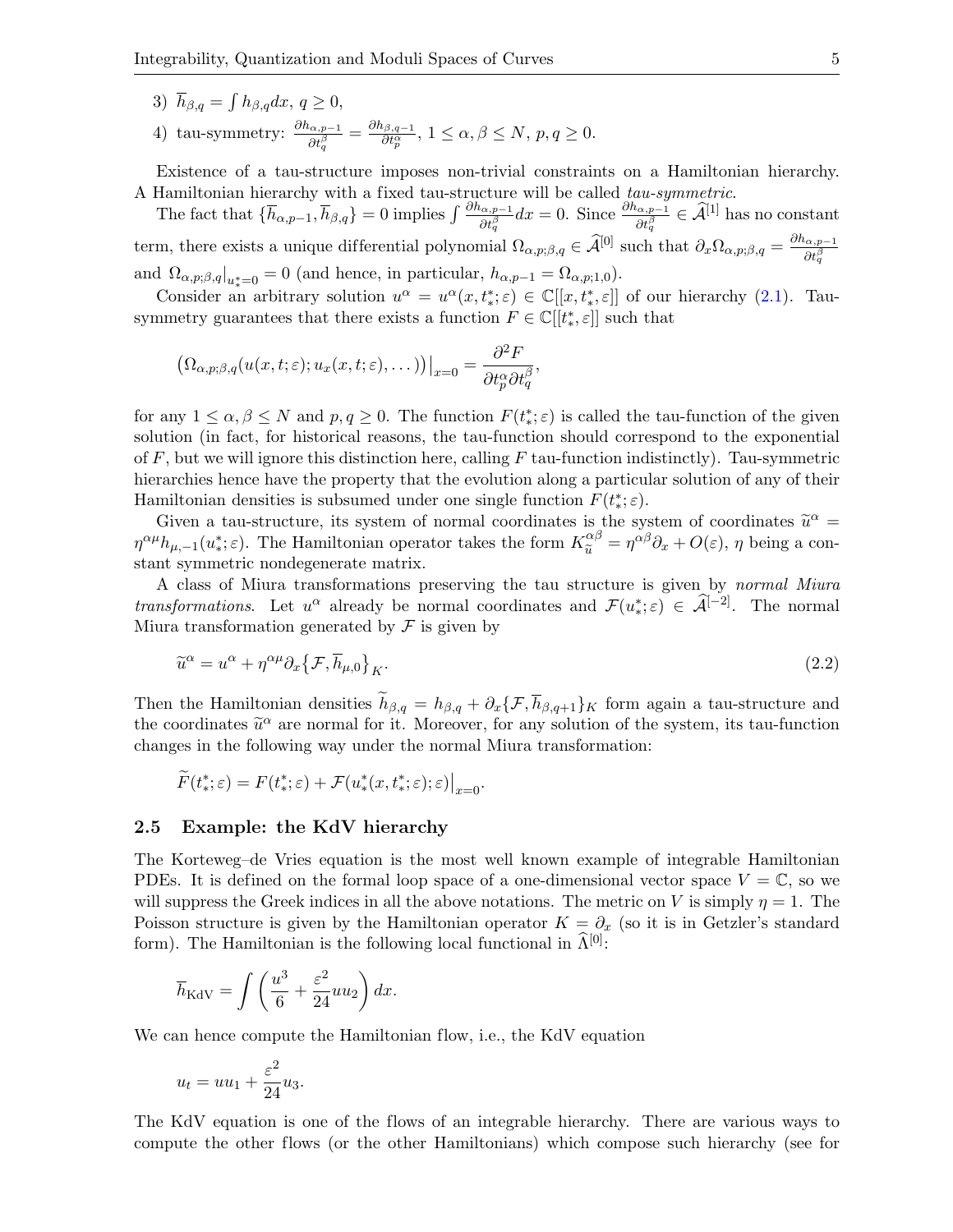instance [\[13\]](#page-27-7)). Here I choose to construct them by a recursive procedure that we discovered with A. Buryak in [\[9\]](#page-27-5) and which was not known before.

Let  $g_{-1} = u \in \widehat{\mathcal{A}}^{[0]}$  and construct  $\overline{h}_i \in \widehat{\Lambda}^{[0]}$ ,  $i \geq -1$  as  $\overline{h}_i = \int g_i dx$ , where the differential polynomials  $q_i \in \widehat{\mathcal{A}}^{[0]}$  are produced by the recursive equation

$$
g_{i+1} = (D-1)^{-1} \partial_x^{-1} \{ g_i, \overline{h}_{\text{KdV}} \}, \qquad D := \sum_{k \ge 0} (k+1) u_k \frac{\partial}{\partial u_k}.
$$

At each step, this equation produces a new Hamiltonian density whose Poisson bracket with  $\overline{h}_{\text{KdV}} = \overline{h}_1$  is  $\partial_x$ -exact so that it makes sense to take the inverse x-derivative. The operator D−1 is also easily inverted on each monomial of the resulting differential polynomial (D on  $\mathcal{A}^{[0]}$ ) just counts the number of variables  $u^*$  and  $\varepsilon$ ). The reader can promptly check that we obtain

$$
g_{-1} = u,
$$
  
\n
$$
g_0 = \frac{u^2}{2} + \frac{\varepsilon^2}{24} u_2,
$$
  
\n
$$
g_1 = \frac{u^3}{6} + \frac{\varepsilon^2}{24} u_2 + \frac{\varepsilon^4}{1152} u_4,
$$
  
\n
$$
g_2 = \frac{u^4}{24} + \varepsilon^2 \frac{u^2 u_2}{48} + \varepsilon^4 \left(\frac{7u_2^2}{5760} + \frac{u u_4}{1152}\right) + \varepsilon^6 \frac{u_6}{82944}.
$$

The differential polynomials  $g_i$  have the property that  $\frac{\partial g_i}{\partial u} = g_{i-1}$ .

A tau structure is obtained simply by taking  $h_i = \frac{\delta h_{i+1}}{\delta u}$ . Indeed we have  $\overline{h}_i = \overline{g}_i$  and tau-symmetry holds. The coordinate  $u$  is already a normal coordinate for this tau-structure.

#### 2.6 Quantum Hamiltonian systems

We will need, first, to extend the space of differential polynomials to allow for dependence on the quantization formal parameter  $\hbar$ .

The space of quantum differential polynomials is  $\hat{\mathcal{A}}^{\hbar} := \hat{\mathcal{A}}[[\hbar]]$ , where the new formal variable  $\hbar$  has degree deg( $\hbar$ ) = -2.

The space of quantum local functionals is given, similarly to the classical case, by  $\hat{\Lambda}^{\hbar} :=$  $\mathcal{A}^{\hbar}/(\operatorname{Im} \partial_x \oplus \mathbb{C}[[\varepsilon,\hbar]]).$ 

The change of variables

$$
u_j^{\alpha} = \sum_{k \in \mathbb{Z}} (ik)^j p_k^{\alpha} e^{ikx},
$$

allows to express any quantum differential polynomial  $f = f(u^*_{*,\varepsilon}, \hbar) \in \hat{\mathcal{A}}^{\hbar}$  as a formal Fourier series in x with coefficients that are (power series in  $\varepsilon$  with coefficients) in  $\mathbb{C}[p^*_{\leq 0}][[p^*_{\leq 0}]][[\hbar]]$ .

We can make  $\mathbb{C}[p^*_{\geq 0}][[p^*_{\leq 0}]][[\hbar]]$  a Weyl algebra by endowing it with the "normal"  $\star$ -product

$$
f\star g=f\bigg(e^{k>0}\overline{ihk\eta^{\alpha\beta}}\overline{\frac{\partial}{\partial p_k^{\alpha}}\frac{\partial}{\partial p_{-k}^{\beta}}}\bigg)g,
$$

and the commutator  $[f, g] := f \star g - g \star f$ .

**Remark 2.2.** We remark here that our notation differ from what might constitute the standard in the (mathematical) physical literature: given two elements  $f$  and  $g$  in the Weyl algebra  $\mathbb{C}[p_{>0}^*][[p_{\leq 0}^*]][[\hbar]]$  we have two different symbols for the commutative product  $f \cdot g$  (or simply  $fg$ ) and the quantum non-commutative star-product  $f \star g$ , so we don't need any "normal ordering" symbol. Expressions of the normal ordered type :  $fg$ : simply correspond to  $fg$  in our notations, as customary in deformation quantization.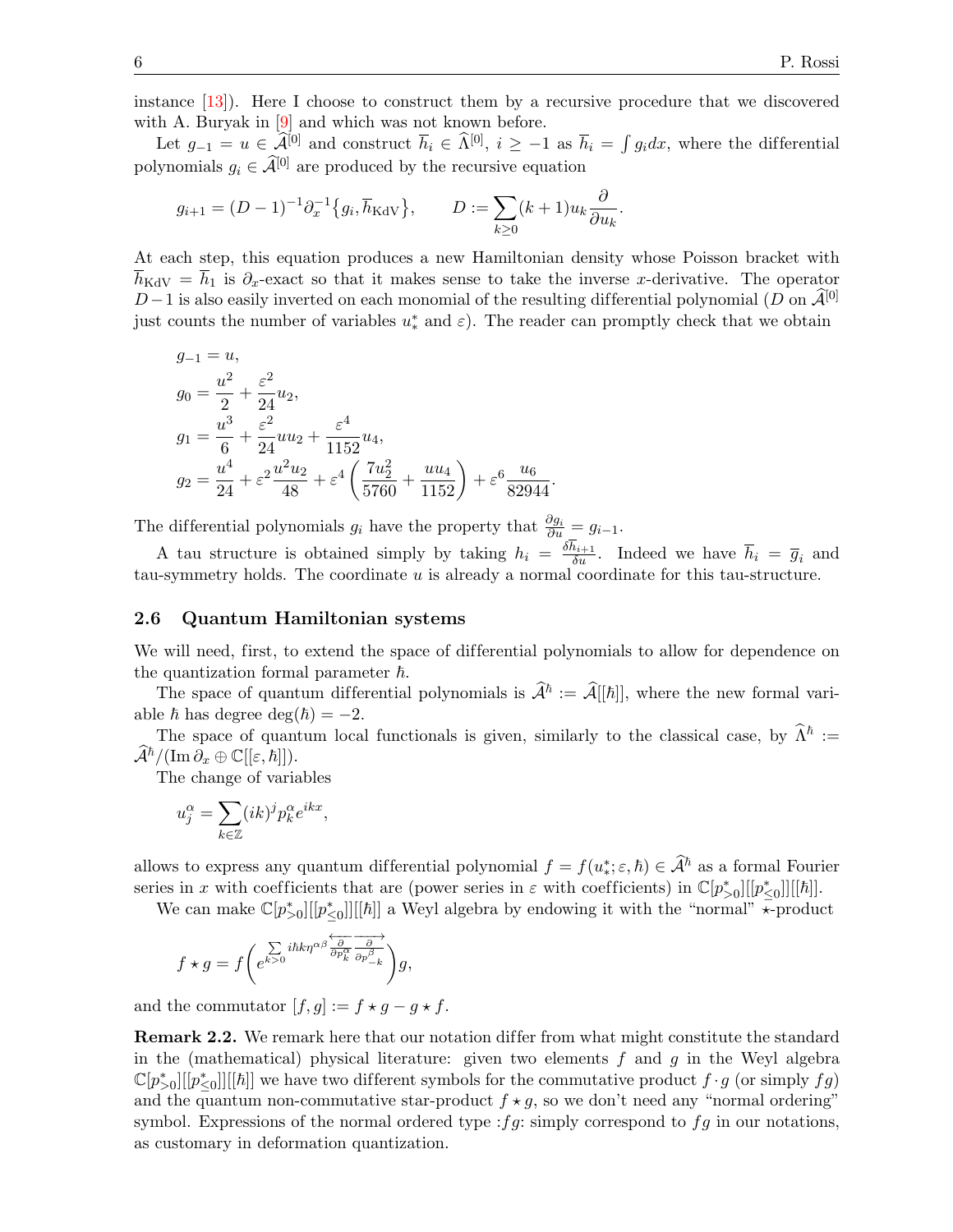These structures can then be translated to the language of differential polynomials and local functionals. In [\[8\]](#page-27-4) it was proved that, for any two differential polynomials  $f(x)$  =  $f(u^*, u_x^*, u_{xx}^*, \dots; \varepsilon, \hbar)$  and  $g(y) = g(u^*, u_y^*, u_{yy}^*, \dots; \varepsilon, \hbar)$ , we have

$$
f(x) \star g(y) = \sum_{\substack{n \geq 0 \\ r_1, \dots, r_n \geq 0 \\ s_1, \dots, s_n \geq 0}} \frac{\hbar^n}{n!} \frac{\partial^n f}{\partial u_{s_1}^{\alpha_1} \cdots \partial u_{s_n}^{\alpha_n}} (x) \left( \prod_{k=1}^n (-1)^{r_k} \eta^{\alpha_k \beta_k} \delta_+^{(r_k + s_k + 1)} (x - y) \right)
$$

$$
\times \frac{\partial^n g}{\partial u_{r_1}^{\beta_1} \cdots \partial u_{r_n}^{\beta_n}} (y),
$$

where  $\delta_{+}^{(s)}(x - y) := \sum_{k \geq 0}$  $(ik)^s e^{ik(x-y)}$ ,  $s \geq 0$ , is the positive frequency part of the s-th derivative of the Dirac delta distribution  $\delta(x-y) = \sum$  $\overline{k\varepsilon}\mathbb{Z}$  $e^{ik(x-y)}$  and

$$
[f(x), g(y)] = \sum_{\substack{n \geq 1 \\ r_1, \dots, r_n \geq 0 \\ s_1, \dots, s_n \geq 0}} \frac{(-i)^{n-1} \hbar^n}{n!} \frac{\partial^n f}{\partial u_{s_1}^{\alpha_1} \cdots \partial u_{s_n}^{\alpha_n}} (x) (-1)^{\sum_{k=1}^{n} r_k} \left( \prod_{k=1}^n \eta^{\alpha_k \beta_k} \right)
$$
  

$$
\times \sum_{j=1}^{r_1, \dots, r_n \geq 0} C_j^{s_1 + r_1 + 1, \dots, s_n + r_n + 1} \delta^{(j)}(x - y) \frac{\partial^n g}{\partial u_{r_1}^{\beta_1} \cdots \partial u_{r_n}^{\beta_n}} (y), \qquad (2.3)
$$

where

<span id="page-6-0"></span>
$$
C_j^{a_1,\dots,a_n} = \begin{cases} (-1)^{\frac{n-1+\sum a_i-j}{2}} \tilde{C}_j^{a_1,\dots,a_n}, & \text{if } j = n-1+\sum_{i=1}^n a_i \pmod{2}, \\ 0, & \text{otherwise}, \end{cases}
$$

and

$$
\prod_{i=1}^k \mathrm{Li}_{-d_i}(z) = \sum_{j=1}^{k-1+\sum d_i} \widetilde{C}_j^{d_1,\dots,d_k} \mathrm{Li}_{-j}(z), \qquad \mathrm{Li}_{-d}(z) := \sum_{k \ge 0} k^d z^k.
$$

In particular, for  $f \in \widehat{\mathcal{A}}^{\hbar}$  and  $\overline{g} \in \widehat{\Lambda}^{\hbar}$ , we get

$$
[f,\overline{g}] = \sum_{\substack{n\geq 1\\r_1,\dots,r_n\geq 0\\s_1,\dots,s_n\geq 0\\x}} \frac{(-i)^{n-1} \hbar^n}{n!} \frac{\partial^n f}{\partial u_{s_1}^{\alpha_1} \cdots \partial u_{s_n}^{\alpha_n}} (-1)^{\sum\limits_{k=1}^n r_k} \left( \prod\limits_{k=1}^n \eta^{\alpha_k \beta_k} \right)
$$

$$
\times \sum_{j=1}^{r_1,\dots,r_n\geq 0} C_j^{s_1+r_1+1,\dots,s_n+r_n+1} \partial_x^j \frac{\partial^n g}{\partial u_{r_1}^{\beta_1} \cdots \partial u_{r_n}^{\beta_n}}.
$$

If f and  $\bar{g}$  are homogeneous,  $[f, \bar{g}]$  is a non homogeneous element of  $\hat{A}^{\hbar}$  of top degree equal to deg f + deg  $\bar{g}$  – 1. Taking the classical limit of this expression one obtains  $\left(\frac{1}{\hbar}[\bar{f},\bar{g}]\right)|_{\hbar=0}$  ${\{\overline{f}|_{\hbar=0},\overline{g}|_{\hbar=0}\}}$ , i.e., the standard hydrodynamic Poisson bracket on the classical limit of the local functionals.

Notice that, given  $\overline{g} \in \widehat{\Lambda}^{\hbar}$ , the morphism  $[\cdot, \overline{g}] : \widehat{\mathcal{A}}^{\hbar} \to \widehat{\mathcal{A}}^{\hbar}$  is not a derivation of the commutative ring  $\hat{\mathcal{A}}^{\hbar}$  (while it is if we consider the non-commutative  $\star$ -product instead). This means that,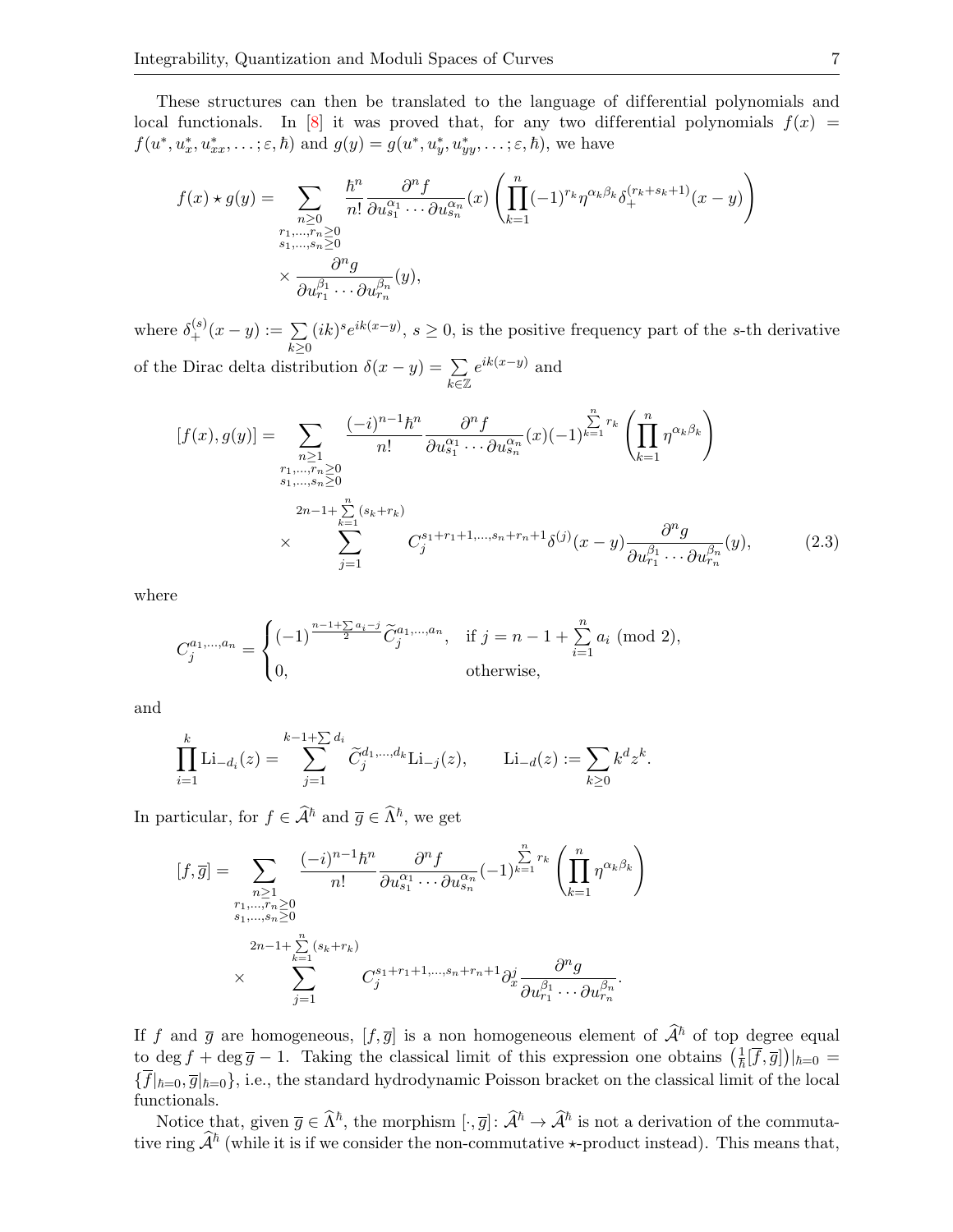while it makes sense to describe the simultaneous evolution along different time parameters  $t_i^{\alpha}$ (in the Heisenberg picture, to use the physical language) of a quantum dif ferential polynomial  $f \in \mathcal{A}^{\hbar}$  by a system of the form

<span id="page-7-0"></span>
$$
\frac{\partial f}{\partial t_i^{\alpha}} = \frac{1}{\hbar} [f, \overline{h}_{\alpha, i}], \qquad \alpha = 1, \dots, N, \qquad i = 0, 1, 2, \dots,
$$
\n(2.4)

where  $\overline{h}_{\alpha,i} \in \widehat{\Lambda}^{\hbar}$  are quantum local functionals with the compatibility condition  $[\overline{h}_{\alpha,i}, \overline{h}_{\beta,j}] = 0$ , for  $\alpha, \beta = 1, \ldots, N, i, j \geq 0$ , one should refrain from interpreting it as the evolution induced by composition with  $\frac{\partial u^{\gamma}}{\partial t^{\alpha}} = \frac{1}{\hbar} [u^{\gamma}, \overline{h}_{\alpha,i}]$ , as the corresponding chain rule does not hold:  $\frac{\partial f}{\partial t^{\alpha}} \neq$ by composition with  $\frac{\partial \overline{t_i^{\alpha}}} {\partial t_i^{\alpha}} = \frac{\overline{t_i}}{|\overline{t_i}|}$   $\overline{t_i}$ ,  $\overline{t_i}$ ,  $\overline{t_i}$ , as the corresponding chain rule does not nota:  $\frac{\partial \overline{t_i^{\alpha}}}{\partial t_i^{\alpha}}$ <br> $\sum \frac{\partial f}{\partial x_i} \frac{\partial k_i^{\alpha}}{\partial t_i^{\alpha}}$ . This corresponds  $k\geq 0$  $\frac{\partial f}{\partial u^{\gamma}_k}\partial^{k}_{x}\left(\frac{\partial u^{\gamma}}{\partial t^{\alpha}_i}\right)$  $\frac{\partial u^{\gamma}}{\partial t_i^{\alpha}}$ . This corresponds to the familiar concept that in quantum mechanics there are no trajectories in the phase space along which observables evolve.

A formal solution to the system [\(2.4\)](#page-7-0) can be written in the form of an element in  $\hat{\mathcal{A}}^{\hbar}[[t_*^*]]$ :

$$
f^{t^*_{*}}(u^*_{*};\varepsilon,\hbar) := \exp\left(\sum_{\substack{1 \leq \alpha \leq N \\ i \geq 1}} \frac{t_i^{\alpha}}{\hbar} \left[\cdot, \overline{h}_{\alpha,i}\right] \right) f(u^*_{*};\varepsilon,\hbar)
$$

$$
= \left(\prod_{\substack{1 \leq \alpha \leq N \\ i \geq 1}} \exp\left(\frac{t_i^{\alpha}}{\hbar} \left[\cdot, \overline{h}_{\alpha,i}\right]\right) \right) f(u^*_{*};\varepsilon,\hbar), \tag{2.5}
$$

where

<span id="page-7-1"></span>
$$
\exp\left(\frac{t_i^{\alpha}}{\hbar}\big[\cdot,\overline{h}_{\alpha,i}\big]\right):=\sum_{k\geq 0}\frac{(t_i^{\alpha})^k}{\hbar^kk!}\big[\big[\dots[\cdot,\overline{h}_{\alpha,i}\big],\dots,\overline{h}_{\alpha,i}\big],\overline{h}_{\alpha,i}\big],
$$

and  $f \in \hat{\mathcal{A}}^{\hbar}$  in the right-hand side of [\(2.5\)](#page-7-1) is interpreted as the initial datum. Lifting the quantum commutator [ $\cdot$ , ] to  $\hat{\mathcal{A}}^{\hbar}[[t^*]]$ , it is easy to check that  $f^{t^*}$  satisfies equation [\(2.4\)](#page-7-0). We do insist that  $f^{t^*}(u^*_*;\varepsilon,\hbar) \neq f((u^*_*)^{t^*_*},\varepsilon,\hbar).$ 

#### 2.7 Example: quantization of the KdV hierarchy

We present here a quantization of the KdV hierarchy described in Section [2.5.](#page-4-0) The technique by which we will construct it is very general and works for basically all integrable systems we know, see Section [5.](#page-13-0) We discovered it with A. Buryak in [\[8\]](#page-27-4).

First we consider the classical KdV Poisson bracket and we replace it with the quantum commutator  $(2.3)$ . Then we take the classical KdV Hamiltonian

$$
\overline{H}_{\text{KdV}} := \overline{h}_{\text{KdV}} = \int \left(\frac{u^3}{6} + \frac{\varepsilon^2}{24} u u_2\right) dx
$$

and we consider it as an element of  $\widehat{\Lambda}^{\hbar}$ . In other words the quantum local functional  $\overline{H}_{\text{KdV}}$  does not explicitly depend on the parameter  $\hbar$ . However this is not true for the other commuting quantum Hamiltonians. In order to write them all we use the technique from [\[8\]](#page-27-4).

Let  $G_{-1} = u \in \widehat{\mathcal{A}}^{\hbar}$  and construct  $\overline{H}_i \in \widehat{\Lambda}^{\hbar}$ ,  $i \geq -1$  as  $\overline{H}_i = \int G_i dx$ , where the differential polynomials  $G_i \in \widehat{\mathcal{A}}^{\hbar}$  are produced by the recursive equation

$$
G_{i+1} = (D-1)^{-1} \partial_x^{-1} \left( \frac{1}{\hbar} \left[ G_i, \overline{H}_{\text{KdV}} \right] \right), \qquad D := \varepsilon \frac{\partial}{\partial \varepsilon} + 2\hbar \frac{\partial}{\partial \hbar} + \sum_{k \ge 0} u_k \frac{\partial}{\partial u_k}.
$$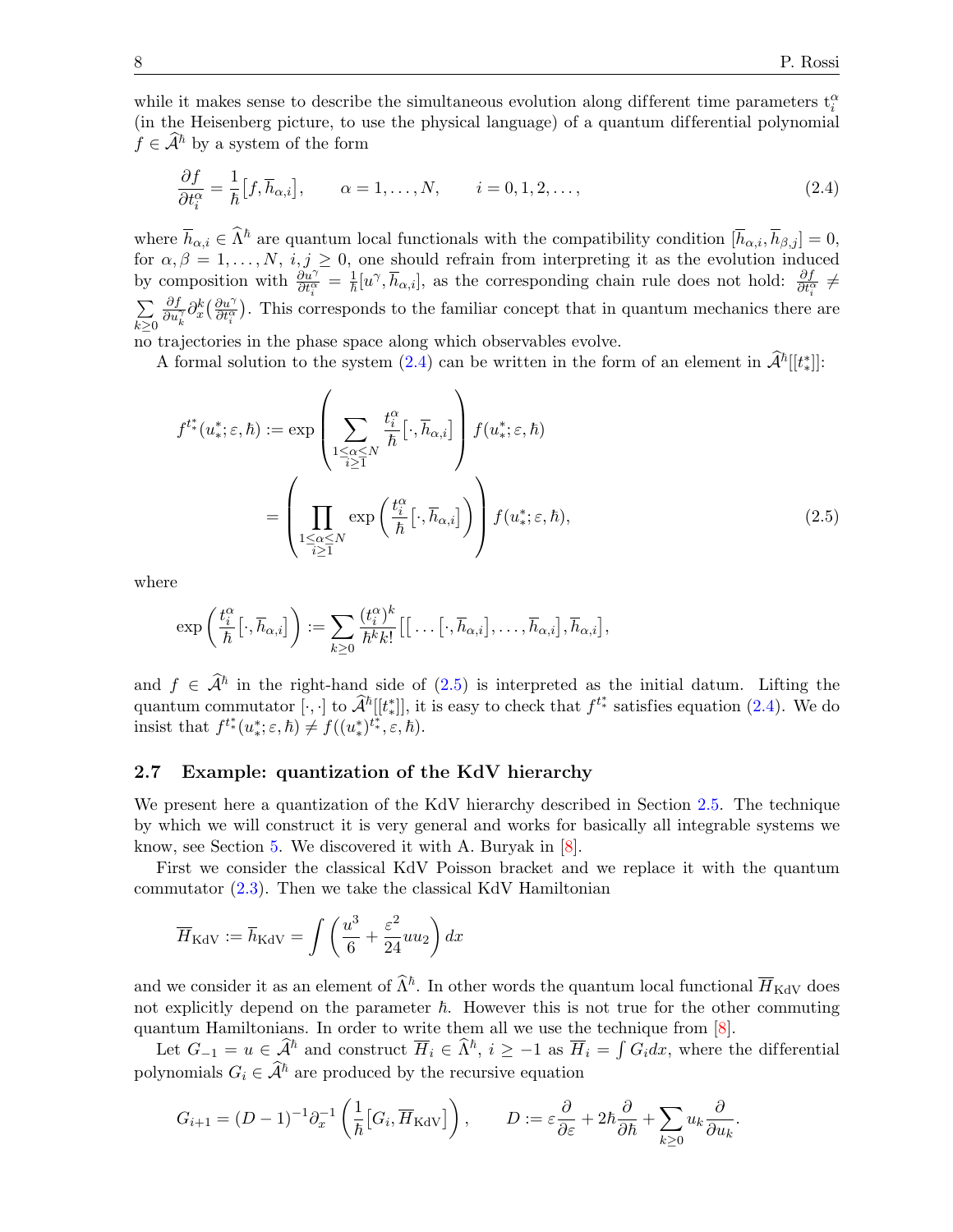At each step, this equation produces a new Hamiltonian density whose Poisson bracket with  $\overline{H}_{\text{KdV}} = \overline{H}_1$  is  $\partial_x$ -exact so that it makes sense to take the inverse x-derivative. The operator  $D-1$  is also easily inverted on each monomial of the resulting quantum differential polynomial (D on  $\widehat{A}^{\hbar}$  just counts the number of variables  $u^*_*$ ,  $\varepsilon$  and, with weight 2,  $\hbar$ ). The reader can promptly check that we obtain

$$
G_0 = \frac{u^2}{2} + \frac{\varepsilon^2}{24} u_{xx} - \frac{i\hbar}{24},
$$
  
\n
$$
G_1 = \frac{u^3}{6} + \frac{\varepsilon^2}{24} u u_{xx} + \frac{\varepsilon^4}{1152} u_{xxxx} - i\hbar \frac{u + u_{xx}}{24} - \frac{i\hbar \varepsilon^2}{2880},
$$
  
\n
$$
G_2 = \frac{u^4}{24} + \varepsilon^2 \frac{u^2 u_2}{48} + \varepsilon^4 \left(\frac{7u_2^2}{5760} + \frac{u u_4}{1152}\right) + \varepsilon^6 \frac{u_6}{82944} - i\hbar \frac{2uu_2 + u^2}{48} - i\hbar \varepsilon^2 \frac{u + 5u_2 + 4u_4}{2880} - \frac{i\hbar \varepsilon^4}{120960} + (i\hbar)^2 \frac{7}{5760}.
$$

The differential polynomials  $G_i$  have the property that  $\frac{\partial G_i}{\partial u} = G_{i-1}$ .

## 3 Cohomological field theories and the double ramification cycle

In this section we introduce the notion of cohomological field theory, a family of cohomology classes on the moduli spaces of stable curves which is compatible with the natural maps and boundary structure [\[26\]](#page-28-8), and the double ramification cycle, another cohomology class representing (a compactification of) the locus of curves whose marked points support a principal divisor. We will assume a certain familiarity with the geometry of the moduli space itself, referring to [\[37\]](#page-28-9) for an excellent introductory exposition.

#### 3.1 Moduli space of stable curves

Here we just recall the main definitions and fix the notations. In what follows, by curve we mean a compact connected Riemann surface, smooth but for a finite number of nodes with local model  $xy = 0$ , with n distinct marked points labeled by  $\{1, \ldots, n\}$  and with genus g. A stable curve is a curve for which the number of biholomorphic automorphisms, keeping the marked points fixed and sending nodes to nodes, is finite.

This finiteness of the symmetry group can be translated into simple numerical conditions: consider each irreducible component of the nodal curve as a marked nodal curve itself. Suppose it carries  $\nu$  of the original labeled markings plus the  $\mu$  nodes connecting it with the other irreducible components and  $\lambda$  further nodes that are double points. The numerical condition is then  $2\gamma - 2 + \nu + \mu + 2\lambda > 0$ .

Given two integers  $g, n \geq 0$  such that  $2g - 2 + n > 0$ , the moduli space of stable curves will be denoted by  $\overline{\mathcal{M}}_{q,n}$ . It is a  $(3g-3+n)$ -dimensional compact complex orbifold (or smooth Deligne–Mumford stack) parametrizing all possible stable curves with genus  $g$  and  $n$  marked points. Each point in  $\mathcal{M}_{q,n}$  represents an equivalence class of stable curves. Two stable curves with same g and n belong to the same class if between them there exists a biholomorphisms sending nodes to nodes and the *i*-th marked points to the *i*-th marked point, for all  $i = 1, \ldots, n$ .

On  $\overline{\mathcal{M}}_{g,n}$  there is a universal curve  $\overline{\mathcal{C}}_{g,n} \to \overline{\mathcal{M}}_{g,n}$ , a morphism of orbifolds whose fiber over a point  $x \in \overline{\mathcal{M}}_{g,n}$  is isomorphic to the curve  $C_x$  represented by that point. Each fiber  $C_x$  hence has n marked numbered points which, varying  $x \in \mathcal{M}_{g,n}$ , form n sections  $s_i: \mathcal{M}_{g,n} \to \mathcal{C}_{g,n}$ ,  $i=1,\ldots,n$ .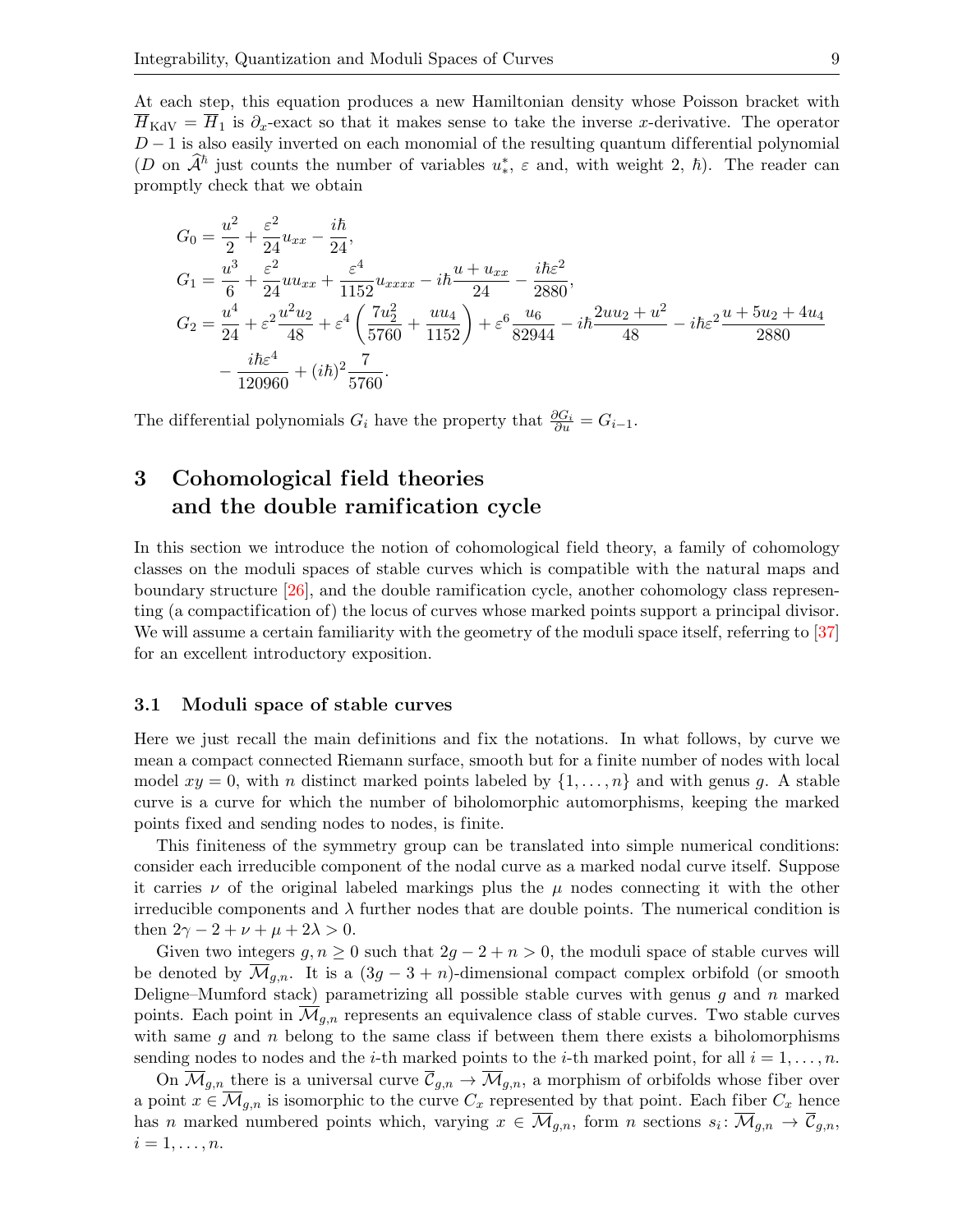There are three natural morphisms among different moduli spaces. The forgetful morphism  $\pi = \pi_m : \overline{\mathcal{M}}_{q,n+m} \to \overline{\mathcal{M}}_{q,n}$  forgets the last m marked point on a curve (contracting all components of the curve that might have thus become unstable). Notice that  $\pi: \overline{\mathcal{M}}_{q,n+1} \to \overline{\mathcal{M}}_{q,n}$ coincides with the universal curve  $\overline{\mathcal{C}}_{g,n} \to \overline{\mathcal{M}}_{g,n}$ .

The gluing morphism  $\sigma = \sigma_{(g_1,n_1,g_2,n_2)}\colon \overline{\mathcal{M}}_{g_1,n_1+1} \times \overline{\mathcal{M}}_{g_2,n_2+1} \to \overline{\mathcal{M}}_{g,n}$ , for  $g_1 + g_2 = g$ ,  $n_1 + n_2 = n$ , glues two stable curves by identifying the last marked point of the first one with the last marked point of the second one, which become a node.

The loop morphism  $\tau = \tau_{q,n+2}$ :  $\overline{\mathcal{M}}_{q,n+2} \to \overline{\mathcal{M}}_{q+1,n}$  identifies the two last marked points on the same stable curve, hence forming a non-separating node which increases the genus by 1.

The union of the images of the maps  $\sigma$  and  $\tau$  (for all possible stable choices of  $(q_1, n_1; q_2, n_2)$ ) such that  $g_1 + g_2 = g$ ,  $n_1 + n_2 = n$ ) is a divisor in  $\overline{\mathcal{M}}_{q,n}$  with normal crossings, called the boundary divisor. Each normal crossing of  $k$  branches of the boundary divisor is the moduli space of stable curves with at least  $k$  distinct nodes and a given distribution of marked points among their irreducible components.

On the total space of the universal curve there is a line bundle  $\omega_{q,n} \to \overline{\mathcal{C}}_{q,n}$ . On the smooth points of the fibers  $C_x$  of  $\overline{C}_{q,n}$  it is defined as the relative cotangent (canonical) bundle with respect to the projection  $\overline{\mathcal{C}}_{g,n} \to \overline{\mathcal{M}}_{g,n}$  and it extends canonically to the singular points to give an actual line bundle on the full  $\overline{\mathcal{C}}_{g,n}$ .

The tautological bundles  $L_i \to \overline{\mathcal{M}}_{g,n}$ ,  $i = 1, \ldots, n$  are defined as  $L_i = s_i^* \omega_{g,n}$ . The fiber of  $L_i$ at the point  $x \in \mathcal{M}_{q,n}$  is the cotangent line at the *i*-th marked point of the curve  $C_x$  represented by x. The first Chern class of  $L_i$  will be denoted by  $\psi_i = c_1(L_i) \in H^2(\overline{\mathcal{M}}_{g,n}, \mathbb{Q})$ .

The Hodge bundle  $\mathbb{H} \to \overline{\mathcal{M}}_{g,n}$  is the rank g vector bundle over  $\overline{\mathcal{M}}_{g,n}$  whose fiber over  $x \in \overline{\mathcal{M}}_{g,n}$  consists of the vector space of abelian differentials on the curve  $C_x$  represented by x. Its g Chern classes will be denoted by  $\lambda_i = c_i(\mathbb{H}) \in H^{2i}(\overline{\mathcal{M}}_{g,n},\mathbb{Q}), i = 1,\ldots,g$ , and  $\Lambda(s):=\sum$ g  $i=0$  $s^i\lambda_i$ .

#### <span id="page-9-0"></span>3.2 Cohomological field theories

Cohomological field theories (CohFTs) were introduced by Kontsevich and Manin in [\[26\]](#page-28-8) to axiomatize the properties of Gromov–Witten classes of a given target variety. As it turns out this notion is actually more general, in the sense that not all CohFTs come from Gromov–Witten theory. The main idea is to define a family of cohomology classes on all moduli spaces  $\mathcal{M}_{q,n}$ , for all stable choices of g and n, parametrized by an  $n$ -fold tensor product of a vector space, in such a way that they are compatible with the natural maps between moduli spaces we considered above. Let us review their precise definition.

Let  $g, n \geq 0$  such that  $2g - 2 + n > 0$ . Let V a C-vector space with basis  $e_1, \ldots, e_N$  and endowed with a symmetric nondegenerate bilinear form  $\eta$ . A cohomological field theory (CohFT) is a system of linear maps  $c_{g,n}: V^{\otimes n} \to H^*(\overline{\mathcal{M}}_{g,n}, \mathbb{C})$  such that

- (i)  $c_{g,n}$  is  $S_n$  equivariant (with respect to permutations of copies of V in  $V^{\otimes n}$  and marked points on the curves),
- (ii)  $c_{0,3}(e_1 \otimes e_\alpha \otimes e_\beta) = \eta_{\alpha\beta},$
- (iii)  $\pi^* c_{g,n}(e_{\alpha_1} \otimes \cdots \otimes e_{\alpha_n}) = c_{g,n}(e_{\alpha_1} \otimes \cdots \otimes e_{\alpha_n} \otimes e_1)$ , where  $\pi \colon \overline{\mathcal{M}}_{g,n+1} \to \overline{\mathcal{M}}_{g,n}$ ,
- (iv)  $\sigma^* c_{g_1+g_2,n_1+n_2}(e_{\alpha_1} \otimes \cdots \otimes e_{\alpha_{n_1+n_2}}) = c_{g_1,n_1+1}(e_{\alpha_1} \otimes \cdots \otimes e_{\alpha_{n_1}} \otimes e_{\mu}) \eta^{\mu\nu} c_{g_2,n_2+1}(e_{\nu} \otimes e_{\alpha_{n_1+1}} \otimes e_{\mu})$  $\cdots \otimes e_{\alpha_{n_1+n_2}}$ , where  $\sigma \colon \mathcal{M}_{g_1,n_1+1} \times \mathcal{M}_{g_2,n_2+1} \to \mathcal{M}_{g_1+g_2,n_1+n_2}$ ,

$$
(\mathbf{v}) \ \tau^* c_{g+1,n}(e_{\alpha_1} \otimes \cdots \otimes e_{\alpha_n}) = c_{g,n+2}(e_{\alpha_1} \otimes \cdots \otimes e_{\alpha_n} \otimes e_{\mu} \otimes e_{\nu})\eta^{\mu\nu}, \text{ where } \tau \colon \overline{\mathcal{M}}_{g,n+2} \to \overline{\mathcal{M}}_{g+1,n}.
$$

In case the last axiom (the loop axiom) is not satisfied, we speak of *partial* CohFT instead.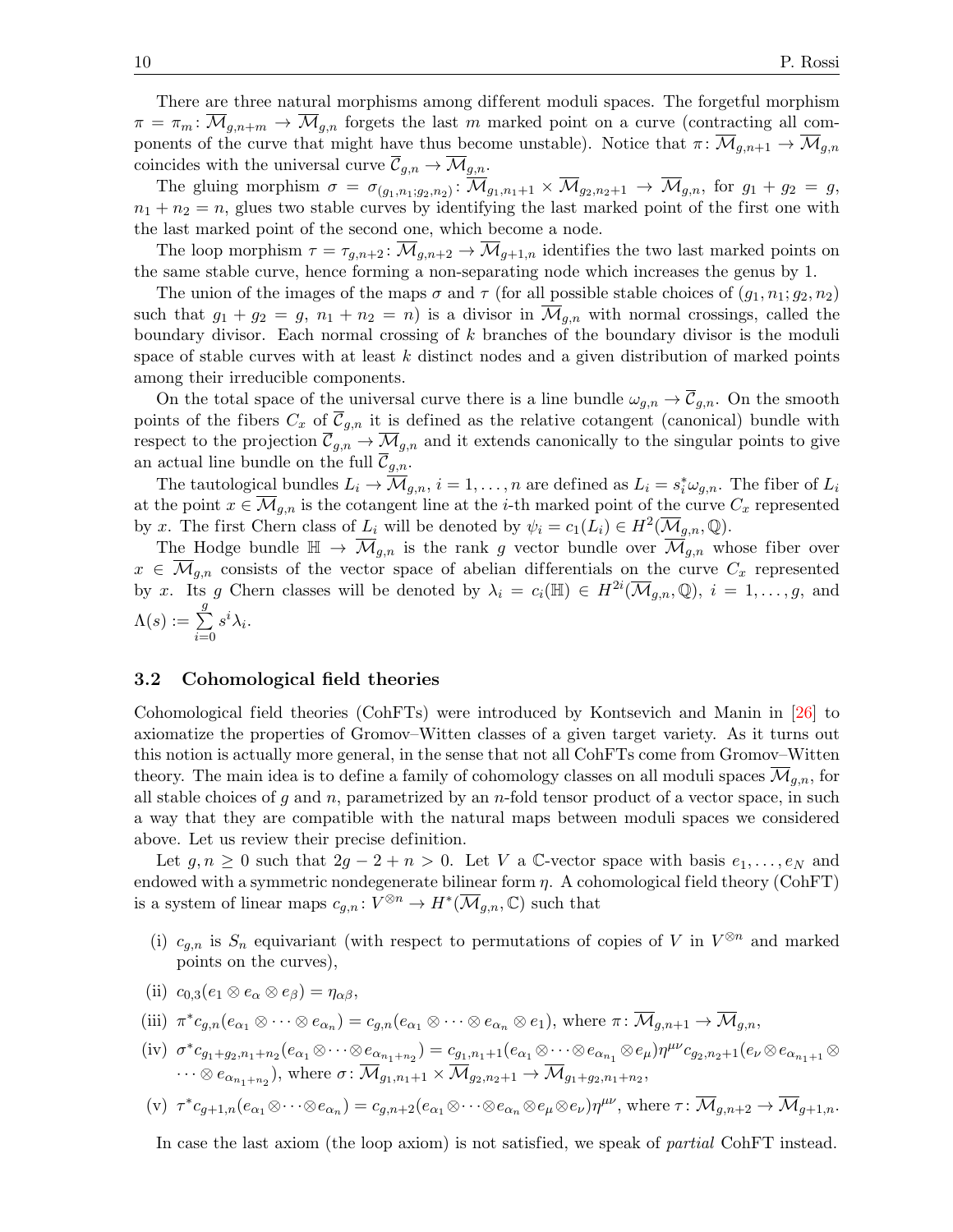The potential of the CohFT is defined as the generating function of the intersection numbers of the CohFT with psi-classes, namely,

$$
F(t_*^*; \varepsilon) := \sum_{g \ge 0} \varepsilon^{2g} F_g(t_*^*),
$$

where

$$
F_g(t^*) := \sum_{\substack{n \geq 0 \\ 2g-2+n>0}} \frac{1}{n!} \sum_{d_1,\dots,d_n \geq 0} \left\langle \prod_{i=1}^n \tau_{d_i}(e_{\alpha_i}) \right\rangle \prod_{g}^n t_{d_i}^{\alpha_i},
$$

$$
\left\langle \tau_{d_1}(e_{\alpha_1}) \cdots \tau_{d_n}(e_{\alpha_n}) \right\rangle_g := \int_{\overline{\mathcal{M}}_{g,n}} c_{g,n}(\otimes_{i=1}^n e_{\alpha_i}) \prod_{i=1}^n \psi_i^{d_i}.
$$

Some examples of CohFTs are:

- Trivial CohFT:  $V = \mathbb{C}, \eta = 1, c_{q,n} = 1.$
- Hodge CohFT:  $V = \mathbb{C}, \eta = 1, c_{g,n} = \Lambda(s) = \sum_{n=1}^{g}$  $j=1$  $s^j\lambda_j$ .
- GW theory of a smooth projective variety  $X: V = H^*(X, \mathbb{C}), \eta =$  Poincaré pairing,  $c_{g,n}(\otimes_{i=1}^n e_{\alpha_i})=p_*\text{ev}^*(\otimes_{i=1}^n e_{\alpha_i})q^{\beta}$ , where  $p\colon \overline{\mathcal{M}}_{g,n}(X,\beta)\to \overline{\mathcal{M}}_{g,n}$ , ev:  $\overline{\mathcal{M}}_{g,n}(X,\beta)\to X^n$ , where  $\overline{\mathcal{M}}_{q,n}(X,\beta)$  is the moduli space of stable maps u from curves C of genus g with n marked points to X of degree  $u_*[C] = \beta \in H^2(X, \mathbb{Z})$ . The projection p forgets the map u and the evaluation map ev evaluates the map  $u$  on the n marked points.

Notice that, in order to perform the pushforward along  $p$ , a notion of Poincaré duality must be used, which involves the virtual fundamental class of  $\overline{\mathcal{M}}_{q,n}(X,\beta)$ .

• Witten's *r*-spin classes:

$$
V = \mathbb{C}^{r-1}, \qquad r \ge 2, \qquad \eta_{\alpha\beta} = \delta_{\alpha+\beta,r}, \qquad c_{g,n}(e_{a_1+1}, \ldots, e_{a_n+1}) \in H^*(\overline{\mathcal{M}}_{g,n}; \mathbb{Q})
$$

is a class of degree  $(r-2)(g-1)+\sum_{i=1}^n a_i$  $\frac{i}{r}$  if  $a_i \in \{0, \ldots, r-2\}$  are such that this degree is a nonnegative integer, and vanishes otherwise. The class is constructed in [\[27\]](#page-28-10) (see also [\[11\]](#page-27-8)) by pushing forward to  $\overline{\mathcal{M}}_{q,n}$  Witten's virtual class on the moduli space of curves with r-spin structures. An r-spin structure on a smooth curve  $(C, x_1, \ldots, x_n)$  is an r-th root L of the (twisted) canonical bundle  $K(\sum a_i x_i)$  of the curve, where  $a_i \in \{0, \ldots, r-1\}$ . Witten's class is the virtual class of r-spin structures with a holomorphic section (and vanishes when one of the  $a_i$ 's equals  $r-1$ ), but we will not go into the details of the construction here. This is an example of CohFT that is not a Gromov–Witten theory.

- Fan–Jarvis–Ruan–Witten (FJRW) theory: consider the data of  $(W, G)$  where
	- $-W = W(y_1, \ldots, y_m)$  is a quasi-homogeneous polynomial with weights  $w_1, \ldots, w_m$  and degree d, which has an isolated singularity at the origin,
	- G is a group of diagonal matrices  $\gamma = (\gamma_1, \ldots, \gamma_m)$  leaving the polynomial W invariant and containing the diagonal matrix  $j := (e^{\frac{2i\pi w_1}{d}}, \ldots, e^{\frac{2i\pi w_m}{d}}).$

The vector space  $V$  is given by

$$
V=\bigoplus_{\gamma\in G} \left(\mathcal{Q}_{W_{\gamma}}\otimes d\underline{y}_{\gamma}\right)^{G},
$$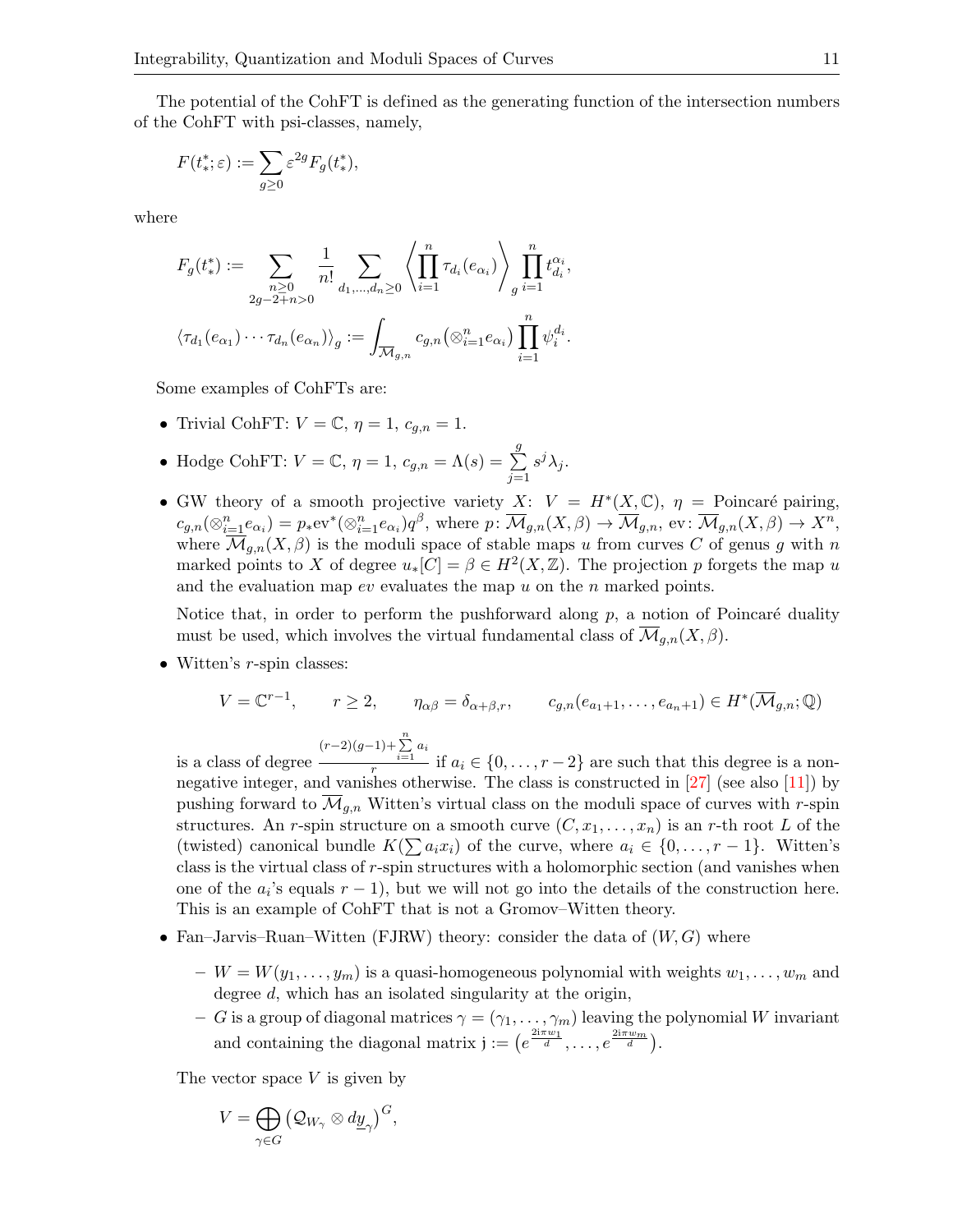where  $W_{\gamma}$  is the  $\gamma$ -invariant part of the polynomial W,  $\mathcal{Q}_{W_{\gamma}}$  is its Jacobian ring, the differential form  $dy_{\gamma}$  is  $\bigwedge_{y_j \in (\mathbb{C}^m)^{\gamma}} dy_j$ , and the upper-script G stands for the invariant part under the group G. It comes equipped with a bidegree and a pairing, see  $[12, \text{ equation } (4)]$ or [\[28,](#page-28-11) equation (5.12)].

Roughly, the cohomological field theory [\[20,](#page-28-12) [21\]](#page-28-13) is constructed using virtual fundamental cycles of certain moduli spaces of stable orbicurves with one orbifold line bundle  $L_i$  for each variable  $y_i$ ,  $i = 1, \ldots, m$ , such that for each monomial  $W_j$  in  $W, W_j(L_1, \ldots, L_k) =$  $K\left(\sum_{n=1}^{n} x_i\right)$ , where K is the canonical bundle of the curve and  $x_1, \ldots, x_n$  are its marked  $i=1$  points.

#### 3.3 Double ramification cycle

The double ramification cycle (or DR cycle)  $DR_q(a_1, \ldots, a_n)$  is defined as the Poincaré dual of the push-forward to the moduli space of stable curves  $\overline{\mathcal{M}}_{q,n}$  of the virtual fundamental class of the moduli space of rubber stable maps to  $\mathbb{P}^1$  relative to 0 and  $\infty$ , with ramification profile (orders of poles and zeros) given by  $(a_1, \ldots, a_n) \in \mathbb{Z}^n$ , where  $\sum_{n=1}^n$  $i=1$  $a_i = 0$ . Here "rubber" means that we consider maps up to the  $\mathbb{C}^*$ -action in the target  $\mathbb{P}^1$  and a positive/negative coefficient  $a_i$ indicates a pole/zero at the *i*-th marked point, while  $a_i = 0$  just indicates an internal marked point (that is not a zero or pole).

We view the DR cycle as a cohomology class in  $H^{2g}(\overline{\mathcal{M}}_{g,n},\mathbb{Q})$  dual to the homology class represented by some natural compactification of the locus, inside  $\mathcal{M}_{g,n}$ , formed by complex curves with marked points  $x_1, \ldots, x_n$  such that  $\sum_{n=1}^n$  $i=1$  $a_i x_i$  is the divisor of the zeros and poles of a meromorphic function. Sometimes, however, we will denote with the same symbol the Poincaré dual homology cycle instead. For instance in what follows we often say, and write in formulae, that we integrate over  $\text{DR}_q(a_1, \ldots, a_n)$ .

Recently Pixton conjectured an explicit formula for the DR cycle in terms of  $\psi$ -classes and boundary strata of  $\overline{\mathcal{M}}_{g,n}$ , which was then proven in [\[24\]](#page-28-14). The problem of expressing the DR cycle in terms of other tautological classes has been known since around 2000 as Eliashberg's problem, as Yakov Eliashberg posed it as a central question in symplectic field theory, and Pixton's formula provides a surprisingly explicit answer. We will not recall the full formula here, limiting ourselves to recalling instead that the class  $DR_g(a_1, \ldots, a_n)$  belongs to  $H^{2g}(\overline{\mathcal{M}}_{g,n}, \mathbb{Q}),$ is tautological, and is a (non-homogeneous) polynomial class in the  $a_i$ 's formed by monomials of even degree and top degree equal to 2g.

In fact, the restriction of the DR cycle to the moduli space  $\mathcal{M}_{g,n}^{\text{ct}} \subset \overline{\mathcal{M}}_{g,n}$  of curves of compact type (i.e., those stable curves having only separating nodes, where a node is separating if removing it breaks the curve into two disjoint components) is described by the simpler Hain's formula [\[23\]](#page-28-15)

$$
H^{2g}(\mathcal{M}_{g,n}^{\mathrm{ct}}) \ni \mathrm{DR}_g(a_1,\ldots,a_n)|_{\mathcal{M}_{g,n}^{\mathrm{ct}}} = \frac{1}{g!} \left(-\frac{1}{4} \sum_{J \subset \{1,\ldots,n\}} \sum_{h=0}^g a_J^2 \delta_h^J\right)^g,
$$

where

a<sup>J</sup> := X j∈J a<sup>j</sup> , δ<sup>J</sup> <sup>h</sup> = , δ{i} <sup>0</sup> = −ψ<sup>i</sup> .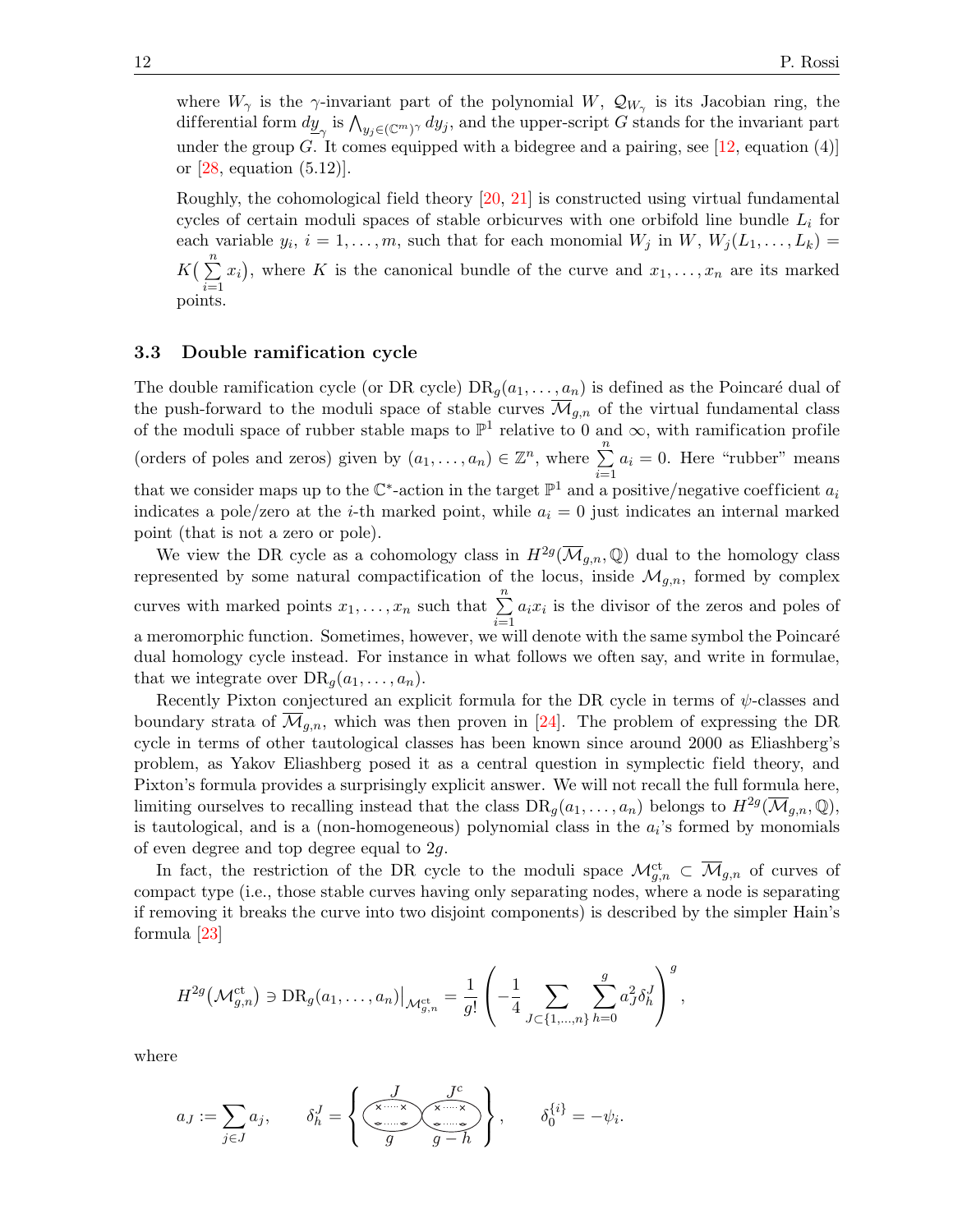From this formula it is apparent that  $DR_g(a_1, \ldots, a_n)|_{\mathcal{M}_{g,n}^{ct}}$  is a polynomial class in the  $a_i$ 's homogeneous of degree 2g. This formula is useful for instance when computing the intersection in  $\overline{\mathcal{M}}_{g,n}$  of  $\text{DR}_g(a_1,\ldots,a_n)$  with the class  $\lambda_g$ , since the latter vanishes outside  $\mathcal{M}_{g,n}^{\text{ct}}$  anyway.

We close this section remarking that the  $DR$  cycle can, in fact, be seen as a partial CohFT with respect to the infinite-dimensional C-vector space V generated by  $\{e_i\}_{i\in\mathbb{Z}}$  with metric given by  $\eta(e_i, e_j) = \delta_{i+j,0}$  and unit  $e_0$ , via the identification  $DR_g(a_1, \ldots, a_n) = c_{g,n}(e_{a_1} \otimes \cdots \otimes e_{a_n}).$ 

## 4 The Dubrovin–Zhang hierarchy of a cohomological field theory

Dubrovin and Zhang [\[16\]](#page-28-16) give a construction of an integrable hierarchy starting from a semisimple cohomological field theory. A CohFT is said to be semisimple when the associative algebra with structure constants  $\eta^{\alpha\mu} \frac{\partial F_0}{\partial \mu^{\mu} \partial \mu^{\beta}}$  $\overline{\partial t_0^\mu \partial t_0^\beta \partial t_0^\gamma}$  $\big|_{t_{>0}^*=0}$  is semisimple generically with respect to the variables  $t_0^*$ .

Dubrovin and Zhang's framework gives, among other things, the language for stating far reaching generalizations of Witten's conjecture [\[36\]](#page-28-17). In this section we briefly present their construction (following the clear exposition of  $[6, 7]$  $[6, 7]$ ) and explain its relation to Witten-type conjectures.

#### 4.1 DZ hierarchy

Consider the potential  $F(t^*_*; \varepsilon) = \sum$  $g \geq 0$  $\varepsilon^{2g}F_g(t^*)$  of a semisimple CohFT. Denote  $\Omega_{\alpha,p;\beta,q}(t^*); \varepsilon) =$  $\partial^2 F(t^*_{\ast};\varepsilon)$  $\frac{\partial^2 F(t,\xi)}{\partial t_p^\alpha \partial t_q^\beta} = \sum_{q>0}$  $g \geq 0$  $\Omega_{\alpha,p;\beta,q}^{[2g]}(t^*_*)\varepsilon^{2g}.$ 

The construction starts in genus 0 and we use variables  $v^*$  for the fomal loops space. Here the hierarchy is given by the following Hamiltonian densities and Poisson structure:

$$
h_{\alpha,p}(v^*) = \Omega_{\alpha,p+1;1,0}^{[0]}(t_0^* = v^*, 0, 0, \dots),
$$
  

$$
(K_v^{DZ})^{\alpha\beta} = \eta^{\alpha\beta}\partial_x.
$$

Commutativity of these Hamiltonians is a simple consequence of the fact that the nodal divisors  $D_{(12|34)}$  and  $D_{(13|24)}$  are equivalent in  $H^*(\overline{\mathcal{M}}_{0,4}, \mathbb{Q}),$ 



Also, these Hamiltonian densities form a tau-structure by definition.

Let then  $v^{\alpha}(x,t^*), \alpha,1,\ldots,N$ , be the solution to the above integrable hierarchy with initial datum  $v^{\alpha}(x, t_*^* = 0) = \delta_1^{\alpha} x$ . We have, see, e.g., [\[6\]](#page-27-10),

$$
F_g(t_0^*, t_1^*, \dots) = F_g\big(P_0^*(v_0^*, \dots, v_{3g-2}^*), \dots, P_{3g-2}^*(v_0^*, \dots, v_{3g-2}^*), 0, \dots\big)\big|_{x=0},
$$

where  $P_*^*$  are in general rational functions, not differential polynomials.

Consider the change of coordinates

$$
w^{\alpha}(v_{*}^{*};\varepsilon)=v^{\alpha}+\sum_{g\geq 1}\varepsilon^{2g}\frac{\partial^{2}F_{g}(v_{0}^{*},\ldots,v_{3g-2}^{*})}{\partial t_{0}^{\alpha}\partial x}.
$$

It is a normal, but non-Miura, transformation, because the  $P_*^*$  are not differential polynomials.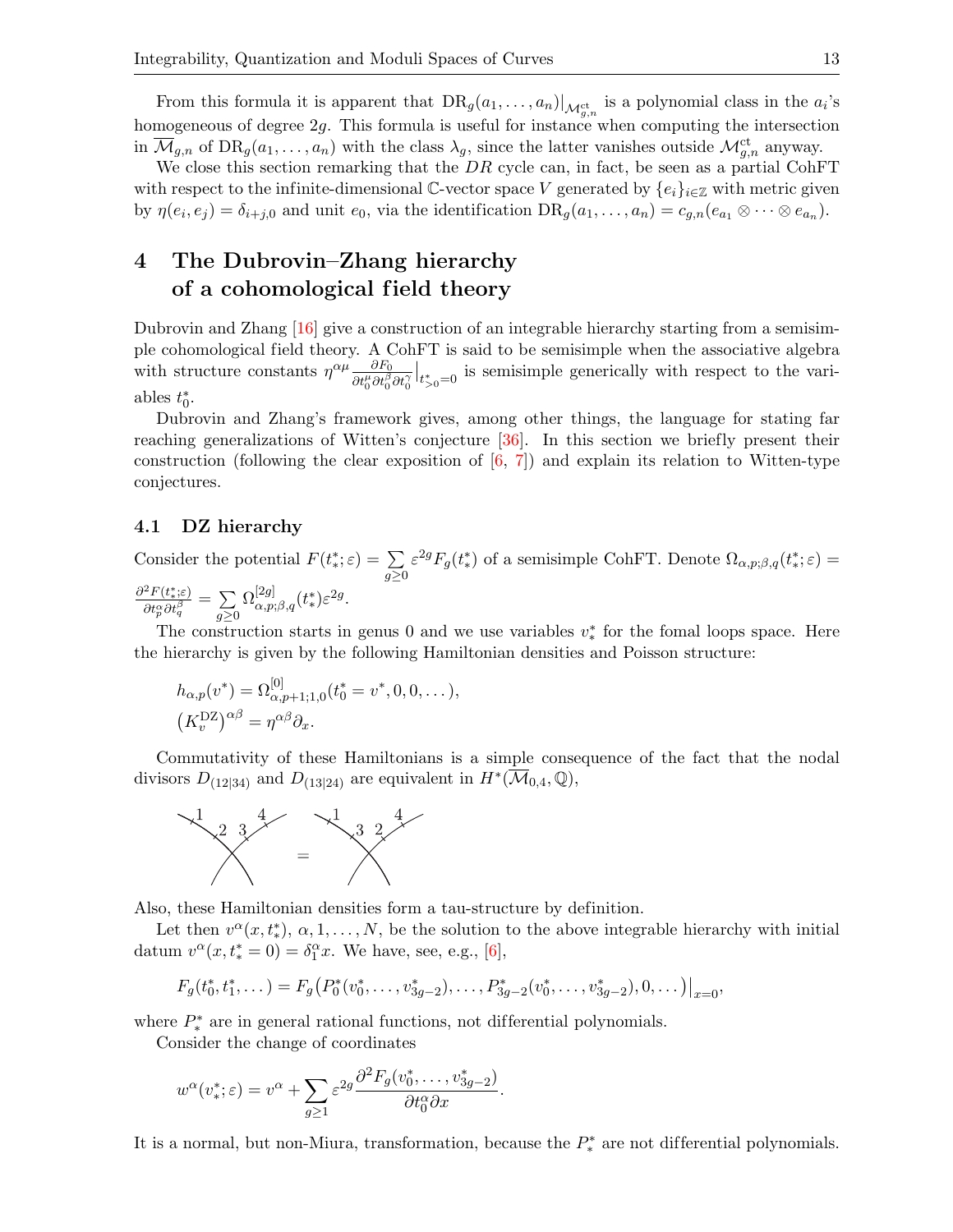The full Dubrovin–Zhang (DZ) hierarchy is just the transformation of the above genus 0 hierarchy with respect to the above non-Miura change of coordinates  $w^{\alpha} = w^{\alpha}(v^*_{*}; \varepsilon)$ , whose inverse we denote by  $v^{\alpha} = v^{\alpha}(w^*_{*}; \varepsilon)$ . In fact, in order to obtain a tau-structure, we want to add a  $\partial_x$ -exact term to the transformed Hamiltonians, as prescribed for a normal (albeit non-Miura) transformation, as explained in Section [2.4:](#page-3-1)

$$
h_{\alpha,p}^{\mathbf{DZ}}(w^*_{*};\varepsilon) := h_{\alpha,p}(v^*(w^*_{*};\varepsilon)) + \sum_{g \ge 1} \varepsilon^{2g} \frac{\partial^2 F_g(v^*_{*}(w^*_{*};\varepsilon))}{\partial t_{p+1}^{\alpha} \partial x},
$$
  

$$
(K_w^{\mathbf{DZ}})^{\alpha\beta} = (L^*)_{\mu}^{\alpha} \circ (K_v^{\mathbf{DZ}})^{\mu\nu} \circ L_{\nu}^{\beta},
$$

where  $(L^*)^{\alpha}_{\mu} = \sum$  $s \geq 0$  $\frac{\partial w^{\alpha}}{\partial v_s^{\mu}} \partial_x^s, L_{\nu}^{\beta} = \sum_{s \geq 0}$  $s \geq 0$  $(-\partial_x)^s \circ \frac{\partial w^{\beta}}{\partial v^{\nu}}$  $\frac{\partial w^{\nu}}{\partial v^{\nu}_s}.$ 

The DZ hierarchy is an integrable tau-symmetric hierarchy whose tau-function for the solution with initial datum  $w^{\alpha}(x,t^* = 0;\varepsilon) = \delta_1^{\alpha}x$  (called the topological solution) is, by construction, the partition function of the CohFT.

The technical hypothesis of semisimplicity of the CohFT is used in the proof that, in spite of the fact that the transformation  $v^* \mapsto w^*$  is not Miura, the Hamiltonian densities  $h_{\alpha,p}^{DZ}(w^*; \varepsilon)$ and Poisson structure  $(K_w^{\mathsf{DZ}})^{\alpha\beta}$  are still of the correct differential polynomial class.

#### 4.2 Witten's conjecture and its generalizations

In [\[36\]](#page-28-17), Witten conjectured that the partition function of the trivial CohFT is the tau-function of the topological solution to the KdV hierarchy.

Another way to state this, in light of the last section, is that the DZ hierarchy of the trivial CohFT is the KdV hierarchy.

This conjecture was proved by Kontsevich in [\[25\]](#page-28-18) and, after that, many similar conjectures and results appeared in the literature, consisting in identifying and controlling the DZ hierarchy of a given CohFT. For instance in [\[18\]](#page-28-19), Faber–Shadrin–Zvonkine proved that the DZ hierarchy of Witten's r-spin class (for  $r \geq 2$  a CohFT that was defined in [\[27\]](#page-28-10)) coincides with the r-KdV Gelfand–Dickey hierarchy, another well known tau symmetric integrable system.

## <span id="page-13-0"></span>5 Double ramification hierarchies

In this section we introduce the main subject of this paper, the double ramification hierarchy construction. We will give a self-contained exposition of our main results, including an account of the progress made in proving the conjecture that the DR and DZ hierarchy are actually equivalent up to a normal Miura transformation, and our quantization technique for  $(1 + 1)$ dimensional integrable field theories.

#### 5.1 The main idea

Symplectic field theory [\[17\]](#page-28-0) is a large project attempting to provide a unified view on established pseudoholomorphic curve theories in symplectic topology like symplectic Floer homology, contact homology and Gromov–Witten theory, leading to numerous new applications, including a construction of quantum integrable systems from the geometry of the moduli spaces of pseudoholomorphic curves in symplectic cobordisms between contact manifolds.

In a sense, the double ramification hierarchy arises from completely analogous constructions in the complex algebraic setting and with the axiomatized language of cohomological field theories replacing curve counting in target varieties. In this sense the double ramification hierarchy is a quantum integrable system, even if A. Buryak introduced first its classical version in [\[1\]](#page-27-0).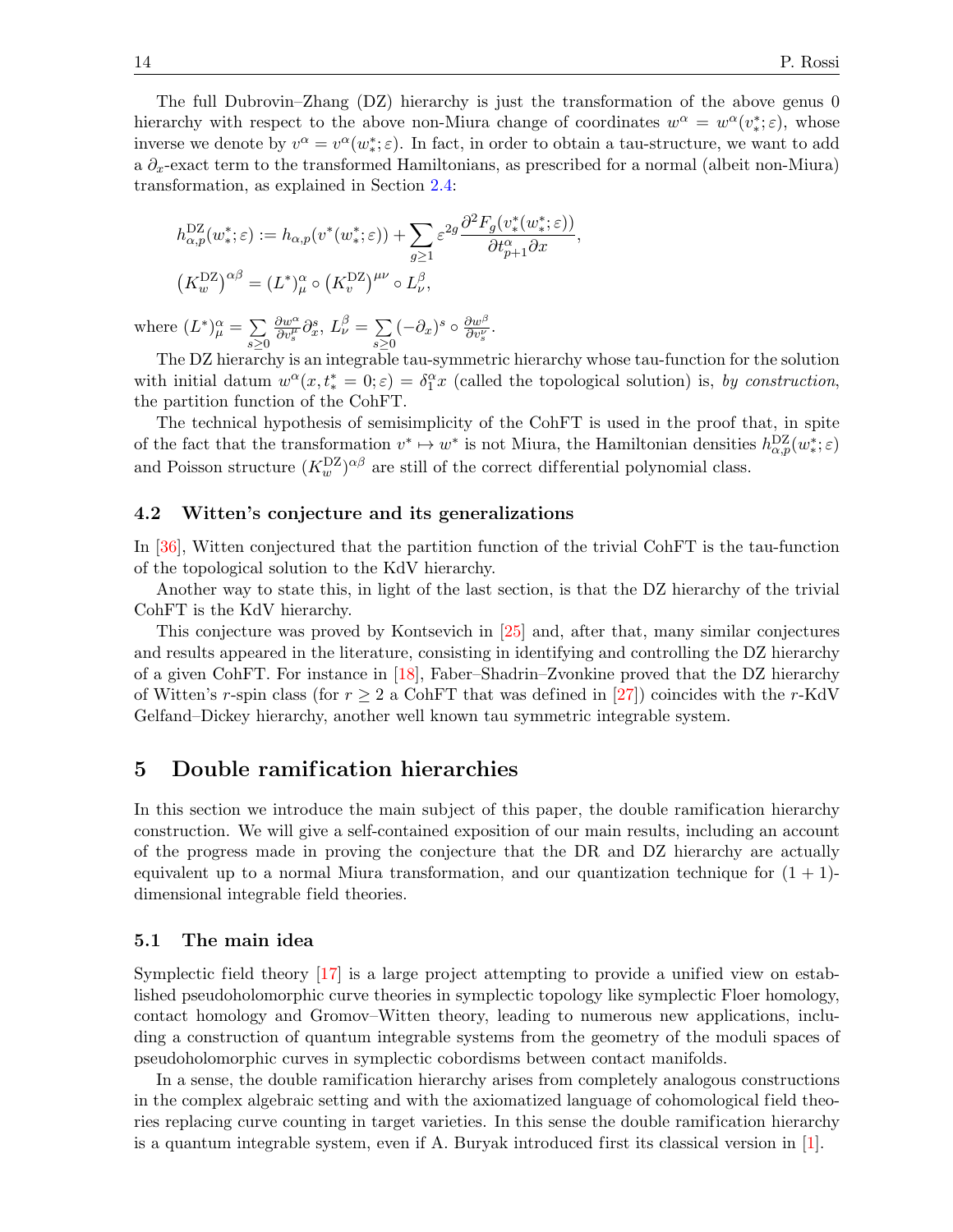Given a cohomological field theory  $c_{g,n}: V^{\otimes n} \to H^*(\overline{\mathcal{M}}_{g,n}, \mathbb{C})$ , at the heart of the construction for the classical hierarchy lie its intersection numbers with the DR cycle, the powers of one psiclass and the top Hodge class  $\lambda_q$ :

$$
P_{\alpha,d;\alpha_1,...,\alpha_n}^{g;a_1,...,a_n} = \int_{\mathrm{DR}_g\big(\text{-} \sum a_i,a_1,...,a_n\big)} \lambda_g \psi_1^d c_{g,n+1}\big(e_\alpha \otimes \otimes_{i=1}^n e_{\alpha_i}\big).
$$

This is all the geometric content used in the definition of the DR hierarchy.

These intersection numbers are collected into generating functions  $g_{\alpha,d}$  depending on the indices  $\alpha = 1, \ldots, N$  and  $d \geq 0$  which have the form of differential polynomials (see next section). The differential polynomials  $g_{\alpha,d}$  directly play the role of Hamiltonian densities for a classical integrable system. The Poisson structure, on the other hand, and contrary to what happens for the DZ hierarchy, does not depend on the cohomological field theory and is always in Getzler's standard form.

Notice that, because of the presence of the class  $\lambda_q$ , Hain's formula is sufficient to compute the above intersection numbers. This advantage if often exploited in explicit computations.

#### 5.2 DR hierarchy Hamiltonians

Because of the polynomiality properties of the DR cycle,  $P_{\alpha d \alpha}^{g; a_1,...,a_n}$  $a_{\alpha,d;\alpha_1,\ldots,\alpha_n}^{q; a_1,\ldots,a_n}$  is a homogeneous polynomial in  $a_1, \ldots, a_n$  of degree 2g. So, if we write it as such,

$$
P_{\alpha,d;\alpha_1,\ldots,\alpha_n}^{g;a_1,\ldots,a_n} = \sum_{\sum b_i=2g} \widetilde{P}_{\alpha,d;\alpha_1,\ldots,\alpha_n}^{g;b_1,\ldots,b_n} a_1^{b_1} \cdots a_n^{b_n},
$$

we can give the following definition

$$
g_{\alpha,d} := \sum_{\substack{g \geq 0,n \geq 0 \\ 2g-1+n>0}} \frac{(-\varepsilon^2)^g}{n!} \sum_{a_1,\dots,a_n \in \mathbb{Z}} P_{\alpha,d;\alpha_1,\dots,\alpha_n}^{g;a_1,\dots,a_n} p_{a_1}^{\alpha_1} \cdots p_{a_n}^{\alpha_n} e^{ix \sum a_i}
$$

$$
= \sum_{\substack{g \geq 0,n \geq 0 \\ 2g-1+n>0}} \frac{(-\varepsilon^2)^g}{n!} \sum_{\substack{\sum b_i=2g \\ \sum b_i=2g}} \widetilde{P}_{\alpha,d;\alpha_1,\dots,\alpha_n}^{g;b_1,\dots,b_n} u_{b_1}^{\alpha_1} \cdots u_{b_n}^{\alpha_n},
$$

and hence we have two expressions for the DR Hamiltonian densities, in variables  $p^*$  and  $u^*$ respectively. The second line, in particular, is clearly a differential polynomial in  $\hat{\mathcal{A}}^{[0]}$ .

Remark 5.1. Let us see, as an example using the definition and the pullback property of cohomological field theories with respect to the forgetful morphism  $\pi \colon \overline{\mathcal{M}}_{g,n+1} \to \overline{\mathcal{M}}_{g,n}$ , how to actually compute  $\overline{g}_{1,0}$  for any CohFT. The involved intersection numbers are  $P_{1,0;\alpha_1,\dots,\alpha_n}^{g,a_1,\dots,a_n}$  $a_{1,0;\alpha_1,...,\alpha_n}^{q,a_1,...,a_n}$ , for  $n > 1$  and  $\sum a_i = 0$  (this last condition is the effect of integrating  $g_{1,0}$  in dx), and these are integrals over  $\overline{\mathcal{M}}_{q,n+1}$  of a class pulled back from  $\overline{\mathcal{M}}_{q,n}$ . Namely, remembering that the DR cycle is a partial CohFT too, so it has the pullback property with respect to the coefficient  $a = 0$ , we have  $\lambda_g \text{DR}_g(0, a_1, \dots, a_n) c_{g,n+1}(e_1 \otimes \otimes_{i=1}^n e_{\alpha_i}) = \pi^*(\lambda_g \text{DR}_g(a_1, \dots, a_n) c_{g,n+1}(\otimes_{i=1}^n e_{\alpha_i}))$ . This means that  $P_{1,0,\alpha_1}^{\tilde{g},a_1,\dots,a_n}$  $1,0;\alpha_1,\ldots,\alpha_n$  vanishes whenever the map  $\pi$  exists, i.e., unless  $g=0, n=2$ , for which we have  $P_{1,0;\mu,\nu}^{0,a,-a} = \eta_{\mu\nu}$ . This gives

<span id="page-14-0"></span>
$$
g_{1,0} = \int \frac{1}{2} \eta_{\mu\nu} u^{\mu} u^{\nu} dx. \tag{5.1}
$$

Commutativity  $\{\overline{g}_{\alpha,p}, \overline{g}_{\beta,q}\}=0$  with respect to the standard Hamiltonian operator  $(K^{DR})^{\mu\nu}$  $=\eta^{\mu\nu}\partial_x$  (we omit the subscript K in  $\{\cdot,\cdot\}_K$  when K is in Getzler's standard form), was proved in [\[1\]](#page-27-0). Let's give an idea of the proof.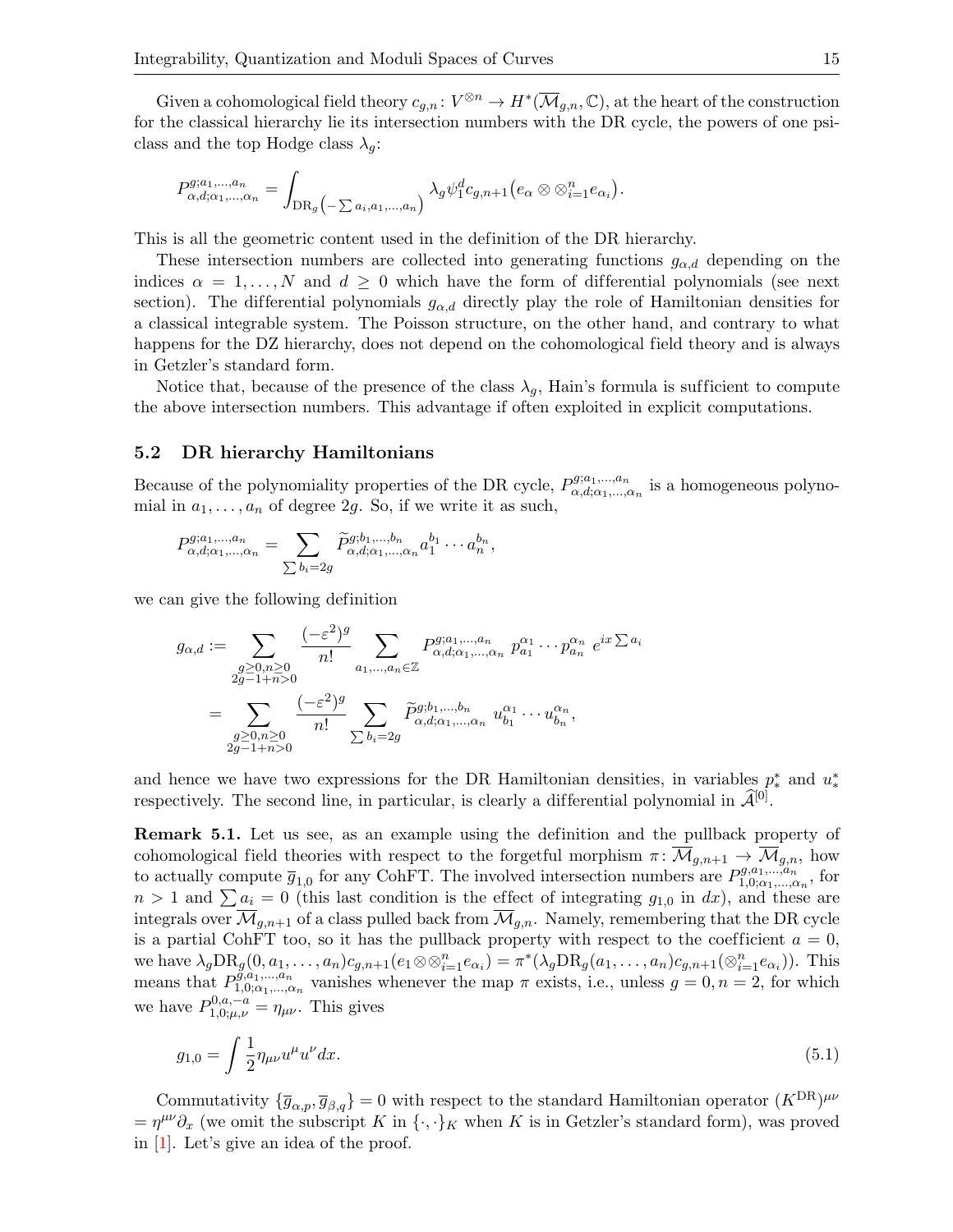In genus 0, where the DR cycle is equal to 1, this equation is basically equivalent to the equivalence of boundary divisors  $D_{(12|34)}$  and  $D_{(13|24)}$  in  $H^*(\overline{\mathcal{M}}_{0,4}, \mathbb{Q})$ . The genus 0 argument can be ported to higher genus by working with images of the curves of the DR cycle with respect to the meromorphic function (or more precisely rubber map to  $\mathbb{P}^1$ ) that is defined on them. This is a general fact: we often find that genus 0 properties of the DZ hierarchy have all genera analogues on the DR hierarchy side.

Making this argument precise, one gets to prove the following equation for products of double ramification cycles. For a subset  $I = \{i_1, i_2, \ldots\}, i_1 < i_2 < \cdots$ , of the set  $\{1, \ldots, n\}$  let  $A_I := (a_{i_1}, a_{i_2}, \dots)$ . Suppose the set  $\{1, 2, \dots, n\}$  is divided into two disjoint subsets,  $I \sqcup J =$  $\{1, 2, \ldots, n\}$ , in such a way that  $\Sigma$  $\sum_{i\in I} a_i > 0$ . Let us denote by  $\text{DR}_{g_1}(0_{x_1}, A_I, -k_1, \ldots, -k_p)$   $\boxtimes$  $\text{DR}_{g_2}(0_{x_2},A_J,k_1,\ldots,k_p)$  the cycle in  $\overline{\mathcal{M}}_{g_1+g_2+p-1,n+2}$  obtained by gluing the two double ramification cycles at the marked points labeled by the positive integers  $k_1, \ldots, k_p$ . Here  $0_x$  indicates

<span id="page-15-2"></span>
$$
\sum \frac{\prod\limits_{i=1}^{p} k_i}{p!} \text{DR}_{g_1}(0_{x_1}, A_I, -k_1, \dots, -k_p) \boxtimes \text{DR}_{g_2}(0_{x_2}, A_J, k_1, \dots, k_p)
$$

$$
-\sum \frac{\prod\limits_{i=1}^{p} k_i}{p!} \text{DR}_{g_1}(0_{x_2}, A_I, -k_1, \dots, -k_p) \boxtimes \text{DR}_{g_2}(0_{x_1}, A_J, k_1, \dots, k_p) = 0. \tag{5.2}
$$

The sums are over I,  $J, p > 0$   $k_1 > 0, ..., k_p > 0, g_1 \geq 0, g_2 \geq 0.$ 

a coefficient  $0$  at the marked point  $x$ . Then

If we intersect this relation with the class  $\lambda_q$  (which kills the terms with  $p > 1$ ) and with the  $\psi$ -classes and CohFT, and form the corresponding generating function, we obtain precisely

$$
\sum_{k>0} \left( k\eta^{\mu\nu} \frac{\partial \overline{g}_{\alpha,p}}{\partial p_k^{\mu}} \frac{\partial \overline{g}_{\beta,q}}{\partial p_{-k}^{\nu}} - k\eta^{\mu\nu} \frac{\partial \overline{g}_{\beta,q}}{\partial p_k^{\mu}} \frac{\partial \overline{g}_{\alpha,p}}{\partial p_{-k}^{\nu}} \right) = \left\{ \overline{g}_{\alpha,p}, \overline{g}_{\beta,q} \right\} = 0.
$$

In [\[1\]](#page-27-0) Buryak computed the first two examples of DR hierarchies. For the trivial CohFT he found the KdV hierarchy, the same result as for the DZ hierarchy. For the Hodge CohFT he found the Intermediate Long Wave hierarchy (ILW). When comparing this second case with the DZ hierarchy he realized that, once more, the integrable systems were the same, but this time he had to perform a Miura transformation to match them. This motivated him to propose the following conjecture.

**Conjecture 5.2** (weak DR/DZ equivalence [\[1\]](#page-27-0)). Given a semisimple CohFT, the associated DZ and DR hierarchy coincide up to a Miura transformation.

#### 5.3 Recursion relations

In [\[9\]](#page-27-5), using results about the intersection of a  $\psi$ -class with the DR cycle from [\[10\]](#page-27-12), by analogy with [\[19\]](#page-28-1), we found the following recursion equations among the DR Hamiltonian densities.

<span id="page-15-3"></span>**Theorem 5.3** ([\[8\]](#page-27-4)). For all  $\alpha = 1, ..., N$  and  $p = -1, 0, 1, ...,$  let  $g_{\alpha, -1} = \eta_{\alpha\mu}u^{\mu}$ . We have

<span id="page-15-0"></span>
$$
\partial_x (D-1) g_{\alpha, p+1} = \{g_{\alpha, p}, \overline{g}_{1, 1}\},\tag{5.3}
$$

<span id="page-15-1"></span>
$$
\partial_x \frac{\partial g_{\alpha, p+1}}{\partial u^\beta} = \{g_{\alpha, p}, \overline{g}_{\beta, 0}\},\tag{5.4}
$$

where  $D := \varepsilon \frac{\partial}{\partial \varepsilon} + \sum$  $s \geq 0$  $u_s^{\alpha} \frac{\partial}{\partial u_s^{\alpha}}$ .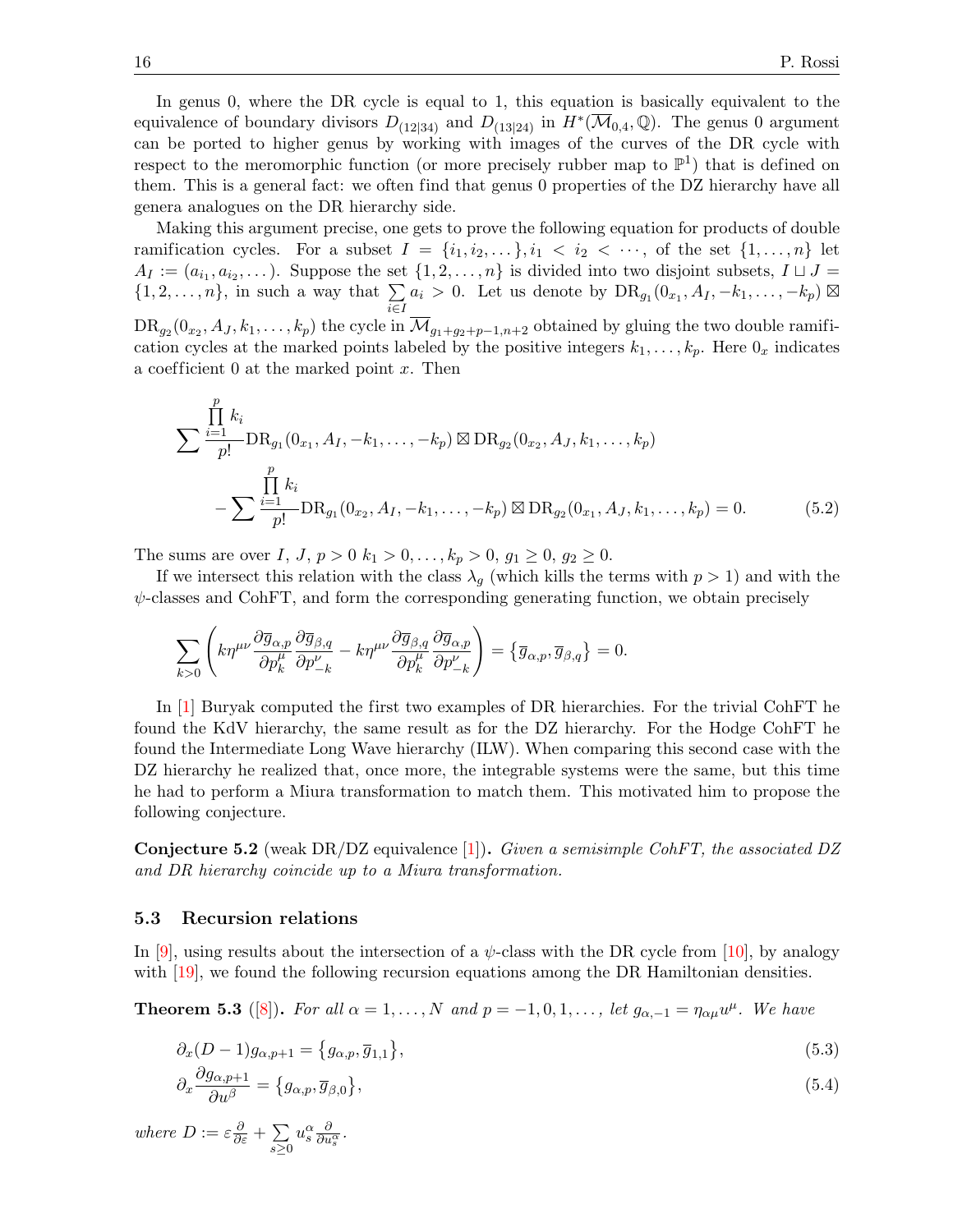Equation  $(5.3)$  is especially striking. First of all it provides and effective procedure to reconstruct the full hierarchy starting from the knowledge of  $\bar{g}_{1,1}$  only. Secondly, from the point of view of integrable systems, such recursion was not known. Even in the simplest examples it does not coincide with any previously known reconstruction techniques for the symmetries of an integrable hierarchy (it is in fact this recursion that we presented in Section [2.5](#page-4-0) for the KdV equation). At the same time, its universal form (its form is rigid, independent of the CohFT or the integrable hierarchy) suggests that it should be regarded as some sort of intrinsic feature of at least a class of integrable systems (see Section [5.7\)](#page-19-0).

As a simple consequence of [\(5.4\)](#page-15-1) for  $\beta = 1$ , together with [\(5.1\)](#page-14-0) we immediately get

**Corollary 5.4.** The DR Hamiltonian densities satisfy the string equation  $\frac{\partial g_{\alpha,d}}{\partial u^1} = g_{\alpha,d-1}$ .

#### 5.4 Tau-structure and the strong DR/DZ equivalence

In [\[2\]](#page-27-1) we provide the DR hierarchy with a tau-structure and study its topological tau-function.

**Theorem 5.5.** The DR hierarchy is tau-symmetric. A tau-structure is given by  $h_{\alpha,p}^{\text{DR}} = \frac{\delta \bar{g}_{\alpha,p+1}}{\delta u^1}$ .

Proof. This is a general feature of integrable hierarchies with the standard Hamiltonian operator  $K^{\mu\nu} = \eta^{\mu\nu}\partial_x$  and satisfying the string equation  $\frac{\partial \overline{g}_{\alpha,d}}{\partial u^1} = \overline{g}_{\alpha,d-1}$ . Indeed it suffices to apply the variational derivative  $\frac{\delta}{\delta u^1}$  to the commutation equation  ${\{\overline{g}_{\alpha,p}, \overline{g}_{\beta,q}\}} = 0$  to obtain  ${h_{\alpha,p-1}^{\rm DR},\overline{h}_{\beta,q}^{\rm DR}}={h_{\beta,q-1}^{\rm DR},\overline{h}_{\alpha,p}^{\rm DR}}$ .

Consider the normal coordinates  $\tilde{u}^{\alpha} = \eta^{\mu\nu} h_{\mu,-1}^{DR}$ . Let us write the tau-function associated to the tap-logical solution (with initial datum  $\tilde{\chi}^{\alpha}(\alpha, 0, \alpha) = \pi \delta^{\alpha}$ ) as topological solution (with initial datum  $\tilde{u}^{\alpha}(x, 0; \varepsilon) = x \delta_1^{\alpha}$ ) as

$$
F^{\text{DR}}(t_*^*; \varepsilon) = \sum_{g \geq 0} \varepsilon^{2g} F^{\text{DR}}_g(t_*^*),
$$

where

$$
F_g^{\text{DR}}(t_*^*) = \sum_{\substack{n \geq 0 \\ 2g - 2 + n > 0}} \frac{1}{n!} \sum_{d_1, \dots, d_n \geq 0} \left\langle \prod_{i=1}^n \tau_{d_i}(e_{\alpha_i}) \right\rangle_g^{\text{DR}} \prod_{i=1}^n t_{d_i}^{\alpha_i}.
$$

Notice that this DR partition function has only an indirect geometric meaning. Contrary to the correlators of the topological tau-function of the DZ hierarchy (which coincide with the correlators of the CohFT), the correlators  $\langle \prod_{n=1}^n$  $\prod_{i=1}^n \tau_{d_i}(e_{\alpha_i})\Big\rangle_{g}^{\text{DR}}$ g are not a priori defined as intersection numbers in  $H^*(\overline{\mathcal{M}}_{g,n},\mathbb{Q})$ , but only as the coefficients of the series  $F^{DR}$ . We can a posteriori try to study their geometric meaning, and, as a consequence of certain properties of the DR cycle, we find the following surprising selection rule.

#### <span id="page-16-0"></span>Proposition 5.6 ([\[2\]](#page-27-1)).  $\langle \tau_{d_1}(e_{\alpha_1}) \cdots \tau_{d_m}(e_{\alpha_m}) \rangle^{\text{DR}}_g = 0$  when  $\sum\limits_{i=1}^m$  $d_i > 3g-3+m$  or  $\sum^m$  $i=1$  $d_i \leq 2g-2.$

In light of the conjectured equivalence with the DZ hierarchy, the first selection rule looks like the corresponding vanishing property  $\langle \tau_{d_1}(e_{\alpha_1}) \cdots \tau_{d_m}(e_{\alpha_m}) \rangle_g = 0$  when  $\sum_{i=1}^m$  $d_i > 3g - 3 + m,$ which just means that we cannot integrate too many  $\psi$ -classes without surpassing the dimension of the moduli space (for short, we say that correlators cannot be "too big"). But the second selection rule actually says that the DR correlators cannot be too small either! This rule one has no analogue in the DZ case and, as it turns out, provides the key to a much deeper understanding of the DR/DZ equivalence.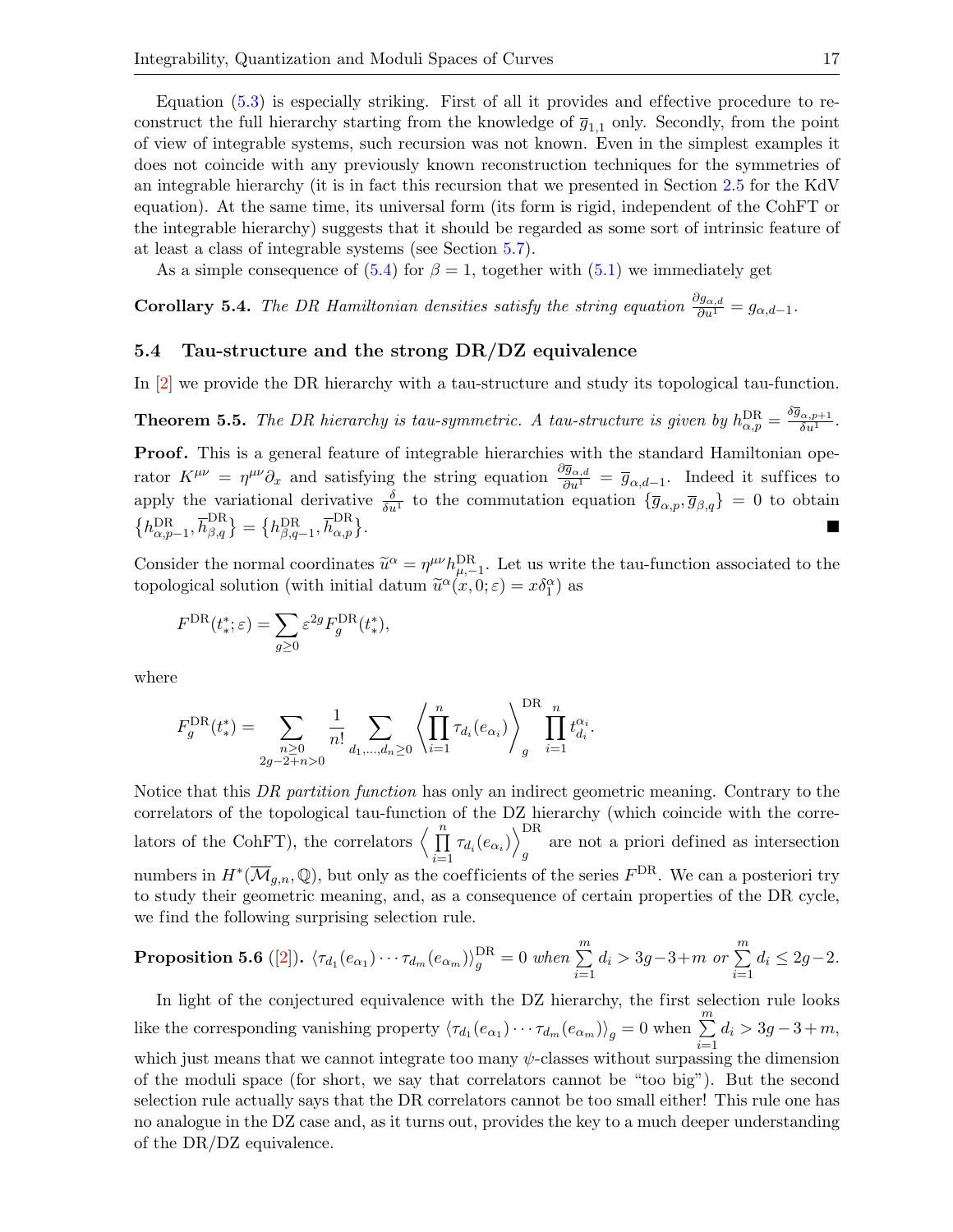The situation is that we are trying to compare two integrable tau-symmetric hierarchies by a Miura transformation that is supposed to modify the tau-function by killing all "small correlators" (which are present on the DZ side and absent in the DR side). A natural candidate would then be a normal Miura transformation (since they preserve tau-symmetry) generated by a differential polynomial  $\mathcal{F}(w^*_*; \varepsilon) \in \widehat{\mathcal{A}}^{[-2]}$ ,

$$
\widetilde{u}^{\alpha} = w^{\alpha} + \eta^{\alpha \mu} \partial_x \{ \mathcal{F}, \overline{h}^{\text{DZ}}_{\mu,0} \}_{\text{DZ}},
$$

and we know that such transformations modify the tau-function by

$$
\widetilde{F}(t_*^*; \varepsilon) = F(t_*^*; \varepsilon) + \mathcal{F}(w_*^*(x, t_*^*; \varepsilon); \varepsilon)\big|_{x=0}.
$$

Can we find  $\mathcal{F}(w^*_*; \varepsilon)$  so that  $\widetilde{F}(t^*_*; \varepsilon)$  satisfies the selection rule (i.e., has no small correlators)? As it turns out, yes, and this selects a unique normal Miura transformation!

<span id="page-17-0"></span>**Theorem 5.7** ([\[2\]](#page-27-1)).  $\exists! \ \mathcal{F}(w^*_*; \varepsilon) \in \widehat{\mathcal{A}}^{[-2]}$  such that  $F^{\text{red}} := F + \mathcal{F}(w^*_*; \varepsilon)|_{x=0}$  satisfies the above selection rules.

This makes Buryak's conjecture much more precise.

<span id="page-17-1"></span>**Conjecture 5.8** (strong DR/DZ equivalence, [\[2\]](#page-27-1)). For any semisimple CohFT, the DR and DZ hierarchies coincide up to the normal Miura transformation generated by the unique  $\mathcal{F}(w^*_*; \varepsilon)$ found in Theorem [5.7](#page-17-0). Even in the non-semisimple case, we can state this conjecture as  $F^{\text{red}} = F^{\text{DR}}.$ 

When proven true, the conjecture would clearly state that, although equivalent as integrable systems to the DZ hierarchy, the DR hierarchy contains strictly less information than the DZ hierarchy. Indeed, starting from the DZ hierarchy it is possible to construct the normal Miura transformation mapping to the DR hierarchy, while the DR hierarchy does not contain this extra information. This is perhaps not surprising given at least the presence of the class  $\lambda_q$  in the DR hierarchy intersection numbers.

From the point of view of integrable systems however, this is of great interest. The fact the DR hierarchy is some sort of standard form of the DZ hierarchy allows to study these systems ignoring complications that might just come from the system of coordinates in which they are described. The presence of powerful recursion relations for the Hamiltonians, for instance, seems to rely precisely on this special standard form.

Finally we remark that the extra information that is killed by the above normal Miura transformation, might be (maybe in part) recovered once we consider the quantum DR hierarchy (which replaces  $\lambda_q$  in the construction by the full Hodge class  $\Lambda(s)$ ), see below.

#### 5.5 The proof of the strong DR/DZ conjecture

In [\[2\]](#page-27-1) we prove the strong DR/DZ equivalence conjecture for a number of CohFTs.

**Theorem 5.9** ([\[2,](#page-27-1) [5\]](#page-27-3)). The strong DR/DZ equivalence conjecture holds in the following cases:

- the trivial CohFT,
- the full Hodge class,
- Witten's 3-, 4- and 5-spin classes,
- the GW theory of  $\mathbb{P}^1$ ,
- up to genus 5 for any rank 1 CohFT.
- up to genus 2 for any semisimple CohFT.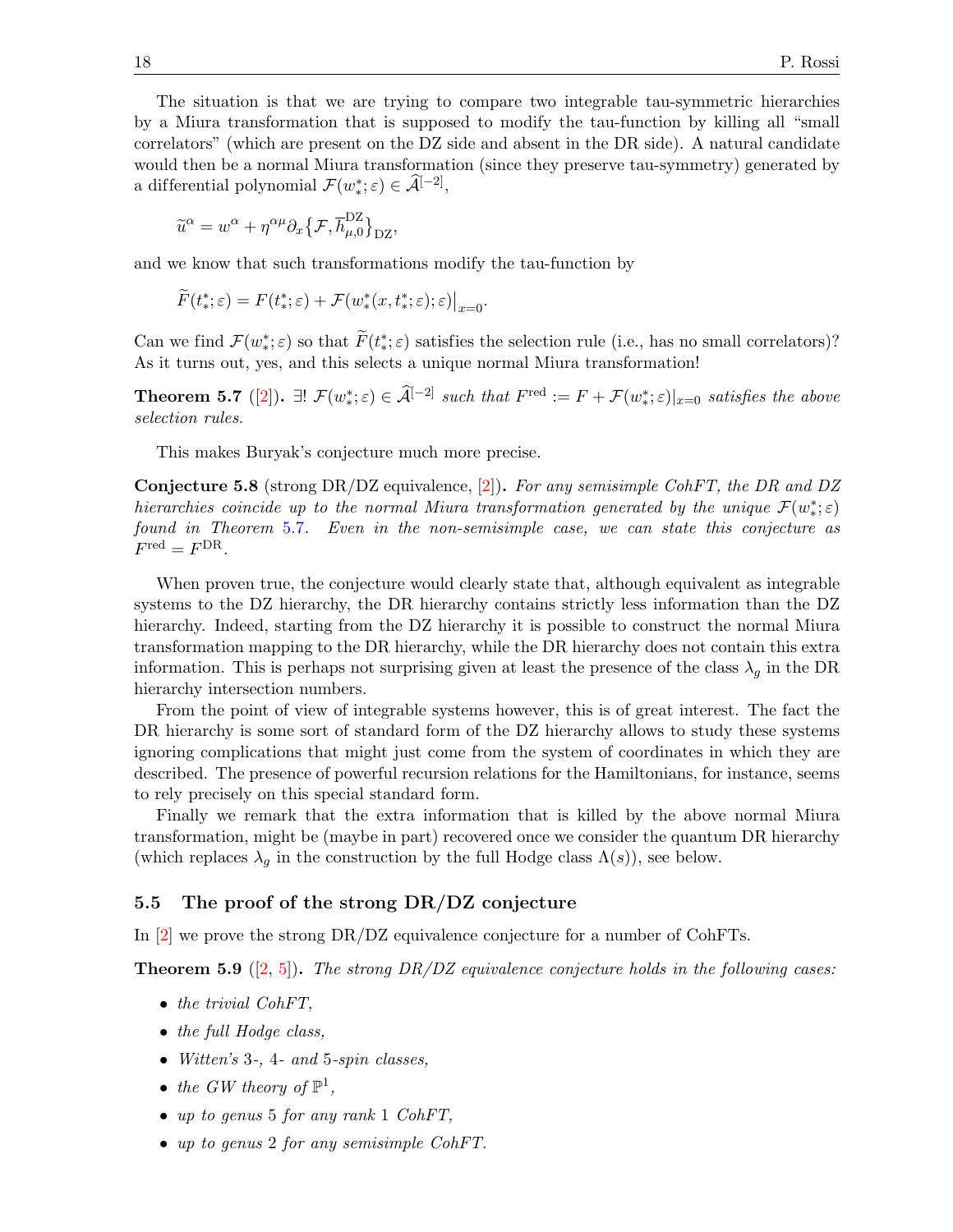However, in all these cases, the proof is either by direct computation or by some ad hoc technique. A large and quite technical part of our project deals with proving Conjecture [5.8](#page-17-1) on completely general grounds.

The strategy of the proof for the general case which we are pursuing, in [\[3\]](#page-27-2) and our next paper in progress, is to give explicit geometric formulas for the correlators appearing in both  $F<sup>DZ</sup>$ and  $F^{\text{red}}$  in terms of sums over certain decorated trees corresponding to cycles in the  $\overline{\mathcal{M}}_{g,n}$ . This reduces the strong DR/DZ conjecture to a family of relations in the tautological ring of  $\overline{\mathcal{M}}_{g,n}$ . In particular we managed to further reduce this family to a finite number (equal to the number of partitions of  $2g$ ) of relations for each genus [\[5\]](#page-27-3).

#### 5.6 Quantization

As we already remarked, the idea for the DR hierarchy came from symplectic field theory where quantum integrable systems arise naturally. Let us see how this happens in the language we used in this document, of cohomological field theories in the complex algebraic category. The intersection numbers to be considered look perhaps more natural,

$$
P_{\alpha,d;\alpha_1,\dots,\alpha_n}^{g;a_1,\dots,a_n}(s) = \int_{\text{DR}_g(-\sum a_i,a_1,\dots,a_n)} \Lambda(s) \,\psi_1^d c_{g,n+1}\big(e_\alpha \otimes \otimes_{i=1}^n e_{\alpha_i}\big).
$$

Indeed the product  $\Lambda(s)c_{g,n+1}$   $(e_{\alpha}\otimes \otimes_{i=1}^{n}e_{\alpha_i})$  is itself a CohFT (and every CohFT can be written this way), so we are simply intersecting a CohFT, the  $\psi$ -classes and the DR cycle.

 $P^{g;a_1,\ldots,a_n}_{\alpha d:\alpha_1}$  $a_{\alpha,d;\alpha_1,\ldots,\alpha_n}(s)$  is a non-homogeneous polynomial in  $a_1,\ldots,a_n$  of top degree  $2g$ , so

$$
P_{\alpha,d;\alpha_1,\dots,\alpha_n}^{g;a_1,\dots,a_n}(s) = \sum_{\sum b_i=2k\leq 2g} \widetilde{P}_{\alpha,d;\alpha_1,\dots,\alpha_n}^{g;b_1,\dots,b_n}(s) a_1^{b_1}\cdots a_n^{b_n},
$$

and we define

$$
G_{\alpha,d} := \sum_{\substack{g \ge 0, n \ge 0 \\ 2g-1+n>0}} \frac{(i\hbar)^g}{n!} \sum_{a_1,\dots,a_n \in \mathbb{Z}} P_{\alpha,d;\alpha_1,\dots,\alpha_n}^{g;a_1,\dots,a_n} \left(\frac{-\varepsilon^2}{i\hbar}\right) p_{a_1}^{\alpha_1} \cdots p_{a_n}^{\alpha_n} e^{ix \sum a_i}
$$

$$
= \sum_{\substack{g \ge 0, n \ge 0 \\ 2g-1+n>0}} \frac{(i\hbar)^g}{n!} \sum_{\substack{\sum b_i \le 2g}} \widetilde{P}_{\alpha,d;\alpha_1,\dots,\alpha_n}^{g;b_1,\dots,b_n} \left(\frac{-\varepsilon^2}{i\hbar}\right) u_{b_1}^{\alpha_1} \cdots u_{b_n}^{\alpha_n}.
$$

Notice how  $(i\hbar)$  has replaced  $(-\varepsilon^2)$  as the genus parameter and, at the same time, we have given the Hodge class parameter s the value  $\left(\frac{-\varepsilon^2}{i\hbar}\right)$ , so that these two choices compensate in the limit  $\hbar = 0$  to give back the classical Hamiltonian densities  $g_{\alpha,p}$ .

What about commutativity of these new Hamiltonians? We can again use equation [\(5.2\)](#page-15-2), but, because the top Hodge class  $\lambda_g$  has now been replaced by the full Hodge class  $\Lambda(s)$ , all values of  $p > 0$  will contribute to the sum. This translates into the following equation

$$
\left[\overline{G}_{\alpha,p}, \overline{G}_{\beta,q}\right] = 0,
$$

where  $[f, g] := f \star g - g \star f$  with  $f \star g = f(e)$  $\sum_{k>0} i\hbar k\eta^{\alpha\beta} \frac{\overleftarrow{\partial}}{\partial p_k^{\alpha}}$  $\longrightarrow$  $\sqrt{\frac{\partial p_{-k}^{\beta}}{\partial p_{-k}}}\right)g$ . The exponential here comes precisely from the fact that double ramification cycles are now glued along any number of marked points, not just one, as it was the case for the classical DR hierarchy.

From a mathematical physics viewpoint this is an entirely new and surprisingly universal quantization technique for integrable field theories. We have completely explicit formulas for the quantum versions of KdV, Toda, ILW, Gelfand–Dickey and other integrable hierarchies,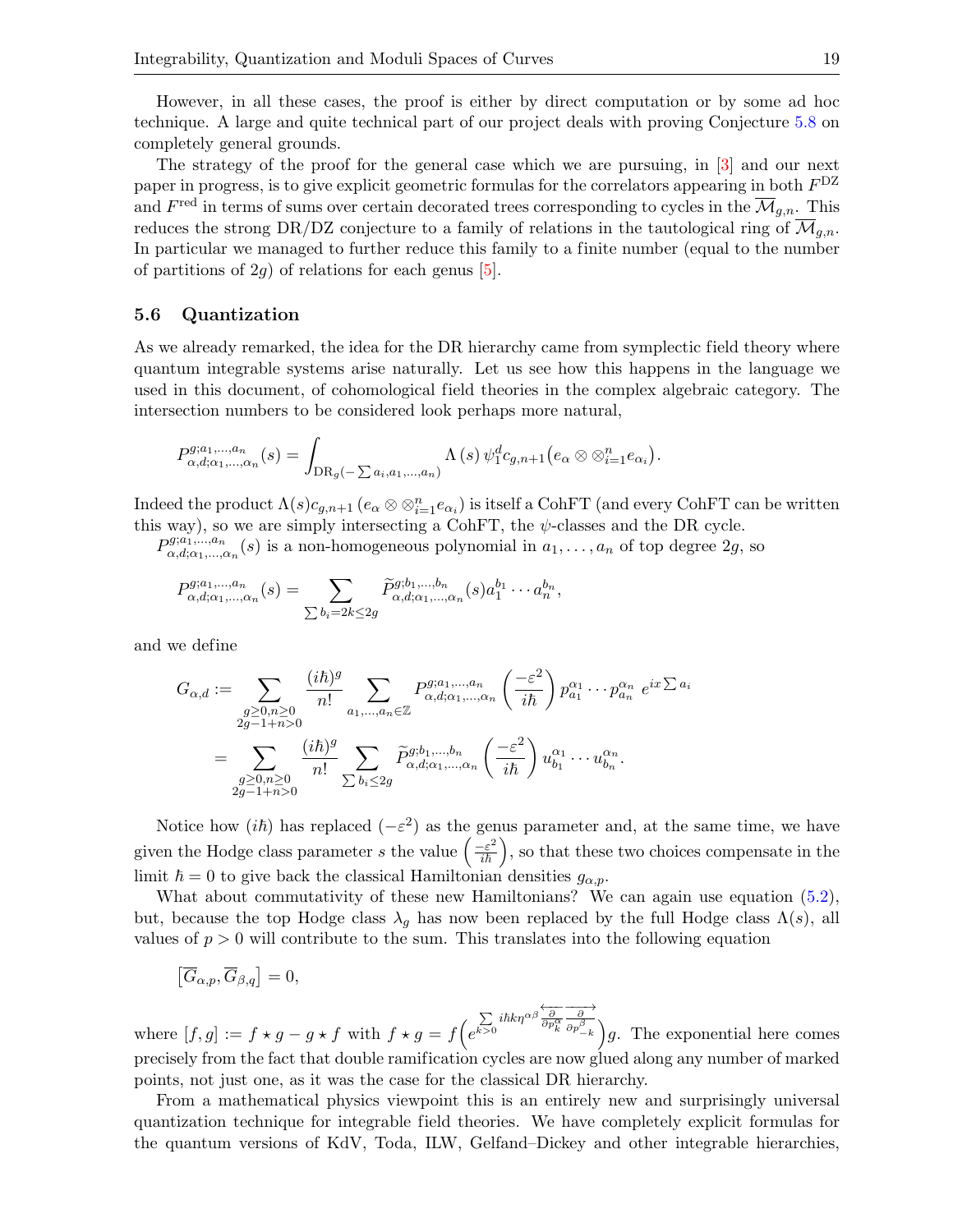that, to our knowledge, were either unknown or known in a much more indirect way. The reader will find these examples in Section [6.](#page-21-0)

This explicit description also rests on the analogue of Theorem [5.3](#page-15-3) which, again, allows to reconstruct the full quantum hierarchy from the Hamiltonian  $\overline{G}_{1,1}$  alone.

**Theorem 5.10** ([\[8\]](#page-27-4)). For all  $\alpha = 1, ..., N$  and  $p = -1, 0, 1, ...,$  let  $G_{\alpha, -1} = \eta_{\alpha\mu}u^{\mu}$ . We have

<span id="page-19-1"></span>
$$
\partial_x (D-1) G_{\alpha, p+1} = \frac{1}{\hbar} \left[ G_{\alpha, p}, \overline{G}_{1, 1} \right],
$$
\n
$$
\partial_x \frac{\partial G_{\alpha, p+1}}{\partial u^\beta} = \frac{1}{\hbar} \left[ G_{\alpha, p}, \overline{G}_{\beta, 0} \right],
$$
\n(5.5)

where  $D := \varepsilon \frac{\partial}{\partial \varepsilon} + 2\hbar \frac{\partial}{\partial \hbar} + \sum_{\Delta}$  $s \geq 0$  $u_s^{\alpha} \frac{\partial}{\partial u_s^{\alpha}}$ .

Finally, in [\[3\]](#page-27-2), we define and study the quantum analogue of the notion of tau-structure and tau-functions and prove that the quantum DR hierarchy satisfies tau-symmetry. This allows to define a quantum deformation of the DR potential that clearly contains more geometric information on the associated CohFT and needs to be investigated further.

#### <span id="page-19-0"></span>5.7 Integrable systems of DR type

The recursion equation  $(5.5)$  or its classical version  $(5.3)$  are really surprising from the point of view of integrable systems. No expert we talked to was able to recognize them as something previously known.

Moreover we realized that one could interpret such equation as constraints for the generating Hamiltonian  $\overline{G}_{1,1}$  itself, just by imposing that, at each step of the recursion, we still obtain a commuting quantity. This technique proved fruitful to reproduce, for instance, the full DR hierarchy starting from genus 0 in the case of polynomial Frobenius manifolds (i.e., those genus 0 CohFT associated with Coxeter groups as in [\[14\]](#page-27-13)). In doing these computational experiments we realized that the recursions  $(5.5)$ ,  $(5.3)$  were of independent value in the theory of integrable systems.

Let us first state our result in the classical situation.

**Theorem 5.11** ([\[3\]](#page-27-2)). Assume that a local functional  $\overline{h} \in \widehat{\Lambda}^{[0]}$  is such that the recursion

$$
\partial_x (D-1) g_{\alpha,p+1} = \{g_{\alpha,p}, \overline{h}\}, \qquad g_{\alpha,-1} = \eta_{\alpha\mu} u^{\mu}, \qquad D = \varepsilon \frac{\partial}{\partial \varepsilon} + \sum_{k \ge 0} u_k^{\alpha} \frac{\partial}{\partial u_k^{\alpha}}
$$

produces, at each step, Hamiltonians that still commute with  $\overline{g}_{1,1}$  (so that the recursion can go on indefinitely). Assume moreover that  $\frac{\delta \bar{g}_{1,1}}{\delta u^1} = \frac{1}{2}$  $\frac{1}{2} \eta_{\mu\nu} u^{\mu} u^{\nu} + \partial_x^2 r$ , where  $r \in \widehat{\mathcal{A}}^{[-2]}$ .

Then, up to a triangular transformation of the form

$$
g_{\alpha,d} \mapsto g_{\alpha,d} + \sum_{i=1}^{d+1} a_{\alpha,i}^{\mu} g_{\mu,d-i} + b_{\alpha,d}, \qquad a_{\alpha,i}^{\mu}, b_{\alpha,d} \in \mathbb{C}, \qquad d \ge 0, \qquad 1 \le \alpha \le N,
$$

we have

(*i*) 
$$
\overline{g}_{1,1} = \overline{h}
$$
,  
\n(*ii*)  $g_{1,0} = \frac{1}{2} \eta_{\mu\nu} u^{\mu} u^{\nu} + \partial_x^2 (D - 1)^{-1} r$ ,  
\n(*iii*)  $\{ \overline{g}_{\alpha,p}, \overline{g}_{\beta,q} \} = 0$ ,  $\alpha, \beta = 1, ..., N$ ,  $p, q \ge -1$ ,  
\n(*iv*)  $\{ g_{\alpha,p}, \overline{g}_{\beta,0} \} = \partial_x \frac{\partial g_{\alpha,p+1}}{\partial u^{\beta}}$ ,  $\beta = 1, ..., N$ ,  $p \ge -1$ ,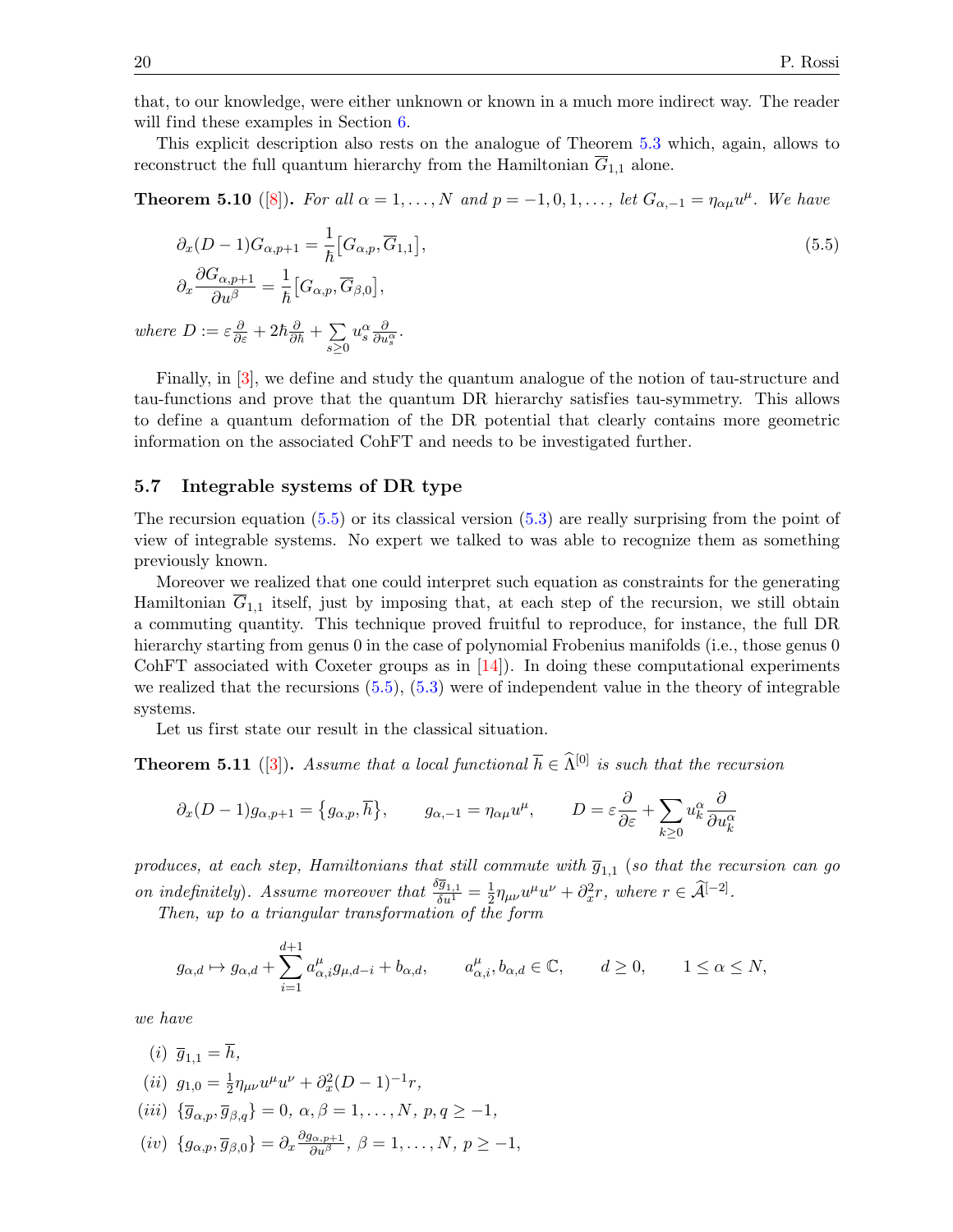(v)  $\frac{\partial g_{\alpha,p}}{\partial u^1} = g_{\alpha,p-1}, \ \alpha = 1, \ldots, N, \ p \ge -1,$ 

hence in particular we get an integrable tau-symmetric hierarchy.

This suggests that it is interesting to consider integrable systems originating from local functionals satisfying the hypothesis of the above theorem. We call them integrable systems of DR type.

In the quantum case the theorem is weaker, but only slightly: indeed it is not automatic that a Hamiltonian  $\overline{H} \in (\hat{\Lambda}^{\hbar})^{[\leq 0]}$ , for which the recursion goes on indefinitely, fits into the recursion itself as  $\overline{G}_{1,1}$ , so one needs to impose it by hand (but from the practical viewpoint it is just one extra explicit constraint on  $\overline{H}$ ).

<span id="page-20-0"></span>**Theorem 5.12** ([\[3\]](#page-27-2)). Assume that a local functional  $\overline{H} \in (\hat{\Lambda}^{\hbar})^{[\leq 0]}$  is such that the recursion

$$
\partial_x (D-1) G_{\alpha,p+1} = \frac{1}{\hbar} \left[ G_{\alpha,p}, \overline{H} \right], \qquad G_{\alpha,-1} = \eta_{\alpha\mu} u^{\mu}, \qquad D = \varepsilon \frac{\partial}{\partial \varepsilon} + 2\hbar \frac{\partial}{\partial \hbar} + \sum_{k \ge 0} u_k^{\alpha} \frac{\partial}{\partial u_k^{\alpha}}
$$

produces, at each step, Hamiltonians that still commute with  $\overline{H}$  (so that the recursion can go on indefinitely). Assume moreover that  $\overline{G}_{1,1} = \overline{H}$  and that  $\frac{\delta \overline{H}}{\delta u^1} = \frac{1}{2}$  $\frac{1}{2}\eta_{\mu\nu}u^{\mu}u^{\nu} + \partial_x R + C(\varepsilon, \hbar),$  where  $R \in (\widehat{\mathcal{A}}^{\hbar})^{[\leq -1]}$  and  $c(\varepsilon, \hbar) \in \mathbb{C}[[\varepsilon, \hbar]].$ 

Then, up to a triangular transformation of the form

$$
G_{\alpha,d} \mapsto G_{\alpha,d} + \sum_{i=1}^{d+1} A_{\alpha,i}^{\mu} G_{\mu,d-i} + B_{\alpha,d}(\varepsilon,\hbar),
$$
  

$$
A_{\alpha,i}^{\mu} \in \mathbb{C}, \qquad B_{\alpha,d} \in \mathbb{C}[[\varepsilon,\hbar]], \qquad d \ge 0, \quad 1 \le \alpha \le N,
$$

we have

(i) 
$$
\overline{G}_{1,0} = \int \left(\frac{1}{2} \eta_{\mu\nu} u^{\mu} u^{\nu}\right) dx
$$
,  
\n(ii)  $[\overline{G}_{\alpha,p}, \overline{G}_{\beta,q}] = 0, \alpha, \beta = 1, ..., N, p, q \ge -1$ ,  
\n(iii)  $\frac{1}{\hbar} [G_{\alpha,p}, \overline{G}_{\beta,0}] = \partial_x \frac{\partial G_{\alpha,p+1}}{\partial u^{\beta}}, \beta = 1, ..., N, p \ge -1$ ,  
\n(iv)  $\frac{\partial G_{\alpha,p}}{\partial u^1} = G_{\alpha,p-1}, \alpha = 1, ..., N, p \ge -1$ .

Since the hypothesis of the theorems above can be easily checked order by order in  $\hbar$  and  $\varepsilon$ , we were able to give a low order classification of rank 1 integrable systems of DR type. Both at the classical and and at the quantum level it turns out that they correspond precisely to DR hierarchies associated to rank 1 cohomological field theories.

**Proposition 5.13.** Rescaling  $\varepsilon^2 \to \varepsilon^2 \gamma$  and  $\hbar \to \hbar \gamma$  to keep track of the genus, the most general rank 1 hierarchy of DR type is uniquely determined up to genus 4 by the Hamiltonian

$$
\overline{G}_1 = \int \left[ \frac{u^3}{6} + \left( \left( -\frac{\varepsilon^2}{24} - \frac{s_1}{2} i \hbar \right) u_1^2 - \frac{i \hbar}{24} u \right) \gamma \right. \\
\left. + \left( \left( -\frac{s_1}{120} \varepsilon^4 - \frac{s_1^2}{10} i \hbar \varepsilon^2 - \frac{24 s_1^3 + 5 s_2}{60} (i \hbar)^2 \right) u_2^2 \right) \gamma^2 \right. \\
\left. + \left( \left( -\frac{s_1^3}{360} \varepsilon^6 - \frac{s_2}{1728} \varepsilon^6 - \frac{24 s_1^4 + 5 s_1 s_2}{720} i \hbar \varepsilon^4 - \frac{4608 s_1^5 + 2400 s_2 s_1^2 + 35 s_3}{28800} (i \hbar)^2 \varepsilon^2 \right. \\
\left. - \frac{2304 s_1^6 + 2400 s_2 s_1^3 + 105 s_3 s_1 - 500 s_2^2}{7200} (i \hbar)^3 \right) u_2^3
$$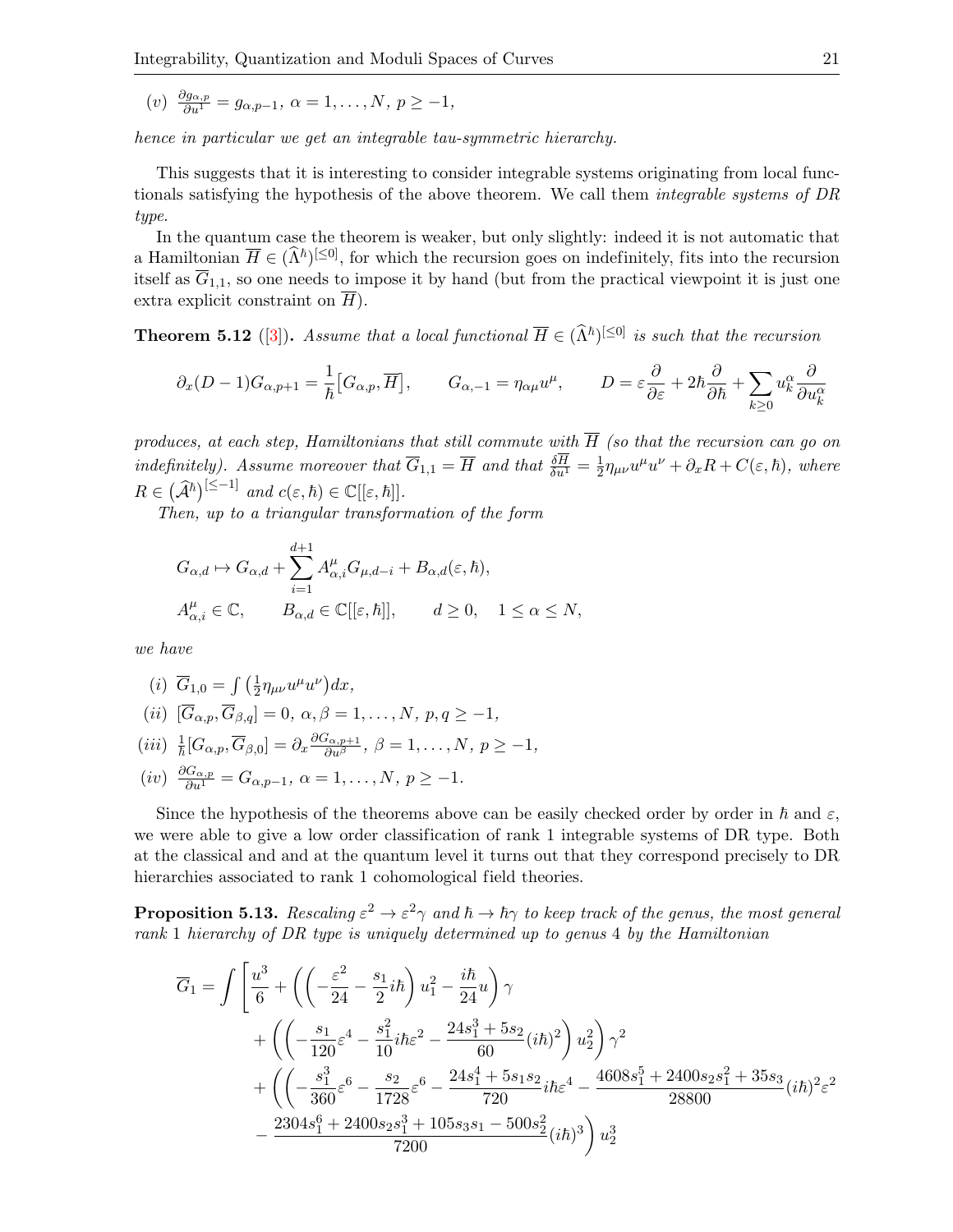$$
+\left(-\frac{s_1^2}{420}\varepsilon^6 - \frac{96s_1^3 + 5s_2}{2520}i\hbar\varepsilon^4 - \frac{24s_1^4 + 5s_2s_1}{105}(i\hbar)^2\varepsilon^2 - \frac{4608s_1^5 + 2400s_2s_1^2 + 35s_3}{8400}(i\hbar^3)\right)u_3^2\right)\gamma^3 + O(\gamma^4)\Bigg]dx.
$$

It coincides with the DR hierarchy associated with the most general rank 1 CohFT, the class e  $-\sum_{i\geq 1}$  $\frac{(2i)!}{B_{2i}}s_i \text{Ch}_{2i-1}(\mathbb{H})$  $\in H^*(\overline{\mathcal{M}}_{g,n}, \mathbb{Q})$ , where by  $\mathrm{Ch}_{2i-1}(\mathbb{H})$  we denote the Chern characters of the Hodge bundle on  $\mathcal{M}_{q,n}$ .

Tests in rank 2 show the emergence of classical integrable systems of more general origin. However this was expected from geometry too. Indeed the construction of the classical DR hierarchy also works for partial CohFTs, i.e., CohFTs that do not satisfy the loop gluing axiom. It would appear from computations that classical integrable systems of DR type are classified by partial CohFTs but only those coming from actual CohFTs possess a DR type quantization.

#### <span id="page-21-0"></span>6 Examples

In this section we list and work out in detail some of the examples of quantum integrable systems we were able to compute in  $[1, 2, 3, 4, 8, 9]$  $[1, 2, 3, 4, 8, 9]$  $[1, 2, 3, 4, 8, 9]$  $[1, 2, 3, 4, 8, 9]$  $[1, 2, 3, 4, 8, 9]$  $[1, 2, 3, 4, 8, 9]$  $[1, 2, 3, 4, 8, 9]$  $[1, 2, 3, 4, 8, 9]$  $[1, 2, 3, 4, 8, 9]$  $[1, 2, 3, 4, 8, 9]$ . The explicit formula for the Hamiltonians can either be computed from the intersection numbers with the double ramification cycle, as the definition of the DR hierarchy prescribes, or by imposing that  $\overline{G}_{1,1}$  satisfies the hypothesis of Theorem [5.12,](#page-20-0) together with homogeneity with respect to grading of the variables, when applicable.

#### 6.1 Korteweg–de Vries

The KdV hierarchy is the DR hierarchy of the trivial CohFT, with V one-dimensional and generated by  $e_1$ , so we can suppress the corresponding index  $\alpha = 1$ ,  $\eta_{11} = \eta = 1$  and  $c_{g,n}(\otimes_{i=1}^{n}e_1)=1 \in H^0(\overline{\mathcal{M}}_{g,n},\mathbb{Q})$ . It is uniquely determined by the Hamiltonian [\[8\]](#page-27-4)

$$
\overline{G}_1 = \int \left(\frac{u^3}{6} + \frac{\varepsilon^2}{24}uu_{xx} - \frac{i\hbar}{24}u\right)dx.
$$

In [\[8\]](#page-27-4) we found a closed form for the generating series  $G(z) = \sum$  $d \geq -1$  $z^d G_d$  for the densities of its symmetries  $G_d$  produced by the recursion [\(5.5\)](#page-19-1) in the dispersionless limit  $\varepsilon = 0$ ,

$$
G(z)|_{\varepsilon=0} = \frac{1}{z^2 S(\sqrt{i}\lambda z)} e^{zS(\frac{\lambda}{\sqrt{i}}z\partial_x)u} - z^{-2},
$$

where

$$
S(y) = \frac{e^{\frac{y}{2}} - e^{-\frac{y}{2}}}{y}, \qquad \lambda^2 = \hbar.
$$

#### 6.2 Intermediate long wave

The full Chern class of the Hodge bundle  $c_{g,n}(\otimes_{i=1}^{n}e_1) = \Lambda(\mu) = \sum_{i=1}^{n}$ g  $j=1$  $\mu^j \lambda_j \in H^*(\overline{\mathcal{M}}_{g,n}, \mathbb{Q})$  is a mixed degree deformation with parameter  $\mu$  of the trivial CohFT, defined on the same V with the same metric. The corresponding hierarchy is uniquely determined by the Hamiltonian [\[8\]](#page-27-4)

$$
\overline{G}_1 = \int \left( \frac{u^3}{6} + \sum_{g \ge 1} \varepsilon^{2g} \mu^{g-1} \frac{|B_{2g}|}{2(2g)!} u u_{2g} - \frac{i\hbar}{24} u - i\hbar \sum_{g \ge 1} \varepsilon^{2g-2} \mu^g \frac{|B_{2g}|}{2(2g)!} u u_{2g} \right) dx,
$$

where  $B_{2g}$  are Bernoulli numbers:  $B_0 = 1, B_2 = \frac{1}{6}$  $\frac{1}{6}, B_4 = -\frac{1}{30}, \ldots$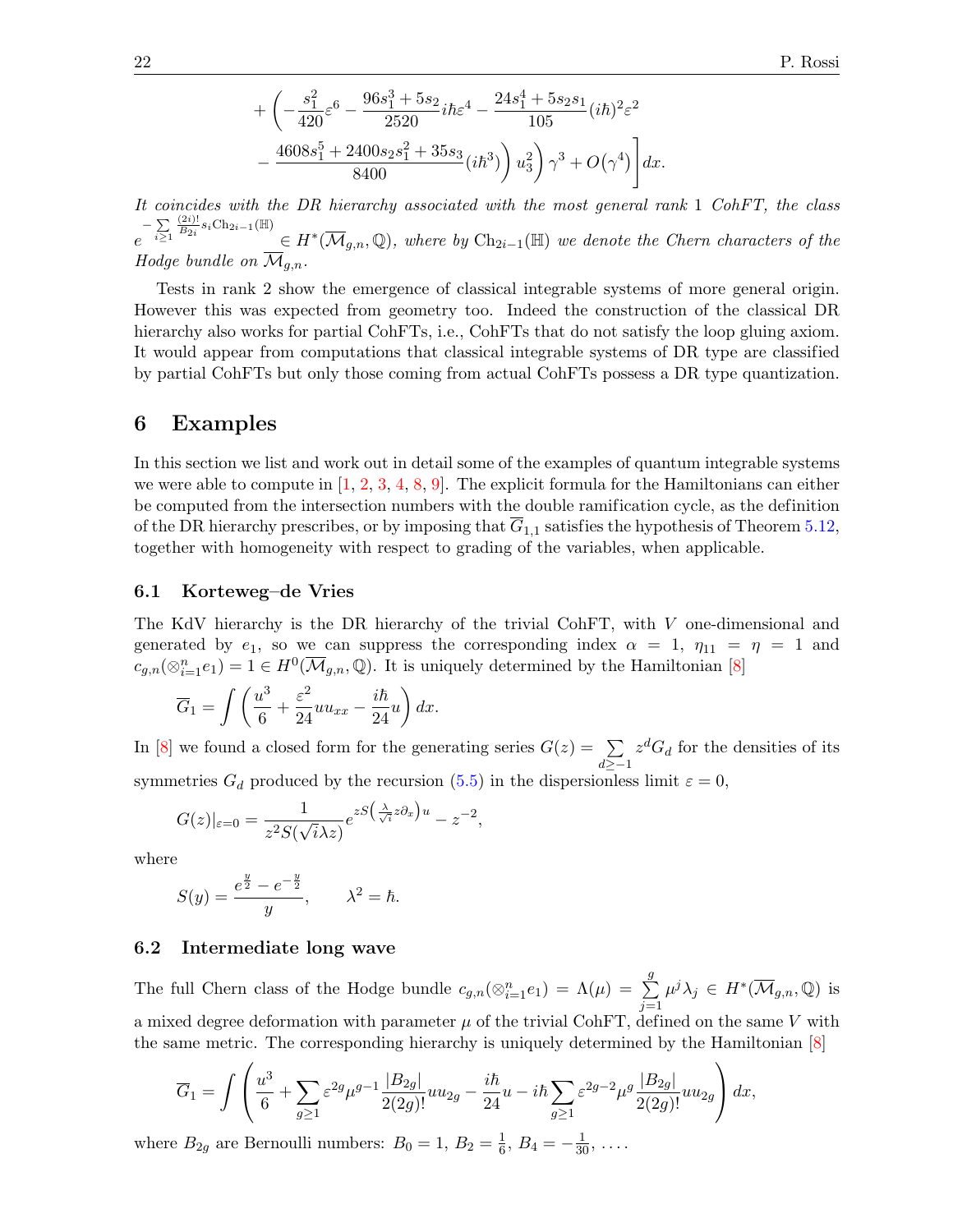At the classical limit  $\hbar = 0$  we also have  $\overline{g}_0 = \int \frac{u^2}{2}$  $\frac{u^2}{2}dx$ , therefore  $h_{-1}^{\text{DR}}=u$ , so we see that the coordinate  $u$  is normal. In [\[1\]](#page-27-0) it is proved that the Miura transformation

<span id="page-22-0"></span>
$$
u \mapsto w(u) = u + \sum_{g \ge 1} \frac{2^{2g-1} - 1}{2^{2g-1}} \frac{|B_{2g}|}{(2g)!} \varepsilon^{2g} \mu^g u_{2g}
$$
(6.1)

maps the Hamiltonians and the Hamiltonian operator of this DR hierarchy to the Hamiltonians and the Hamiltonian operator of the Dubrovin–Zhang hierarchy. It is easy to see that the transformation  $(6.1)$  has the form  $(2.2)$  if we put

$$
\mathcal{F}=\sum_{g\geq 1}\varepsilon^{2g}\frac{2^{2g-1}-1}{2^{2g-1}}\frac{|B_{2g}|}{(2g)!}\mu^gu_{2g-2}.
$$

In particular, the standard Hamiltonian operator  $\partial_x$  is transformed to the Hamiltonian operator

$$
K = \partial_x + \sum_{g \ge 1} \varepsilon^{2g} \mu^g \frac{(2g-1)|B_{2g}|}{(2g)!} \partial_x^{2g+1}.
$$

In [\[1\]](#page-27-0) it is also explained how this DR hierarchy is related to the hierarchy of the conserved quantities of the intermediate long wave (ILW) equation (see, e.g., [\[35\]](#page-28-20)):

$$
w_{\tau} + 2ww_x + T(w_{xx}) = 0,
$$
  
\n
$$
T(f) := \text{p.v.} \int_{-\infty}^{+\infty} \frac{1}{2\delta} \left( \text{sgn}(x - \xi) - \coth \frac{\pi(x - \xi)}{2\delta} \right) f(\xi) d\xi.
$$

The ILW equation can be transformed into the first equation of our DR hierarchy by setting  $w = \frac{\sqrt{\mu}}{s}$  $\frac{\pi}{\varepsilon}u, \, \tau = -\frac{1}{2}$  $\frac{1}{2} \frac{\varepsilon}{\sqrt{\mu}} t_1, \delta = \frac{\varepsilon \sqrt{\mu}}{2}$  $\frac{\sqrt{\mu}}{2}$  (indeed  $T(f) = \sum$  $n \geq 1$  $\delta^{2n-1} 2^{2n} \frac{|B_{2n}|}{(2n)!} \partial_x^{2n-1} f$ .

This means that our methods give a way to determine the symmetries of the ILW equation (alternative to [\[35\]](#page-28-20)) and its quantization.

#### 6.3 Extended Toda

Consider the cohomological field theory associated to the Gromov–Witten theory of  $\mathbb{CP}^1$ . We have  $V = H^*(\mathbb{CP}^1, \mathbb{C}) = \langle 1, \omega \rangle$ , where 1 and  $\omega$  is the unit and the class dual to a point respectively. The matrix of the metric in this basis is given by

$$
\eta_{11} = \eta_{\omega\omega} = 0, \qquad \eta_{1\omega} = \eta_{\omega 1} = 1.
$$

The DR hierarchy is uniquely determined by

$$
\overline{G}_{1,1} = \int \left( \frac{(u^1)^2 u^{\omega}}{2} + \sum_{g \ge 1} \varepsilon^{2g} \frac{B_{2g}}{(2g)!} u^1 u_{2g}^1 + q \left( \frac{e^{\frac{\varepsilon \partial_x}{2}} + e^{-\frac{\varepsilon \partial_x}{2}}}{2} u^{\omega} - 2 \right) e^{S(\varepsilon \partial_x) u^{\omega}} + q u^{\omega}
$$

$$
- \frac{i\hbar}{12} u^1 + i\hbar \sum_{g \ge 1} \varepsilon^{2g-2} \frac{B_{2g}}{(2g)!} u_{2g}^{\omega} u^1 \right) dx,
$$

where  $q$  can be considered as a parameter (it is in fact the formal variable keeping track of the degree of the covers of  $\mathbb{P}^1$  enumerated by this Gromov–Witten theory).

At the classical level we have

$$
\overline{g}_{1,0} = \int u^1 u^\omega dx
$$
 and  $\overline{g}_{\omega,0} = \int \left(\frac{(u^1)^2}{2} + q\left(e^{S(\varepsilon \partial_x)u^\omega} - u^\omega\right)\right) dx$ ,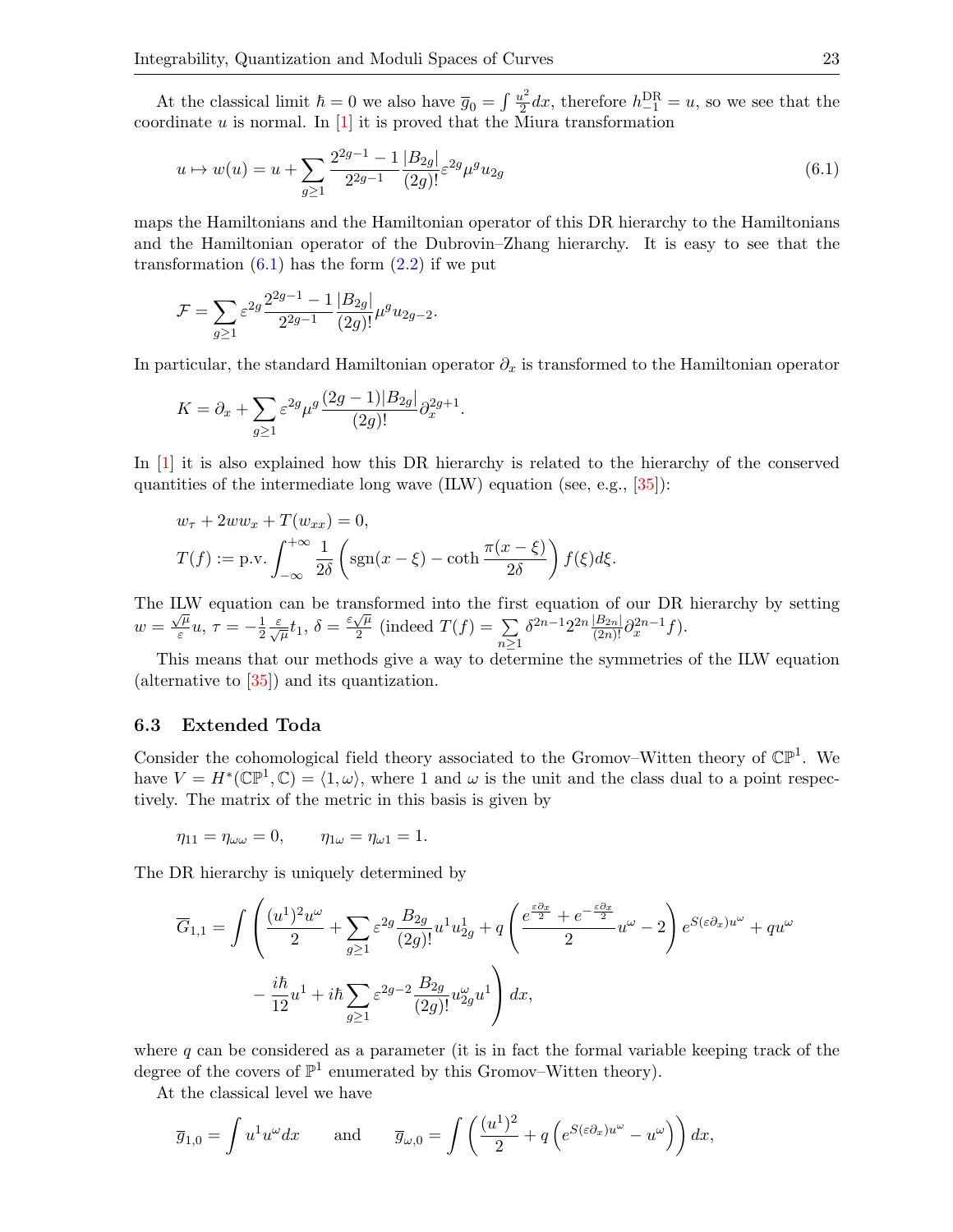where  $S(z) := \frac{e^{\frac{z}{2}} - e^{-\frac{z}{2}}}{z}$ . Therefore,  $h_{1,-1}^{DR} = u^{\omega}$  and  $h_{\omega,-1}^{DR} = u^1$ . Thus, the coordinates  $u^{\alpha}$  are normal,  $\tilde{u}^{\alpha} = u^{\alpha}$ . In [\[9\]](#page-27-5) we proved that the Miura transformation

<span id="page-23-0"></span>
$$
u^{\alpha} \mapsto w^{\alpha}(u) = \frac{\varepsilon \partial_x}{e^{\frac{\varepsilon \partial_x}{2}} - e^{-\frac{\varepsilon \partial_x}{2}}} u^{\alpha} = u^{\alpha} + \sum_{g \ge 1} \varepsilon^{2g} \frac{1 - 2^{2g - 1}}{2^{2g - 1}} \frac{B_{2g}}{(2g)!} u_{2g}^{\alpha}
$$
(6.2)

maps the Hamiltonians and the Hamiltonian operator of the double ramification hierarchy to the Hamiltonians and the Hamiltonian operator of the Dubrovin–Zhang hierarchy. It is easy to see that the transformation  $(6.2)$  has the form  $(2.2)$  if we put

$$
\mathcal{F} = \sum_{g \ge 1} \varepsilon^{2g} \frac{1 - 2^{2g - 1}}{2^{2g - 1}} \frac{B_{2g}}{(2g)!} u_{2g - 2}^{\omega}.
$$

The relation with the extended Toda hierarchy follows, at this point, from a result of [\[16\]](#page-28-16). Indeed, consider formal loop space variables  $v^1$ ,  $v^2$  and the formal series

$$
a = \sum_{k \in \mathbb{Z}} a_k(v_*^*; \varepsilon; q) e^{k\varepsilon \partial_x}, \qquad a_k \in \widehat{\mathcal{A}} \otimes \mathbb{C}[q, q^{-1}],
$$

let  $a_+ := \sum$  $k\geq 0$  $a_k e^{k \varepsilon \partial_x}$  and  $\text{Res}(a) := a_0$ . Consider the operator  $L = e^{\varepsilon \partial_x} + v^1 + q e^{v^2} e^{-\varepsilon \partial_x}.$ 

The equations of the extended Toda hierarchy look as follows

$$
\frac{\partial L}{\partial t_p^1} = \varepsilon^{-1} \frac{2}{p!} \left[ \left( L^p (\log L - H_p) \right)_+, L \right],
$$
  

$$
\frac{\partial L}{\partial t_p^{\omega}} = \varepsilon^{-1} \frac{1}{(p+1)!} \left[ \left( L^{p+1} \right)_+, L \right].
$$

We refer the reader to  $[16]$  for the precise definition of the logarithm log L. The Hamiltonian structure of the extended Toda hierarchy is given by the operator

$$
K^{\mathrm{Td}} = \begin{pmatrix} 0 & \varepsilon^{-1} \left( e^{\varepsilon \partial_x} - 1 \right) \\ \varepsilon^{-1} \left( 1 - e^{-\varepsilon \partial_x} \right) & 0 \end{pmatrix},
$$

and the Hamiltonians

$$
\overline{h}_{1,p}^{\text{Td}}[v] = \int \left( \frac{2}{(p+1)!} \operatorname{Res} \left( L^{p+1} (\log L - H_{p+1}) \right) \right) dx,
$$
  

$$
\overline{h}_{\omega,p}^{\text{Td}}[v] = \int \left( \frac{1}{(p+2)!} \operatorname{Res} \left( L^{p+2} \right) \right) dx.
$$

So the equations of the extended Toda hierarchy can be written as follows

$$
\frac{\partial v^{\alpha}}{\partial t^{\beta}_p} = (K^{\text{Td}})^{\alpha \mu} \frac{\delta \overline{h}^{\text{Td}}_{\beta,p}[v]}{\delta v^{\mu}}.
$$

For  $k \geq 1$ , let

$$
(S_{2k-1})^{\alpha}_{\beta} = \begin{cases} \frac{1}{k!(k-1)!}q^k, & \text{if } \alpha = 1, \beta = \omega, \\ -\frac{2H_{k-1}}{((k-1)!)^2}q^{k-1}, & \text{if } \alpha = \omega, \beta = 1, \\ 0, & \text{otherwise,} \end{cases}
$$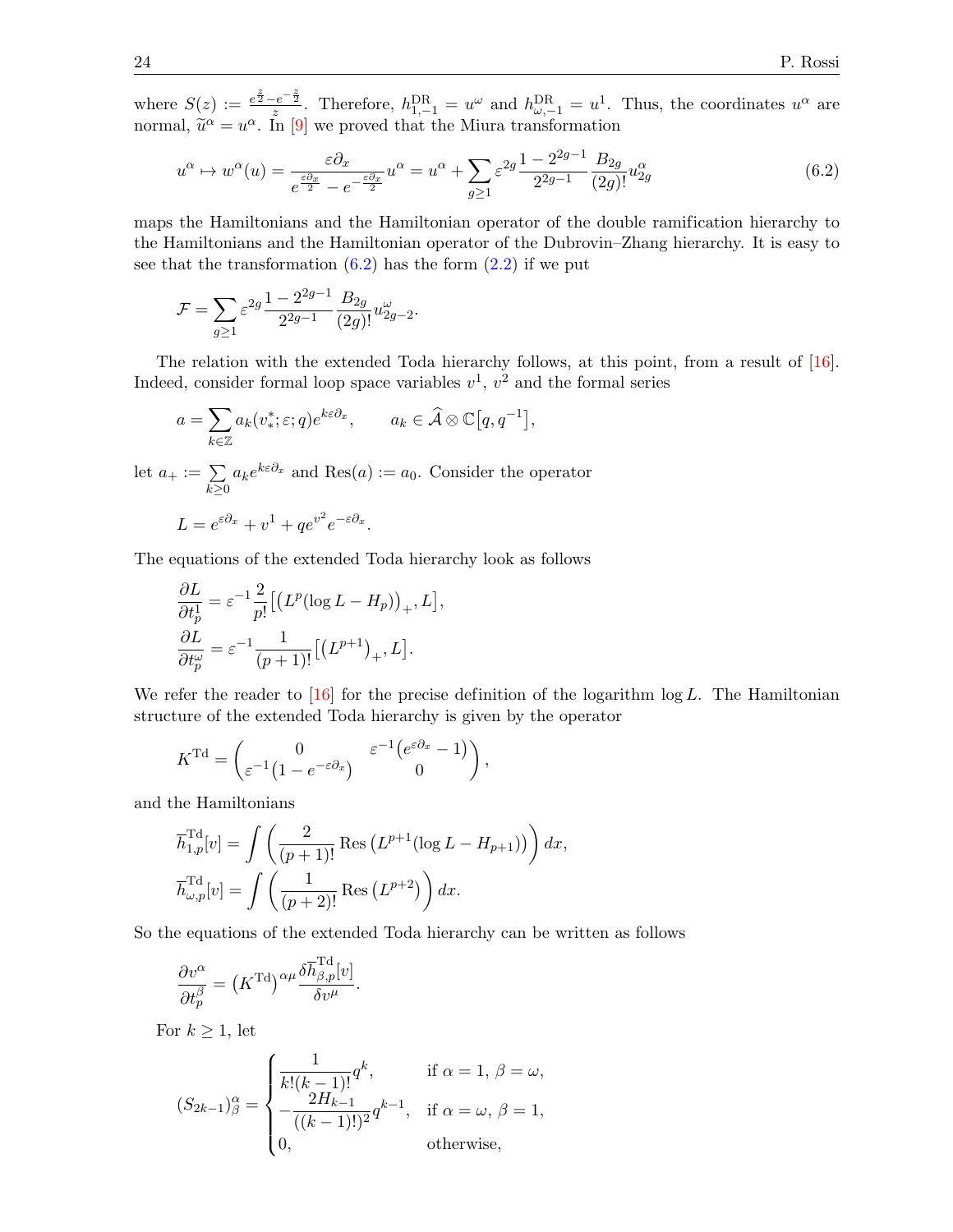$$
(S_{2k})^{\alpha}_{\beta} = \begin{cases} \left(\frac{1}{(k!)^2} - \frac{2H_k}{k!(k-1)!}\right) q^k, & \text{if } \alpha = \beta = 1, \\ \frac{1}{(k!)^2} q^k, & \text{if } \alpha = \beta = \omega, \\ 0, & \text{otherwise.} \end{cases}
$$

Here  $H_k := 1 + \frac{1}{2} + \cdots + \frac{1}{k}$  $\frac{1}{k}$ , if  $k \geq 1$ , and  $H_0 := 0$ . For convenience, let us also introduce local functionals  $\overline{h}_{\alpha,+}^{\text{Td}}$  $\int_{\alpha,-1}^{\alpha} [w] := \int \eta_{\alpha\mu} w^{\mu} dx$ . For the operator  $S_i$ , denote by  $S_i^*$  the adjoint operator with respect to the metric  $\eta$ .

**Theorem 6.1** ([\[16\]](#page-28-16)). The change of coordinates

$$
w^{1}(v) = \frac{\varepsilon \partial_{x}}{e^{\varepsilon \partial_{x}} - 1} v^{1}, \qquad w^{\omega}(v) = \frac{\varepsilon^{2} \partial_{x}^{2}}{e^{\varepsilon \partial_{x}} + e^{-\varepsilon \partial_{x}} - 2} v^{2}
$$

maps the Hamiltonian operator  $K^{Td}$  to  $K^{DZ}$ , while for the Hamiltonians we have

$$
\overline{h}_{\alpha,p}^{\text{DZ}}[w]=\sum_{i=0}^{p+1}(-1)^i(S_i^*)_{\alpha}^{\mu}\overline{h}_{\mu,p-i}^{\text{Td}}[v(w^*_*;\varepsilon)].
$$

#### 6.4 Gelfand–Dickey

Let  $r \geq 3$  and consider the cohomological field theory formed by Witten's r-spin classes (see Section [3.2](#page-9-0) or, e.g., [\[4\]](#page-27-14)). In this case we have  $V = \langle e_i \rangle_{i=1,\dots,r-1}$  and the metric is given by  $\eta_{\alpha\beta} = \delta_{\alpha+\beta,r}$ . Moreover, from dimension counting, we obtain that  $\overline{G}_{1,1}^{r\text{-spin}}$  $_{1,1}^{1,\text{spin}}$  is a homogeneous local functional of degree  $2r + 2$  with respect to the grading  $|u_k^{a+1}|$  $|a_k^{a+1}| = r - a, |\varepsilon| = 1, |\hbar| = r + 2.$ 

The following formula can be deduced from the recursion [5.3,](#page-15-0)

<span id="page-24-0"></span>
$$
\widetilde{u}^{\alpha} = h_{r-\alpha,-1}^{\text{DR}} = \frac{\delta}{\delta u^1} \frac{\partial}{\partial u^{r-\alpha}} (D-2)^{-1} \overline{g}_{1,1} = D^{-1} \frac{\partial}{\partial u^{r-\alpha}} \frac{\delta \overline{g}_{1,1}}{\delta u^1},\tag{6.3}
$$

and will be useful in what follows.

For the 3-spin theory we have (see [\[3\]](#page-27-2))

$$
\overline{G}_{1,1}^{3\text{-spin}} = \int \left[ \left( \frac{1}{2} (u^1)^2 u^2 + \frac{(u^2)^4}{36} \right) + \left( -\frac{1}{12} (u_1^1)^2 - \frac{1}{24} u^2 (u_1^2)^2 \right) \varepsilon^2 + \frac{1}{432} (u_2^2)^2 \varepsilon^4 - \frac{i\hbar}{12} u^1 \right] dx.
$$

Therefore, for the classical limit,

$$
\frac{\delta \overline{g}^{3\text{-spin}}_{1,1}}{\delta u^1} = u^1 u^2 + \frac{\varepsilon^2}{6} u^1_{xx}.
$$

Using [\(6.3\)](#page-24-0), we can easily see that the coordinate  $u^{\alpha}$  is normal,  $\tilde{u}^{\alpha} = u^{\alpha}$ .<br>Ear the 4 spin theory we have (see [3]).

For the 4-spin theory we have (see [\[3\]](#page-27-2))

$$
\overline{G}_{1,1}^{4\text{-spin}} = \int \left[ \left( \frac{u^1 (u^2)^2}{2} + \frac{(u^1)^2 u^3}{2} + \frac{(u^2)^2 (u^3)^2}{8} + \frac{(u^3)^5}{320} \right) + \left( -\frac{(u_1^1)^2}{8} - \frac{u^3 (u_1^2)^2}{16} - \frac{u^3 u_1^1 u_1^3}{32} + \frac{3}{64} (u^2)^2 u_2^3 + \frac{1}{192} (u^3)^3 u_2^3 \right) \varepsilon^2
$$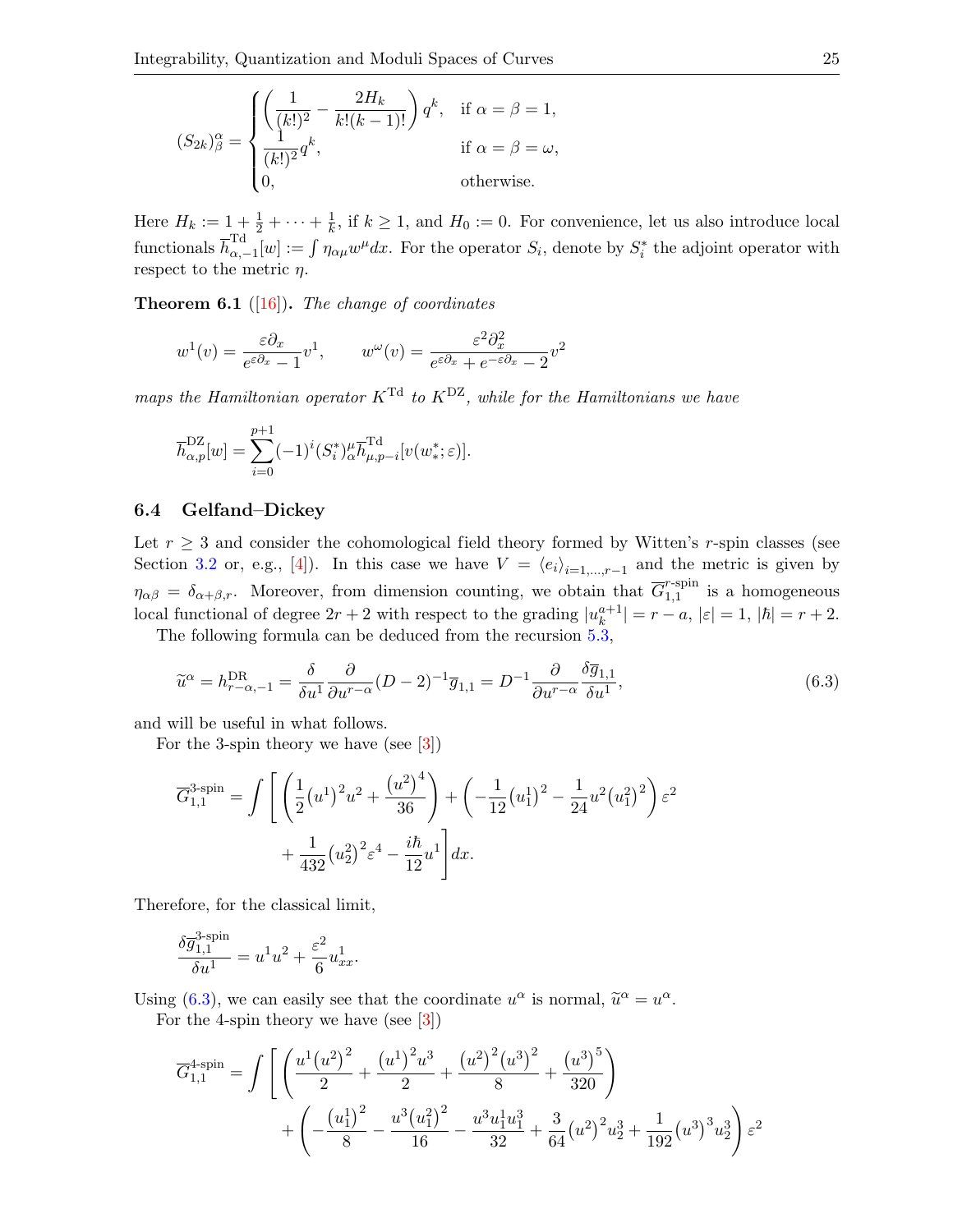$$
+\left(\frac{1}{160}(u_2^2)^2 + \frac{3}{640}u_2^1u_2^3 + \frac{5(u^3)^2u_4^3}{4096}\right)\varepsilon^4 - \frac{(u_3^3)^2\varepsilon^6}{8192} + \left(\frac{1}{96}(u_1^3)^2 - \frac{1}{96}(u^3)^2 - \frac{1}{8}u^1\right)i\hbar - \frac{1}{1280}u^3i\hbar\varepsilon^2\bigg]dx.
$$

Therefore, for the classical limit,

$$
\frac{\delta \overline{g}_{1,1}^{4\text{-spin}}}{\delta u^1} = u^1 u^3 + \frac{(u^2)^2}{2} + \varepsilon^2 \left(\frac{1}{4} u_{xx}^1 + \frac{1}{64} \partial_x^2 ((u^3)^2)\right) + \varepsilon^4 \frac{3}{640} u_4^3,
$$

and the normal coordinates are given by

$$
\widetilde{u}^1 = u^1 + \frac{\varepsilon^2}{96} u_{xx}^3, \qquad \widetilde{u}^2 = u^2, \qquad \widetilde{u}^3 = u^3.
$$

For the 5-spin theory we content ourselves to write the classical Hamiltonian (see  $[4]$ ),

$$
\overline{g}_{1,1}^{5\text{-spin}} = \int \left[ \frac{(u^1)^2 u^4}{2} + u^1 u^2 u^3 + \frac{(u^2)^3}{6} + \frac{(u^3)^4}{30} + \frac{u^2 (u^3)^2 u^4}{5} + \frac{(u^2)^2 (u^4)^2}{10} \right. \\
\left. + \frac{(u^3)^2 (u^4)^3}{50} + \frac{(u^4)^6}{3750} + \varepsilon^2 \left( \frac{1}{6} u^1 u_2^1 + \frac{3}{20} u^2 u^3 u_2^3 + \frac{1}{10} u^2 (u_1^3)^2 + \frac{1}{20} u_2^1 u^3 u^4 \right. \\
\left. + \frac{1}{10} u^2 u_2^2 u^4 + \frac{1}{40} (u_1^2)^2 u^4 + \frac{1}{50} u^2 u^4 (u_1^4)^2 + \frac{1}{75} u^2 (u^4)^2 u_2^4 + \frac{1}{75} (u^3)^2 u^4 u_2^4 \right. \\
\left. + \frac{1}{50} u^3 u_2^3 (u^4)^2 + \frac{1}{1200} (u^4)^4 u_2^4 \right) + \varepsilon^4 \left( \frac{7}{600} u^2 u_4^2 + \frac{11}{900} u^1 u_4^3 + \frac{7}{1200} u^2 u^4 u_4^4 \right. \\
\left. + \frac{17}{1200} u^2 u_1^4 u_3^4 + \frac{71}{7200} u^2 (u_2^4)^2 + \frac{31}{3600} u^3 u_4^3 u^4 + \frac{7}{450} u_1^3 u_3^3 u^4 + \frac{91}{7200} (u_2^3)^2 u^4 \right. \\
\left. + \frac{13}{12000} (u_2^4)^2 (u^4)^2 + \frac{3}{4000} u_2^4 (u_1^4)^2 u^4 \right) + \varepsilon^6 \left( \frac{53}{108000} u^3 u_6^3 + \frac{11}{18000} u^2 u_6^4 \right. \\
\left. + \frac{1397}{6480000} (u_3^4)^2 u^4 + \frac{617}{16
$$

Therefore, for the classical limit,

$$
\frac{\delta \overline{g}_{1,1}^{5\text{-spin}}}{\delta u^1} = u^1 u^4 + u^2 u^3 + \varepsilon^2 \left( \frac{1}{3} u_{xx}^1 + \frac{1}{20} \partial_x^2 (u^3 u^4) \right) + \varepsilon^4 \frac{11}{900} u_4^3,
$$

and the normal coordinates are given by

$$
\tilde{u}^1 = u^1 + \frac{\varepsilon^2}{60} u_{xx}^3
$$
,  $\tilde{u}^2 = u^2 + \frac{\varepsilon^2}{60} u_{xx}^4$ ,  $\tilde{u}^3 = u^3$ ,  $\tilde{u}^4 = u^4$ .

In [\[4\]](#page-27-14) it was proved that the Hamiltonians and the Hamiltonian operator of these DR hierarchies in the coordinates  $\tilde{u}^{\alpha}$  coincide with the Hamiltonians and the Hamiltonian operator of the corresponding Dubrevin,  $\tilde{z}$  being hierarchies, without further normal Miure transformation, i.e. corresponding Dubrovin–Zhang hierarchies, without further normal Miura transformation, i.e., in our previous notations for the loop space variables of the DZ hierarchy, we have  $w^{\alpha} = \tilde{u}^{\alpha}$ .<br>This is in agreement with Conjecture 5.8 as by simple degree reasons, the CohET correlate

This is in agreement with Conjecture [5.8](#page-17-1) as, by simple degree reasons, the CohFT correlators  $\langle \tau_{d_1}(e_{\alpha_1})\cdots \tau_{d_n}(e_{\alpha_n})\rangle_g$  already satisfy the selection rule of Proposition [5.6.](#page-16-0) This fact is true, more in general, for any Fan–Jarvis–Ruan–Witten CohFT of ADE type and gives a powerful way of computing the DZ hierarchy for these CohFTs via the much more explicit DR hierarchy construction.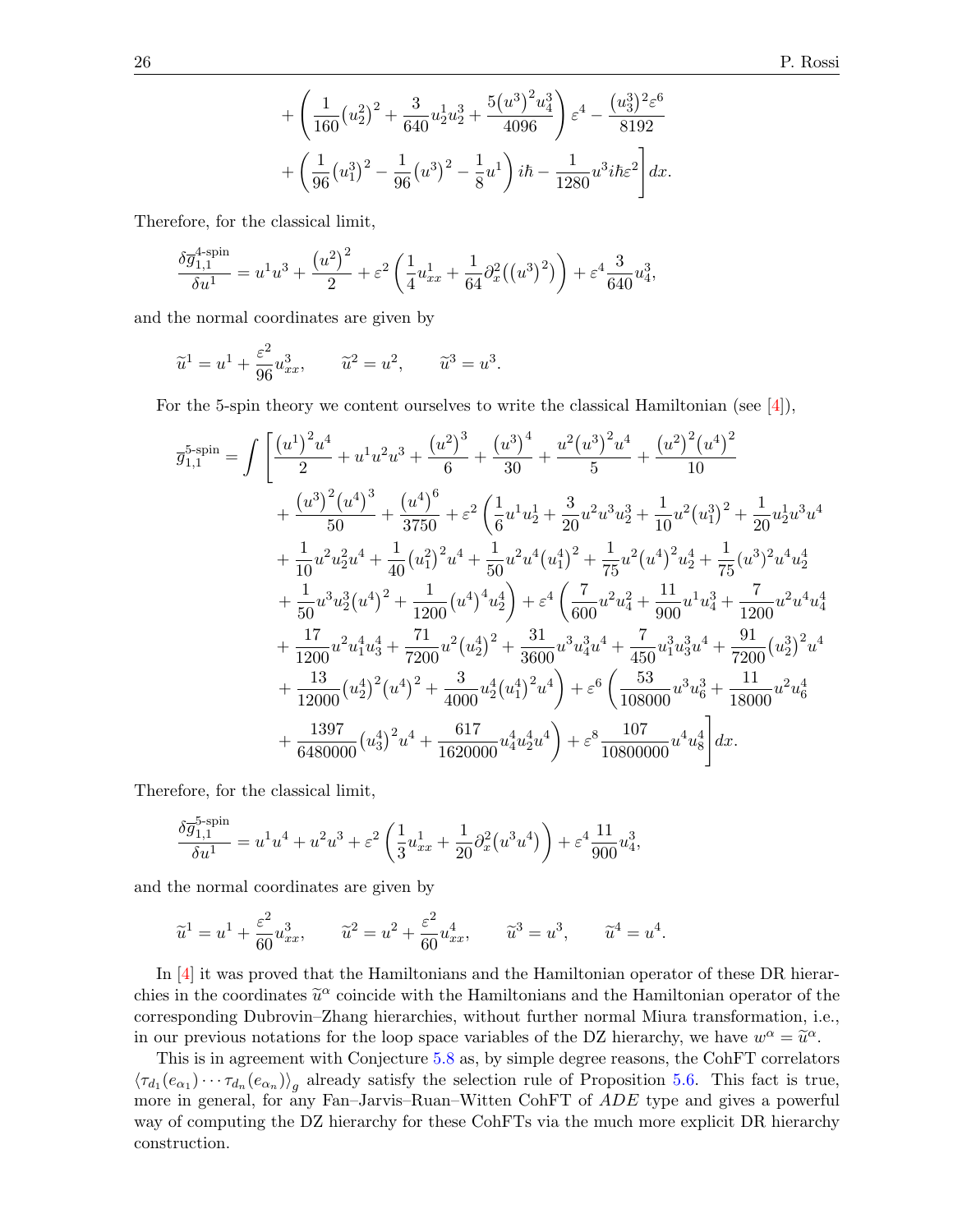The relation with the Gelfand–Dickey hierarchies is described as follows. First let us recall the definition of the Gelfand–Dickey hierarchies. Consider formal loop space variables  $f_0, \ldots, f_{r-2}$ and let

$$
L := D_x^r + f_{r-2}D_x^{r-2} + \dots + f_1D_x + f_0, \quad \text{where} \quad D_x := \varepsilon \partial_x.
$$

The r-th Gelfand–Dickey hierarchy is the following system of partial differential equations

<span id="page-26-0"></span>
$$
\varepsilon \frac{\partial L}{\partial T_m} = \left[ \left( L^{m/r} \right)_+, L \right], \qquad m \ge 1. \tag{6.4}
$$

We immediately see that  $\frac{\partial L}{\partial T_{rk}} = 0$ , so we can omit the times  $T_{rk}$ . Since  $(L^{1/r})_{+} = D_x$ , we have  $\partial f_i$  $\frac{\partial f_i}{\partial T_1} = (f_i)_x.$ 

The Hamiltonian structure of the Gelfand–Dickey hierarchy is defined as follows. Consider differential polynomials  $X_0, X_1, \ldots, X_{r-2} \in \widehat{A}$  in the formal loop variables  $f_0, \ldots, f_{r-2}$  and a pseudo-dif ferential operator

$$
X := D_x^{-(r-1)} \circ X_{r-2} + \cdots + D_x^{-1} \circ X_0.
$$

It is easy to see that the positive part  $[X, L]_+$  of the commutator has the following form

$$
[X,L]_+ = \sum_{0 \le \alpha,\beta \le r-2} ((K^{\text{GD}})^{\alpha\beta} X_{\beta}) D_x^{\alpha},
$$

where

$$
(K^{\text{GD}})^{\alpha \beta} = \sum_{i \ge 0} (K^{\text{GD}})^{\alpha \beta}_i \partial_x^i, \qquad (K^{\text{GD}})^{\alpha \beta}_i \in \widehat{\mathcal{A}},
$$

are differential operators and the sum is finite. The operator  $K^{GD} = ((K^{GD})^{\alpha\beta})_{0 \leq \alpha,\beta \leq r-2}$  is Hamiltonian. Consider local functionals

$$
\overline{h}_m^{\text{GD}} := -\frac{r}{m+r} \int \text{res } L^{(m+r)/r} dx, \qquad m \ge 1.
$$

We have

$$
\big\{\overline{h}^{\mathrm{GD}}_m, \overline{h}^{\mathrm{GD}}_n\big\}_{K^{\mathrm{GD}}}=0.
$$

For a local functional  $\overline{h} \in \widehat{\Lambda}$  define a pseudo-differential operator  $\frac{\delta h}{\delta L}$  by

$$
\frac{\delta \overline{h}}{\delta L} := D_x^{-(r-1)} \circ \frac{\delta \overline{h}}{\delta f_{r-2}} + \dots + D_x^{-1} \circ \frac{\delta \overline{h}}{\delta f_0}
$$

Then the right-hand side of  $(6.4)$  can be written in the following way

$$
\left[\left(L^{m/r}\right)_+,L\right] = \left[\frac{\delta \overline{h}_m^{\rm GD}}{\delta L},L\right]_+ = \sum_{0 \le \alpha,\beta \le r-2} \left(\left(K^{\rm GD}\right)^{\alpha\beta} \frac{\delta \overline{h}_m^{\rm GD}}{\delta f_\beta}\right) D_x^{\alpha}.
$$

Therefore, the sequence of local functionals  $\overline{h}_m^{\rm GD}$  together with the Hamiltonian operator  $K^{\rm GD}$ define a Hamiltonian structure of the Gelfand–Dickey hierarchy [\(6.4\)](#page-26-0).

.

The DZ hierarchy is related to the Gelfand–Dickey hierarchy as follows. Introduce the Miura transformation

$$
\widetilde{u}^{\alpha} = \frac{1}{(r - \alpha)(-r)^{\frac{r - \alpha - 1}{2}}}
$$
 res  $L^{(r - \alpha)/r}$ .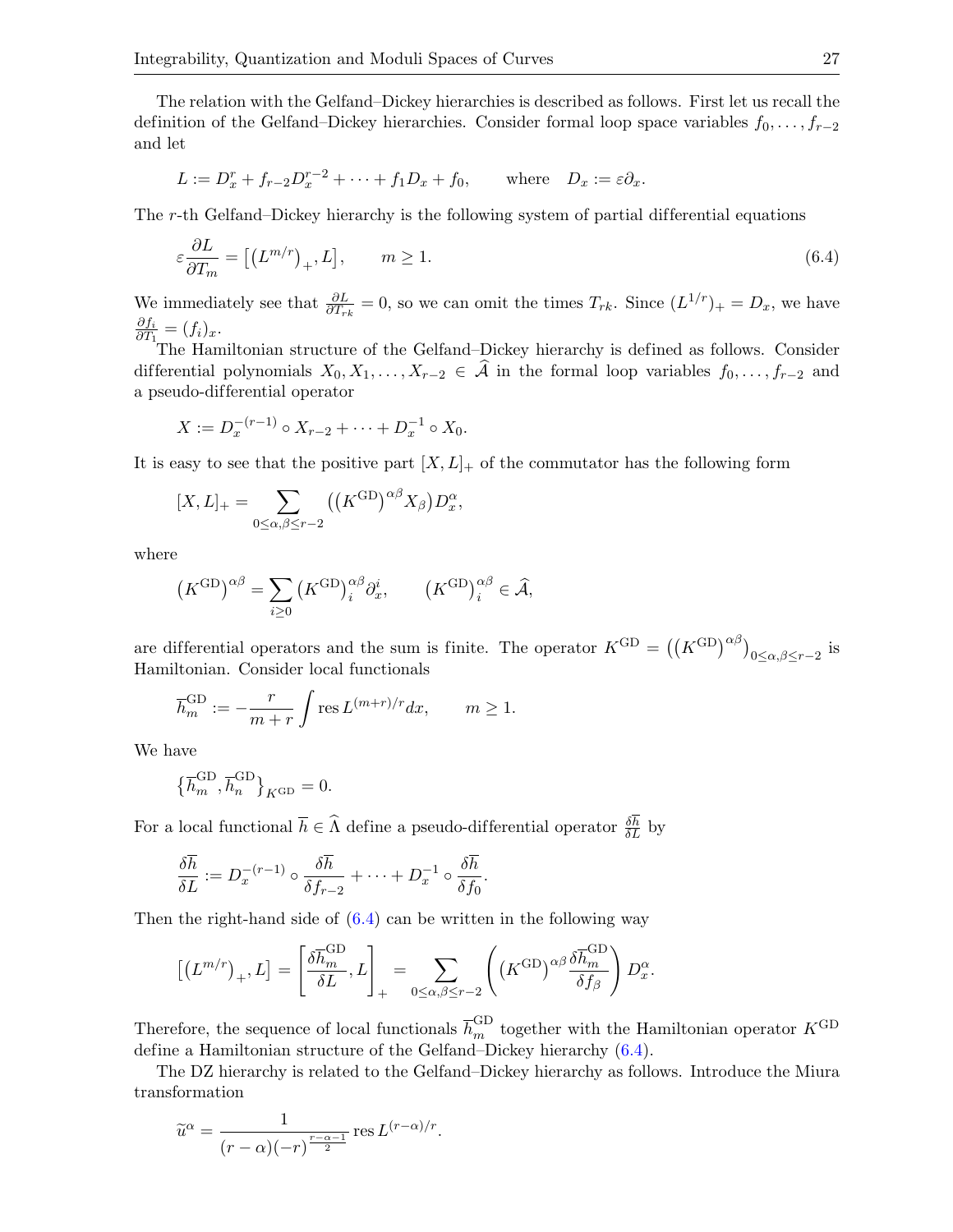Then we have

$$
K^{\text{DZ}} := (-r)^{\frac{r}{2}} K^{\text{GD}}_{\widetilde{u}},
$$
  

$$
\overline{h}^{\text{DZ}}_{\alpha,d} := \frac{1}{(-r)^{\frac{r+k-1}{2}-d} k!_r} \overline{h}^{\text{GD}}_k[v(\widetilde{u}^*_{*}; \varepsilon)],
$$

where  $k := \alpha + rd$  and  $k!_r := \prod^d$  $i=0$  $(\alpha + ri).$ 

#### Acknowledgements

This paper originates in part from my Habilitation mémoire  $[34]$  and in part from an introductory talk I gave at the RAQIS'16 conference held at Geneva, Switzerland, in August 2016. I would like to express my gratitude to its organizers. Moreover I would like to thank my direct collaborators on the DR hierarchy project, A. Buryak, B. Dubrovin and J. Guéré, and the people who supported us with advice and insight, among the others Dimitri Zvonkine, Rahul Pandharipande and Yakov Eliashberg. During this work I was partially supported by a Chaire CNRS/Enseignement superieur 2012–2017 grant.

## References

- <span id="page-27-0"></span>[1] Buryak A., Double ramification cycles and integrable hierarchies, [Comm. Math. Phys.](https://doi.org/10.1007/s00220-014-2235-2) 336 (2015), 1085– 1107, [arXiv:1403.1719.](https://arxiv.org/abs/1403.1719)
- <span id="page-27-1"></span>[2] Buryak A., Dubrovin B., Guéré J., Rossi P., Tau-structure for the double ramification hierarchies, [arXiv:1602.05423.](https://arxiv.org/abs/1602.05423)
- <span id="page-27-2"></span>[3] Buryak A., Dubrovin B., Guéré J., Rossi P., Integrable systems of double ramification type, [arXiv:1609.04059.](https://arxiv.org/abs/1609.04059)
- <span id="page-27-14"></span>[4] Buryak A., Guéré J., Towards a description of the double ramification hierarchy for Witten's r-spin class, [J. Math. Pures Appl.](https://doi.org/10.1016/j.matpur.2016.03.013) 106 (2016), 837–865, [arXiv:1507.05882.](https://arxiv.org/abs/1507.05882)
- <span id="page-27-3"></span>[5] Buryak A., Guéré J., Rossi P., DR/DZ equivalence conjecture and tautological relations, [arXiv:1705.03287.](https://arxiv.org/abs/1705.03287)
- <span id="page-27-10"></span>[6] Buryak A., Posthuma H., Shadrin S., On deformations of quasi-Miura transformations and the Dubrovin– Zhang bracket, [J. Geom. Phys.](https://doi.org/10.1016/j.geomphys.2012.03.006) 62 (2012), 1639–1651, [arXiv:1104.2722.](https://arxiv.org/abs/1104.2722)
- <span id="page-27-11"></span>[7] Buryak A., Posthuma H., Shadrin S., A polynomial bracket for the Dubrovin–Zhang hierarchies, [J. Diffe](https://doi.org/10.4310/jdg/1352211225)[rential Geom.](https://doi.org/10.4310/jdg/1352211225) 92 (2012), 153–185, [arXiv:1009.5351.](https://arxiv.org/abs/1009.5351)
- <span id="page-27-4"></span>[8] Buryak A., Rossi P., Double ramification cycles and quantum integrable systems, [Lett. Math. Phys.](https://doi.org/10.1007/s11005-015-0814-6) 106 (2016), 289–317, [arXiv:1503.03687.](https://arxiv.org/abs/1503.03687)
- <span id="page-27-5"></span>[9] Buryak A., Rossi P., Recursion relations for double ramification hierarchies, [Comm. Math. Phys.](https://doi.org/10.1007/s00220-015-2535-1) 342 (2016), 533–568, [arXiv:1411.6797.](https://arxiv.org/abs/1411.6797)
- <span id="page-27-12"></span>[10] Buryak A., Shadrin S., Spitz L., Zvonkine D., Integrals of  $\psi$ -classes over double ramification cycles, [Amer. J.](https://doi.org/10.1353/ajm.2015.0022) [Math.](https://doi.org/10.1353/ajm.2015.0022) 137 (2015), 699–737, [arXiv:1211.5273.](https://arxiv.org/abs/1211.5273)
- <span id="page-27-8"></span>[11] Chiodo A., The Witten top Chern class via K-theory, [J. Algebraic Geom.](https://doi.org/10.1090/S1056-3911-06-00444-9) 15 (2006), 681–707, [math.AG/0210398.](https://arxiv.org/abs/math.AG/0210398)
- <span id="page-27-9"></span>[12] Chiodo A., Iritani H., Ruan Y., Landau–Ginzburg/Calabi–Yau correspondence, global mirror symmetry and Orlov equivalence, [Publ. Math. Inst. Hautes](https://doi.org/10.1007/s10240-013-0056-z) Études Sci.  $119$  (2014), 127–216, [arXiv:1201.0813.](https://arxiv.org/abs/1201.0813)
- <span id="page-27-7"></span>[13] Dickey L.A., Soliton equations and Hamiltonian systems, [Advanced Series in Mathematical Physics](https://doi.org/10.1142/5108), Vol. 26, 2nd ed., World Scientific Publishing Co., Inc., River Edge, NJ, 2003.
- <span id="page-27-13"></span>[14] Dubrovin B., Dif ferential geometry of the space of orbits of a Coxeter group, in Surveys in Differential Geometry: Integrable Systems, [Surv. Differ. Geom.](https://doi.org/10.4310/SDG.1998.v4.n1.a4), Vol. 4, Int. Press, Boston, MA, 1998, 181–211, [hep-th/9303152.](https://arxiv.org/abs/hep-th/9303152)
- <span id="page-27-6"></span>[15] Dubrovin B.A., Novikov S.P., Hamiltonian formalism of one-dimensional systems of the hydrodynamic type and the Bogolyubov–Whitham averaging method, Soviet Math. Dokl. 27 (1983), 665–669.